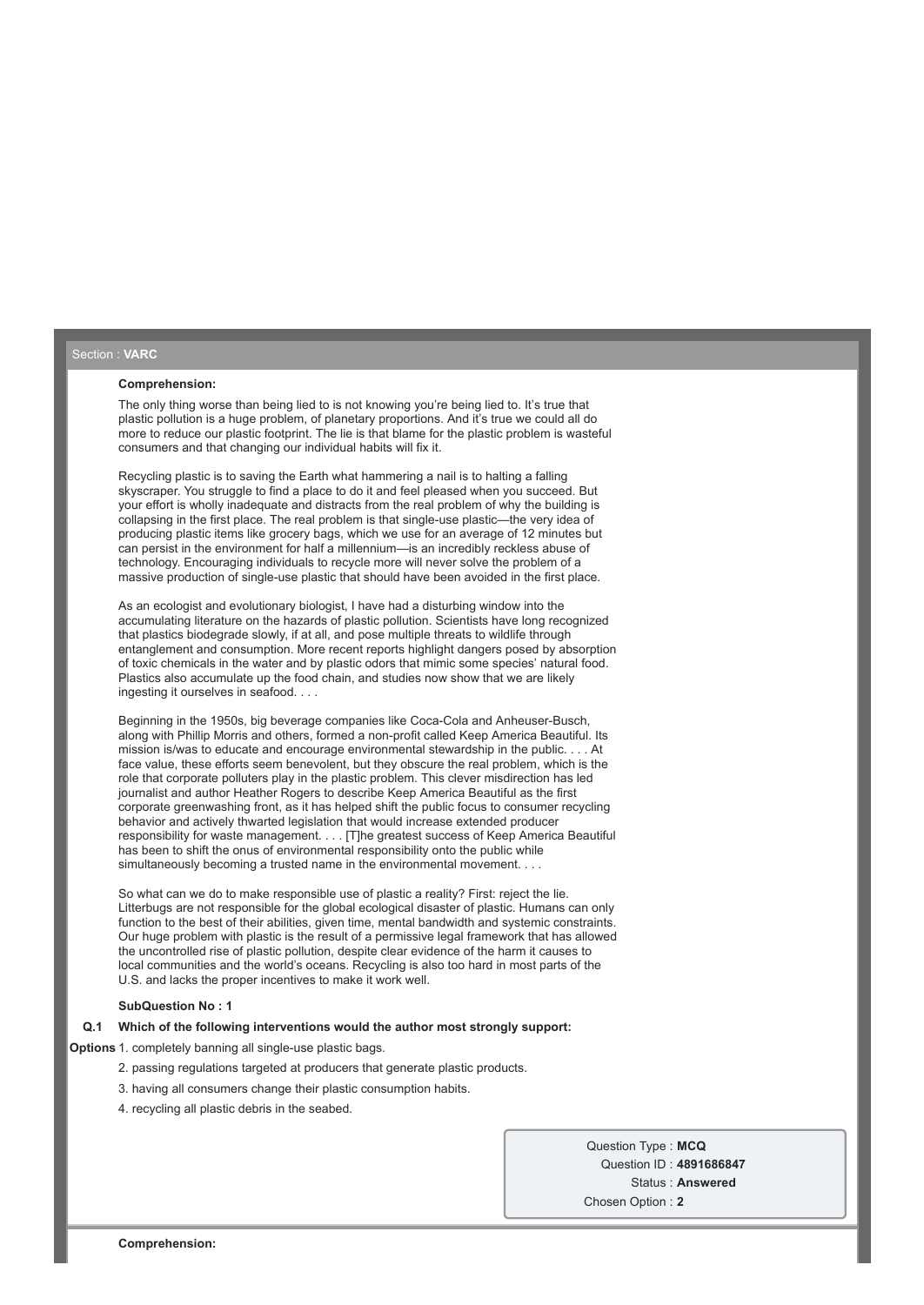The only thing worse than being lied to is not knowing you're being lied to. It's true that plastic pollution is a huge problem, of planetary proportions. And it's true we could all do more to reduce our plastic footprint. The lie is that blame for the plastic problem is wasteful consumers and that changing our individual habits will fix it.

Recycling plastic is to saving the Earth what hammering a nail is to halting a falling skyscraper. You struggle to find a place to do it and feel pleased when you succeed. But your effort is wholly inadequate and distracts from the real problem of why the building is collapsing in the first place. The real problem is that single-use plastic—the very idea of producing plastic items like grocery bags, which we use for an average of 12 minutes but can persist in the environment for half a millennium—is an incredibly reckless abuse of technology. Encouraging individuals to recycle more will never solve the problem of a massive production of single-use plastic that should have been avoided in the first place.

As an ecologist and evolutionary biologist, I have had a disturbing window into the accumulating literature on the hazards of plastic pollution. Scientists have long recognized that plastics biodegrade slowly, if at all, and pose multiple threats to wildlife through entanglement and consumption. More recent reports highlight dangers posed by absorption of toxic chemicals in the water and by plastic odors that mimic some species' natural food. Plastics also accumulate up the food chain, and studies now show that we are likely ingesting it ourselves in seafood. . . .

Beginning in the 1950s, big beverage companies like Coca-Cola and Anheuser-Busch, along with Phillip Morris and others, formed a non-profit called Keep America Beautiful. Its mission is/was to educate and encourage environmental stewardship in the public. . . . At face value, these efforts seem benevolent, but they obscure the real problem, which is the role that corporate polluters play in the plastic problem. This clever misdirection has led journalist and author Heather Rogers to describe Keep America Beautiful as the first corporate greenwashing front, as it has helped shift the public focus to consumer recycling behavior and actively thwarted legislation that would increase extended producer responsibility for waste management. . . . [T]he greatest success of Keep America Beautiful has been to shift the onus of environmental responsibility onto the public while simultaneously becoming a trusted name in the environmental movement. . . .

So what can we do to make responsible use of plastic a reality? First: reject the lie. Litterbugs are not responsible for the global ecological disaster of plastic. Humans can only function to the best of their abilities, given time, mental bandwidth and systemic constraints. Our huge problem with plastic is the result of a permissive legal framework that has allowed the uncontrolled rise of plastic pollution, despite clear evidence of the harm it causes to local communities and the world's oceans. Recycling is also too hard in most parts of the U.S. and lacks the proper incentives to make it work well.

#### **SubQuestion No : 2**

#### **Q.2 It can be inferred that the author considers the Keep America Beautiful organisation:**

**Options** 1. a "greenwash" because it was a benevolent attempt to improve public recycling habits.

- 2. a sham as it diverted attention away from the role of corporates in plastics pollution.
- 3. an innovative example of a collaborative corporate social responsibility initiative.
- 4. an important step in sensitising producers to the need to tackle plastics pollution.

Question Type : **MCQ** Question ID : **4891686851** Status : **Answered** Chosen Option : **2**

#### **Comprehension:**

The only thing worse than being lied to is not knowing you're being lied to. It's true that plastic pollution is a huge problem, of planetary proportions. And it's true we could all do more to reduce our plastic footprint. The lie is that blame for the plastic problem is wasteful consumers and that changing our individual habits will fix it.

Recycling plastic is to saving the Earth what hammering a nail is to halting a falling skyscraper. You struggle to find a place to do it and feel pleased when you succeed. But your effort is wholly inadequate and distracts from the real problem of why the building is collapsing in the first place. The real problem is that single-use plastic—the very idea of producing plastic items like grocery bags, which we use for an average of 12 minutes but can persist in the environment for half a millennium—is an incredibly reckless abuse of technology. Encouraging individuals to recycle more will never solve the problem of a massive production of single-use plastic that should have been avoided in the first place.

As an ecologist and evolutionary biologist, I have had a disturbing window into the accumulating literature on the hazards of plastic pollution. Scientists have long recognized that plastics biodegrade slowly, if at all, and pose multiple threats to wildlife through entanglement and consumption. More recent reports highlight dangers posed by absorption of toxic chemicals in the water and by plastic odors that mimic some species' natural food. Plastics also accumulate up the food chain, and studies now show that we are likely ingesting it ourselves in seafood. . . .

Beginning in the 1950s, big beverage companies like Coca-Cola and Anheuser-Busch, along with Phillip Morris and others, formed a non-profit called Keep America Beautiful. Its mission is/was to educate and encourage environmental stewardship in the public. . . . At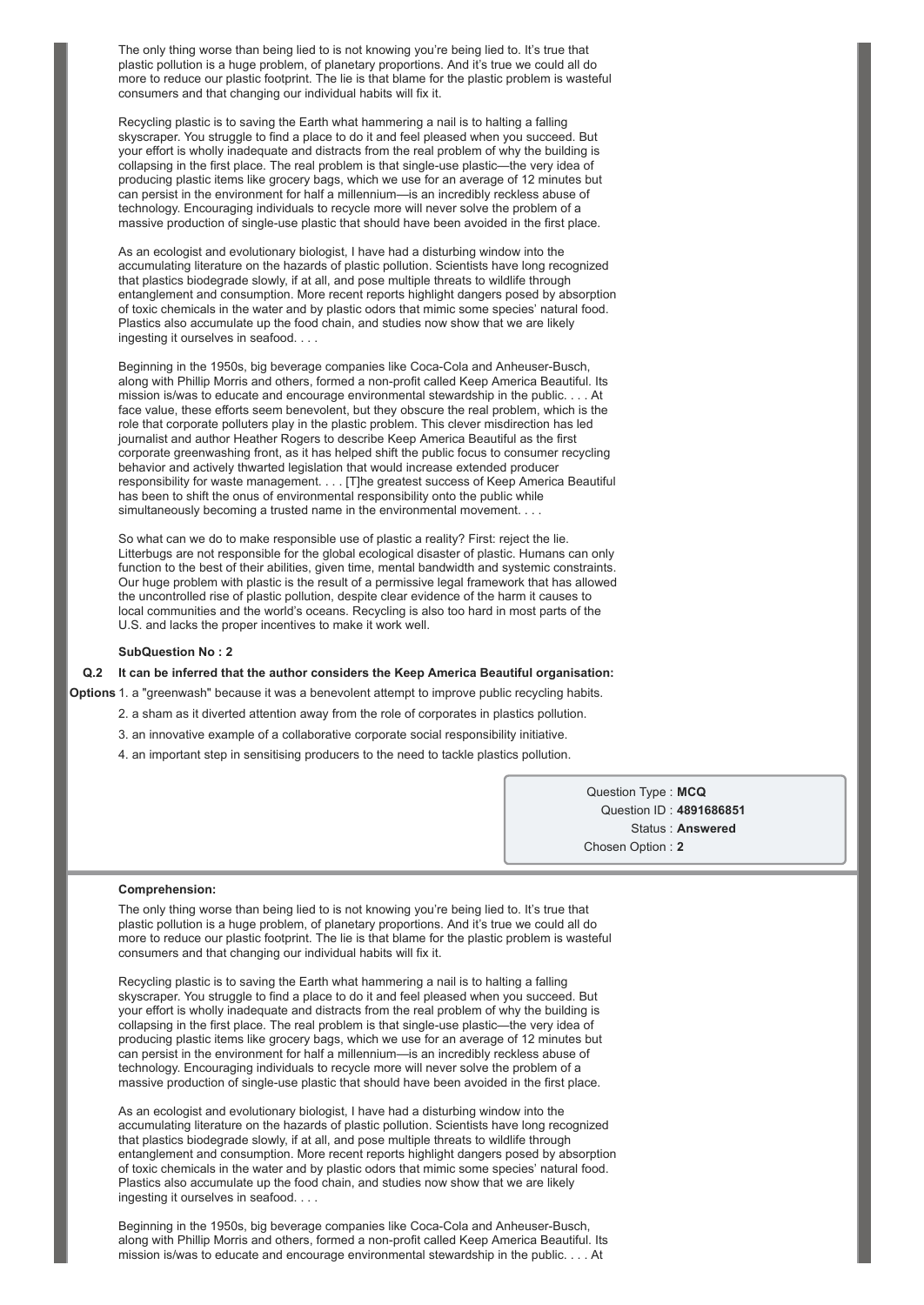face value, these efforts seem benevolent, but they obscure the real problem, which is the role that corporate polluters play in the plastic problem. This clever misdirection has led journalist and author Heather Rogers to describe Keep America Beautiful as the first corporate greenwashing front, as it has helped shift the public focus to consumer recycling behavior and actively thwarted legislation that would increase extended producer responsibility for waste management. . . . [T]he greatest success of Keep America Beautiful has been to shift the onus of environmental responsibility onto the public while simultaneously becoming a trusted name in the environmental movement. .

So what can we do to make responsible use of plastic a reality? First: reject the lie. Litterbugs are not responsible for the global ecological disaster of plastic. Humans can only function to the best of their abilities, given time, mental bandwidth and systemic constraints. Our huge problem with plastic is the result of a permissive legal framework that has allowed the uncontrolled rise of plastic pollution, despite clear evidence of the harm it causes to local communities and the world's oceans. Recycling is also too hard in most parts of the U.S. and lacks the proper incentives to make it work well.

### **SubQuestion No : 3**

**Q.3 The author lists all of the following as negative effects of the use of plastics EXCEPT the:**

**Options** 1. poisonous chemicals released into the water and food we consume.

- 2. adverse impacts on the digestive systems of animals exposed to plastic.
- 3. slow pace of degradation or nondegradation of plastics in the environment.
- 4. air pollution caused during the process of recycling plastics.

Question Type : **MCQ** Question ID : **4891686848** Status : **Answered** Chosen Option : **4**

#### **Comprehension:**

The only thing worse than being lied to is not knowing you're being lied to. It's true that plastic pollution is a huge problem, of planetary proportions. And it's true we could all do more to reduce our plastic footprint. The lie is that blame for the plastic problem is wasteful consumers and that changing our individual habits will fix it.

Recycling plastic is to saving the Earth what hammering a nail is to halting a falling skyscraper. You struggle to find a place to do it and feel pleased when you succeed. But your effort is wholly inadequate and distracts from the real problem of why the building is collapsing in the first place. The real problem is that single-use plastic—the very idea of producing plastic items like grocery bags, which we use for an average of 12 minutes but can persist in the environment for half a millennium—is an incredibly reckless abuse of technology. Encouraging individuals to recycle more will never solve the problem of a massive production of single-use plastic that should have been avoided in the first place.

As an ecologist and evolutionary biologist, I have had a disturbing window into the accumulating literature on the hazards of plastic pollution. Scientists have long recognized that plastics biodegrade slowly, if at all, and pose multiple threats to wildlife through entanglement and consumption. More recent reports highlight dangers posed by absorption of toxic chemicals in the water and by plastic odors that mimic some species' natural food. Plastics also accumulate up the food chain, and studies now show that we are likely ingesting it ourselves in seafood. . . .

Beginning in the 1950s, big beverage companies like Coca-Cola and Anheuser-Busch, along with Phillip Morris and others, formed a non-profit called Keep America Beautiful. Its mission is/was to educate and encourage environmental stewardship in the public. . . . At face value, these efforts seem benevolent, but they obscure the real problem, which is the role that corporate polluters play in the plastic problem. This clever misdirection has led journalist and author Heather Rogers to describe Keep America Beautiful as the first corporate greenwashing front, as it has helped shift the public focus to consumer recycling behavior and actively thwarted legislation that would increase extended producer responsibility for waste management. . . . [T]he greatest success of Keep America Beautiful has been to shift the onus of environmental responsibility onto the public while simultaneously becoming a trusted name in the environmental movement.

So what can we do to make responsible use of plastic a reality? First: reject the lie. Litterbugs are not responsible for the global ecological disaster of plastic. Humans can only function to the best of their abilities, given time, mental bandwidth and systemic constraints. Our huge problem with plastic is the result of a permissive legal framework that has allowed the uncontrolled rise of plastic pollution, despite clear evidence of the harm it causes to local communities and the world's oceans. Recycling is also too hard in most parts of the U.S. and lacks the proper incentives to make it work well.

#### **SubQuestion No : 4**

### **Q.4 In the second paragraph, the phrase "what hammering a nail is to halting a falling skyscraper" means:**

**Options** 1. focusing on consumer behaviour to tackle the problem of plastics pollution.

2. relying on emerging technologies to mitigate the ill-effects of plastic pollution.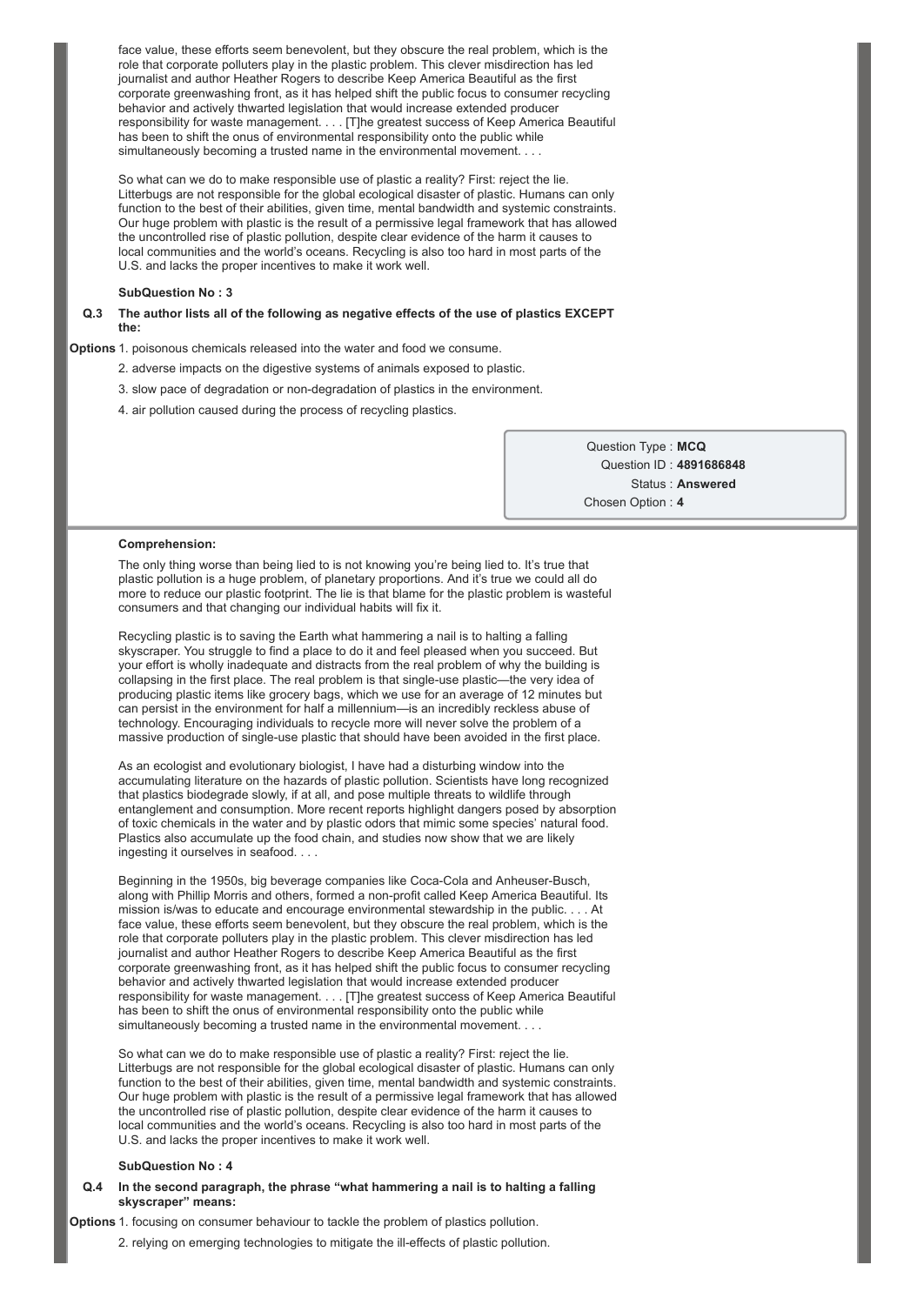- 3. encouraging the responsible production of plastics by firms.
- 4. focusing on single-use plastic bags to reduce the plastics footprint.

Question Type : **MCQ** Question ID : **4891686850** Status : **Answered** Chosen Option : **1**

#### **Comprehension:**

The only thing worse than being lied to is not knowing you're being lied to. It's true that plastic pollution is a huge problem, of planetary proportions. And it's true we could all do more to reduce our plastic footprint. The lie is that blame for the plastic problem is wasteful consumers and that changing our individual habits will fix it.

Recycling plastic is to saving the Earth what hammering a nail is to halting a falling skyscraper. You struggle to find a place to do it and feel pleased when you succeed. But your effort is wholly inadequate and distracts from the real problem of why the building is collapsing in the first place. The real problem is that single-use plastic—the very idea of producing plastic items like grocery bags, which we use for an average of 12 minutes but can persist in the environment for half a millennium—is an incredibly reckless abuse of technology. Encouraging individuals to recycle more will never solve the problem of a massive production of single-use plastic that should have been avoided in the first place.

As an ecologist and evolutionary biologist, I have had a disturbing window into the accumulating literature on the hazards of plastic pollution. Scientists have long recognized that plastics biodegrade slowly, if at all, and pose multiple threats to wildlife through entanglement and consumption. More recent reports highlight dangers posed by absorption of toxic chemicals in the water and by plastic odors that mimic some species' natural food. Plastics also accumulate up the food chain, and studies now show that we are likely ingesting it ourselves in seafood. . . .

Beginning in the 1950s, big beverage companies like Coca-Cola and Anheuser-Busch, along with Phillip Morris and others, formed a non-profit called Keep America Beautiful. Its mission is/was to educate and encourage environmental stewardship in the public. . . . At face value, these efforts seem benevolent, but they obscure the real problem, which is the role that corporate polluters play in the plastic problem. This clever misdirection has led journalist and author Heather Rogers to describe Keep America Beautiful as the first corporate greenwashing front, as it has helped shift the public focus to consumer recycling behavior and actively thwarted legislation that would increase extended producer responsibility for waste management. . . . [T]he greatest success of Keep America Beautiful has been to shift the onus of environmental responsibility onto the public while simultaneously becoming a trusted name in the environmental movement. . . .

So what can we do to make responsible use of plastic a reality? First: reject the lie. Litterbugs are not responsible for the global ecological disaster of plastic. Humans can only function to the best of their abilities, given time, mental bandwidth and systemic constraints. Our huge problem with plastic is the result of a permissive legal framework that has allowed the uncontrolled rise of plastic pollution, despite clear evidence of the harm it causes to local communities and the world's oceans. Recycling is also too hard in most parts of the U.S. and lacks the proper incentives to make it work well.

#### **SubQuestion No : 5**

### **Q.5 In the first paragraph, the author uses "lie" to refer to the:**

**Options** 1. understatement of the effects of recycling plastics.

- 2. blame assigned to consumers for indiscriminate use of plastics.
- 3. understatement of the enormity of the plastics pollution problem.
- 4. fact that people do not know they have been lied to.

Question Type : **MCQ** Question ID : **4891686849** Status : **Answered** Chosen Option : **2**

#### **Comprehension:**

Economists have spent most of the 20th century ignoring psychology, positive or otherwise. But today there is a great deal of emphasis on how happiness can shape global economies, or — on a smaller scale — successful business practice. This is driven, in part, by a trend in "measuring" positive emotions, mostly so they can be optimized. Neuroscientists, for example, claim to be able to locate specific emotions, such as happiness or disappointment, in particular areas of the brain. Wearable technologies, such as Spire, offer data-driven advice on how to reduce stress.

We are no longer just dealing with "happiness" in a philosophical or romantic sense — it has become something that can be monitored and measured, including by our behavior, use of social media and bodily indicators such as pulse rate and facial expressions.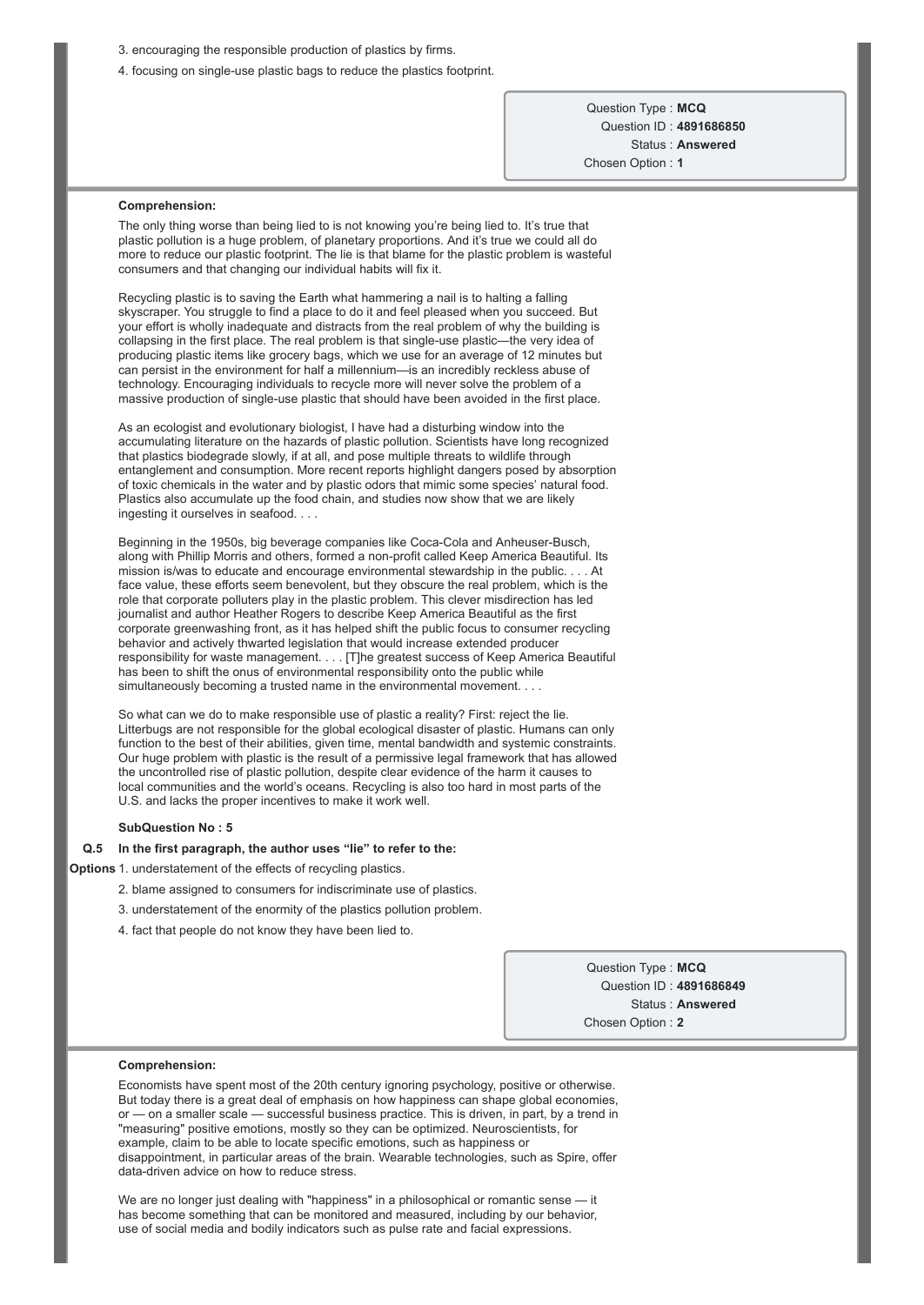There is nothing automatically sinister about this trend. But it is disquieting that the businesses and experts driving the quantification of happiness claim to have our best interests at heart, often concealing their own agendas in the process. In the workplace, happy workers are viewed as a "win-win." Work becomes more pleasant, and employees, more productive. But this is now being pursued through the use of performance-evaluating wearable technology, such as Humanyze or Virgin Pulse, both of which monitor physical signs of stress and activity toward the goal of increasing productivity.

Cities such as Dubai, which has pledged to become the "happiest city in the world," dream up ever-more elaborate and intrusive ways of collecting data on well-being — to the point where there is now talk of using CCTV cameras to monitor facial expressions in public spaces. New ways of detecting emotions are hitting the market all the time: One company, Beyond Verbal, aims to calculate moods conveyed in a phone conversation, potentially without the knowledge of at least one of the participants. And Facebook [has] demonstrated . . . that it could influence our emotions through tweaking our news feeds — opening the door to ever-more targeted manipulation in advertising and influence.

As the science grows more sophisticated and technologies become more intimate with our thoughts and bodies, a clear trend is emerging. Where happiness indicators were once used as a basis to reform society, challenging the obsession with money that G.D.P. measurement entrenches, they are increasingly used as a basis to transform or discipline individuals.

Happiness becomes a personal project, that each of us must now work on, like going to the gym. Since the 1970s, depression has come to be viewed as a cognitive or neurological defect in the individual, and never a consequence of circumstances. All of this simply escalates the sense of responsibility each of us feels for our own feelings, and with it, the sense of failure when things go badly. A society that deliberately removed certain sources of misery, such as precarious and exploitative employment, may well be a happier one. But we won't get there by making this single, often fleeting emotion, the over-arching goal.

### **SubQuestion No : 6**

### **Q.6 According to the author, wearable technologies and social media are contributing most to:**

### **Options** 1. depression as a thing of the past.

- 2. disciplining individuals to be happy.
- 3. happiness as a "personal project".
- 4. making individuals aware of stress in their lives.

Question Type : **MCQ** Question ID : **4891686853** Status : **Answered** Chosen Option : **4**

#### **Comprehension:**

Economists have spent most of the 20th century ignoring psychology, positive or otherwise. But today there is a great deal of emphasis on how happiness can shape global economies, or — on a smaller scale — successful business practice. This is driven, in part, by a trend in "measuring" positive emotions, mostly so they can be optimized. Neuroscientists, for example, claim to be able to locate specific emotions, such as happiness or disappointment, in particular areas of the brain. Wearable technologies, such as Spire, offer data-driven advice on how to reduce stress.

We are no longer just dealing with "happiness" in a philosophical or romantic sense — it has become something that can be monitored and measured, including by our behavior, use of social media and bodily indicators such as pulse rate and facial expressions.

There is nothing automatically sinister about this trend. But it is disquieting that the businesses and experts driving the quantification of happiness claim to have our best interests at heart, often concealing their own agendas in the process. In the workplace, happy workers are viewed as a "win-win." Work becomes more pleasant, and employees, more productive. But this is now being pursued through the use of performance-evaluating wearable technology, such as Humanyze or Virgin Pulse, both of which monitor physical signs of stress and activity toward the goal of increasing productivity.

Cities such as Dubai, which has pledged to become the "happiest city in the world," dream up ever-more elaborate and intrusive ways of collecting data on well-being — to the point where there is now talk of using CCTV cameras to monitor facial expressions in public spaces. New ways of detecting emotions are hitting the market all the time: One company, Beyond Verbal, aims to calculate moods conveyed in a phone conversation, potentially without the knowledge of at least one of the participants. And Facebook [has] demonstrated

. . . that it could influence our emotions through tweaking our news feeds — opening the door to ever-more targeted manipulation in advertising and influence.

As the science grows more sophisticated and technologies become more intimate with our thoughts and bodies, a clear trend is emerging. Where happiness indicators were once used as a basis to reform society, challenging the obsession with money that G.D.P. measurement entrenches, they are increasingly used as a basis to transform or discipline individuals.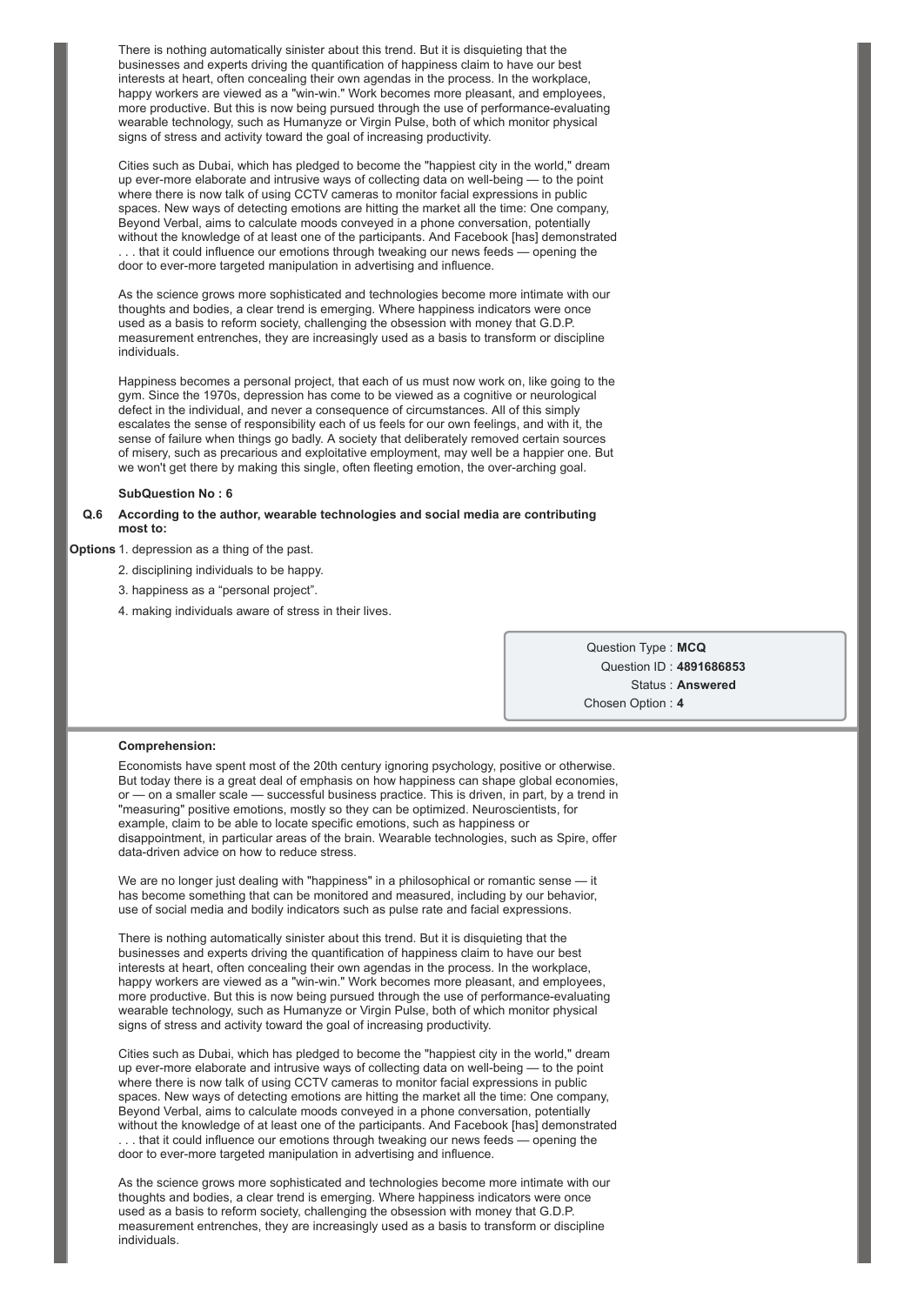Happiness becomes a personal project, that each of us must now work on, like going to the gym. Since the 1970s, depression has come to be viewed as a cognitive or neurological defect in the individual, and never a consequence of circumstances. All of this simply escalates the sense of responsibility each of us feels for our own feelings, and with it, the sense of failure when things go badly. A society that deliberately removed certain sources of misery, such as precarious and exploitative employment, may well be a happier one. But we won't get there by making this single, often fleeting emotion, the over-arching goal.

### **SubQuestion No : 7**

#### **Q.7 In the author's opinion, the shift in thinking in the 1970s:**

**Options** 1. was a welcome change from the earlier view that depression could be cured by changing circumstances.

2. reflected the emergence of neuroscience as the authority on human emotions.

3. put people in touch with their own feelings rather than depending on psychologists.

4. introduced greater stress into people's lives as they were expected to be responsible for their own happiness.

> Question Type : **MCQ** Question ID : **4891686855** Status : **Answered** Chosen Option : **4**

#### **Comprehension:**

Economists have spent most of the 20th century ignoring psychology, positive or otherwise. But today there is a great deal of emphasis on how happiness can shape global economies, or — on a smaller scale — successful business practice. This is driven, in part, by a trend in "measuring" positive emotions, mostly so they can be optimized. Neuroscientists, for example, claim to be able to locate specific emotions, such as happiness or disappointment, in particular areas of the brain. Wearable technologies, such as Spire, offer data-driven advice on how to reduce stress.

We are no longer just dealing with "happiness" in a philosophical or romantic sense — it has become something that can be monitored and measured, including by our behavior, use of social media and bodily indicators such as pulse rate and facial expressions.

There is nothing automatically sinister about this trend. But it is disquieting that the businesses and experts driving the quantification of happiness claim to have our best interests at heart, often concealing their own agendas in the process. In the workplace, happy workers are viewed as a "win-win." Work becomes more pleasant, and employees, more productive. But this is now being pursued through the use of performance-evaluating wearable technology, such as Humanyze or Virgin Pulse, both of which monitor physical signs of stress and activity toward the goal of increasing productivity.

Cities such as Dubai, which has pledged to become the "happiest city in the world," dream up ever-more elaborate and intrusive ways of collecting data on well-being — to the point where there is now talk of using CCTV cameras to monitor facial expressions in public spaces. New ways of detecting emotions are hitting the market all the time: One company, Beyond Verbal, aims to calculate moods conveyed in a phone conversation, potentially without the knowledge of at least one of the participants. And Facebook [has] demonstrated . . . that it could influence our emotions through tweaking our news feeds — opening the door to ever-more targeted manipulation in advertising and influence.

As the science grows more sophisticated and technologies become more intimate with our thoughts and bodies, a clear trend is emerging. Where happiness indicators were once used as a basis to reform society, challenging the obsession with money that G.D.P. measurement entrenches, they are increasingly used as a basis to transform or discipline individuals.

Happiness becomes a personal project, that each of us must now work on, like going to the gym. Since the 1970s, depression has come to be viewed as a cognitive or neurological defect in the individual, and never a consequence of circumstances. All of this simply escalates the sense of responsibility each of us feels for our own feelings, and with it, the sense of failure when things go badly. A society that deliberately removed certain sources of misery, such as precarious and exploitative employment, may well be a happier one. But we won't get there by making this single, often fleeting emotion, the over-arching goal.

#### **SubQuestion No : 8**

### **Q.8 The author's view would be undermined by which of the following research findings?**

Options 1. A proliferation of gyms that are collecting data on customer well-being.

2. There is a definitive move towards the adoption of wearable technology that taps into emotions.

3. Individuals worldwide are utilising technologies to monitor and increase their well-being.

4. Stakeholders globally are moving away from collecting data on the well-being of individuals.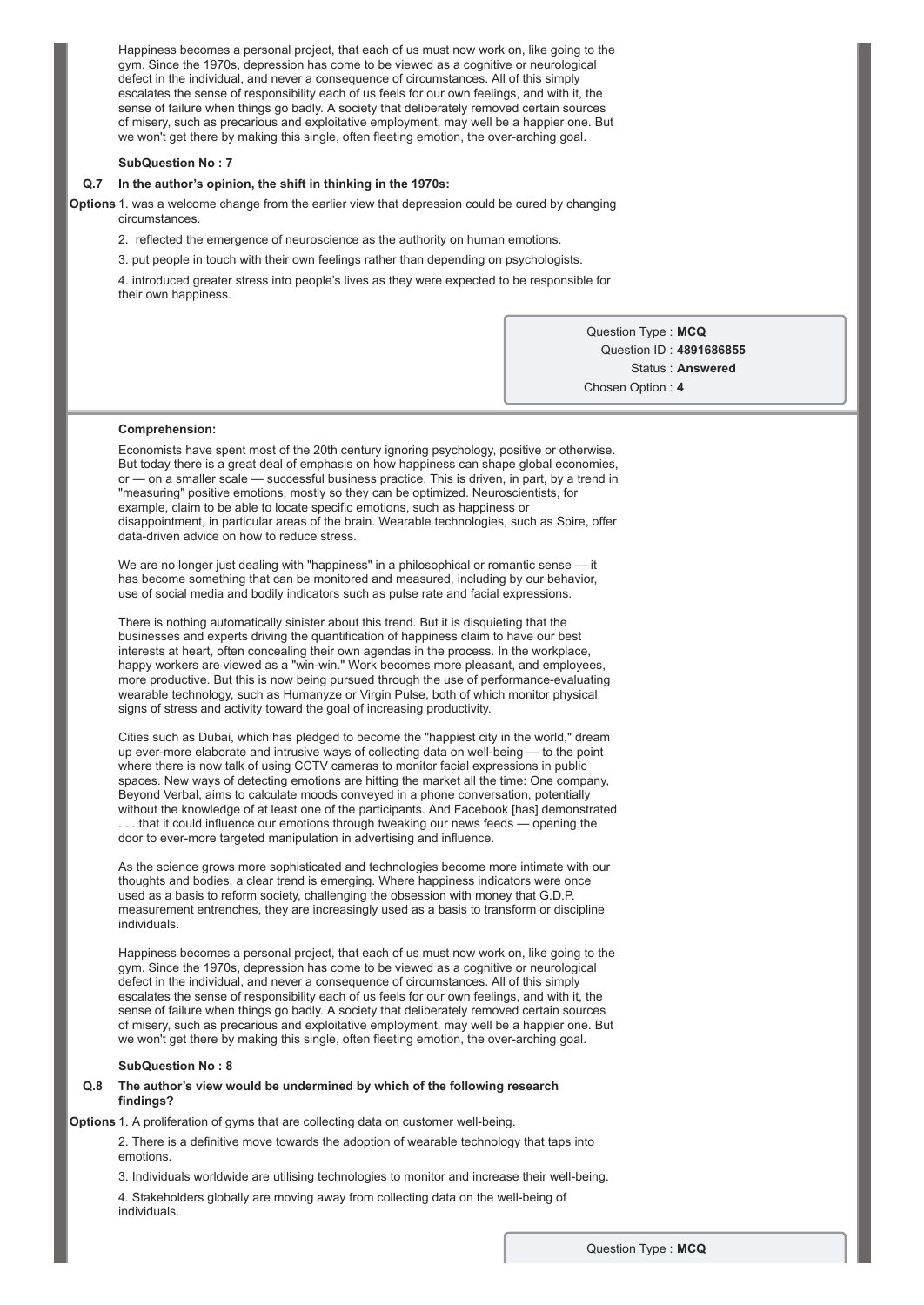### **Comprehension:**

Economists have spent most of the 20th century ignoring psychology, positive or otherwise. But today there is a great deal of emphasis on how happiness can shape global economies, or — on a smaller scale — successful business practice. This is driven, in part, by a trend in "measuring" positive emotions, mostly so they can be optimized. Neuroscientists, for example, claim to be able to locate specific emotions, such as happiness or disappointment, in particular areas of the brain. Wearable technologies, such as Spire, offer data-driven advice on how to reduce stress.

We are no longer just dealing with "happiness" in a philosophical or romantic sense — it has become something that can be monitored and measured, including by our behavior, use of social media and bodily indicators such as pulse rate and facial expressions.

There is nothing automatically sinister about this trend. But it is disquieting that the businesses and experts driving the quantification of happiness claim to have our best interests at heart, often concealing their own agendas in the process. In the workplace, happy workers are viewed as a "win-win." Work becomes more pleasant, and employees, more productive. But this is now being pursued through the use of performance-evaluating wearable technology, such as Humanyze or Virgin Pulse, both of which monitor physical signs of stress and activity toward the goal of increasing productivity.

Cities such as Dubai, which has pledged to become the "happiest city in the world," dream up ever-more elaborate and intrusive ways of collecting data on well-being — to the point where there is now talk of using CCTV cameras to monitor facial expressions in public spaces. New ways of detecting emotions are hitting the market all the time: One company, Beyond Verbal, aims to calculate moods conveyed in a phone conversation, potentially without the knowledge of at least one of the participants. And Facebook [has] demonstrated .. that it could influence our emotions through tweaking our news feeds - opening the door to ever-more targeted manipulation in advertising and influence.

As the science grows more sophisticated and technologies become more intimate with our thoughts and bodies, a clear trend is emerging. Where happiness indicators were once used as a basis to reform society, challenging the obsession with money that G.D.P. measurement entrenches, they are increasingly used as a basis to transform or discipline individuals.

Happiness becomes a personal project, that each of us must now work on, like going to the gym. Since the 1970s, depression has come to be viewed as a cognitive or neurological defect in the individual, and never a consequence of circumstances. All of this simply escalates the sense of responsibility each of us feels for our own feelings, and with it, the sense of failure when things go badly. A society that deliberately removed certain sources of misery, such as precarious and exploitative employment, may well be a happier one. But we won't get there by making this single, often fleeting emotion, the over-arching goal.

#### **SubQuestion No : 9**

#### **Q.9 From the passage we can infer that the author would like economists to:**

- **Options** 1. work closely with neuroscientists to understand human behaviour.
	- 2. measure the effectiveness of Facebook and social media advertising.
	- 3. incorporate psychological findings into their research cautiously.
	- 4. correlate measurements of happiness with economic indicators.

Question Type : **MCQ** Question ID : **4891686856** Status : **Not Answered** Chosen Option :

#### **Comprehension:**

Economists have spent most of the 20th century ignoring psychology, positive or otherwise. But today there is a great deal of emphasis on how happiness can shape global economies, or — on a smaller scale — successful business practice. This is driven, in part, by a trend in "measuring" positive emotions, mostly so they can be optimized. Neuroscientists, for example, claim to be able to locate specific emotions, such as happiness or disappointment, in particular areas of the brain. Wearable technologies, such as Spire, offer data-driven advice on how to reduce stress.

We are no longer just dealing with "happiness" in a philosophical or romantic sense — it has become something that can be monitored and measured, including by our behavior, use of social media and bodily indicators such as pulse rate and facial expressions.

There is nothing automatically sinister about this trend. But it is disquieting that the businesses and experts driving the quantification of happiness claim to have our best interests at heart, often concealing their own agendas in the process. In the workplace, happy workers are viewed as a "win-win." Work becomes more pleasant, and employees, more productive. But this is now being pursued through the use of performance-evaluating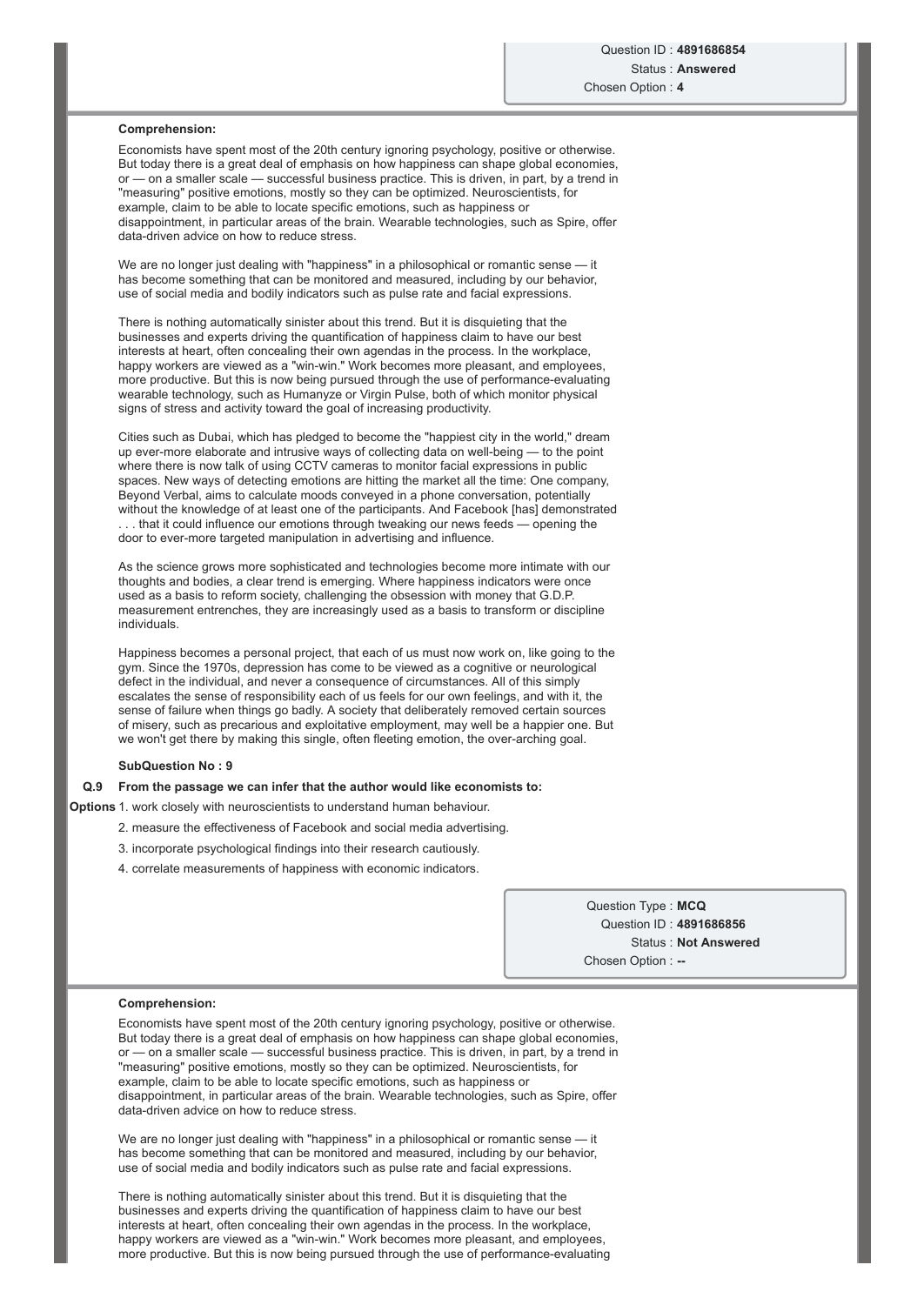wearable technology, such as Humanyze or Virgin Pulse, both of which monitor physical signs of stress and activity toward the goal of increasing productivity.

Cities such as Dubai, which has pledged to become the "happiest city in the world," dream up ever-more elaborate and intrusive ways of collecting data on well-being - to the point where there is now talk of using CCTV cameras to monitor facial expressions in public spaces. New ways of detecting emotions are hitting the market all the time: One company, Beyond Verbal, aims to calculate moods conveyed in a phone conversation, potentially without the knowledge of at least one of the participants. And Facebook [has] demonstrated . . . that it could influence our emotions through tweaking our news feeds — opening the door to ever-more targeted manipulation in advertising and influence.

As the science grows more sophisticated and technologies become more intimate with our thoughts and bodies, a clear trend is emerging. Where happiness indicators were once used as a basis to reform society, challenging the obsession with money that G.D.P. measurement entrenches, they are increasingly used as a basis to transform or discipline individuals.

Happiness becomes a personal project, that each of us must now work on, like going to the gym. Since the 1970s, depression has come to be viewed as a cognitive or neurological defect in the individual, and never a consequence of circumstances. All of this simply escalates the sense of responsibility each of us feels for our own feelings, and with it, the sense of failure when things go badly. A society that deliberately removed certain sources of misery, such as precarious and exploitative employment, may well be a happier one. But we won't get there by making this single, often fleeting emotion, the over-arching goal.

#### **SubQuestion No : 10**

### **Q.10 According to the author, Dubai:**

**Options** 1. develops sophisticated technologies to monitor its inhabitants' states of mind.

- 2. collaborates with Facebook to selectively influence its inhabitants' moods.
- 3. incentivises companies that prioritise worker welfare.
- 4. is on its way to becoming one of the world's happiest cities.

Question Type : **MCQ** Question ID : **4891686857** Status : **Answered** Chosen Option : **1**

#### **Comprehension:**

When researchers at Emory University in Atlanta trained mice to fear the smell of almonds (by pairing it with electric shocks), they found, to their consternation, that both the children and grandchildren of these mice were spontaneously afraid of the same smell. That is not supposed to happen. Generations of schoolchildren have been taught that the inheritance of acquired characteristics is impossible. A mouse should not be born with something its parents have learned during their lifetimes, any more than a mouse that loses its tail in an accident should give birth to tailless mice. . . .

Modern evolutionary biology dates back to a synthesis that emerged around the 1940s-60s, which married Charles Darwin's mechanism of natural selection with Gregor Mendel's discoveries of how genes are inherited. The traditional, and still dominant, view is that adaptations – from the human brain to the peacock's tail – are fully and satisfactorily explained by natural selection (and subsequent inheritance). Yet [new evidence] from genomics, epigenetics and developmental biology [indicates] that evolution is more complex than we once assumed. . . .

In his book *On Human Nature* (1978), the evolutionary biologist Edward O Wilson claimed that human culture is held on a genetic leash. The metaphor [needs revision]. . . . Imagine a dog-walker (the genes) struggling to retain control of a brawny mastiff (human culture). The pair's trajectory (the pathway of evolution) reflects the outcome of the struggle. Now imagine the same dog-walker struggling with multiple dogs, on leashes of varied lengths, with each dog tugging in different directions. All these tugs represent the influence of developmental factors, including epigenetics, antibodies and hormones passed on by parents, as well as the ecological legacies and culture they bequeath. . . .

The received wisdom is that parental experiences can't affect the characters of their offspring. Except they do. The way that genes are expressed to produce an organism's phenotype – the actual characteristics it ends up with – is affected by chemicals that attach to them. Everything from diet to air pollution to parental behaviour can influence the addition or removal of these chemical marks, which switches genes on or off. Usually these socalled 'epigenetic' attachments are removed during the production of sperm and eggs cells, but it turns out that some escape the resetting process and are passed on to the next generation, along with the genes. This is known as 'epigenetic inheritance', and more and more studies are confirming that it really happens. Let's return to the almond-fearing mice. The inheritance of an epigenetic mark transmitted in the sperm is what led the mice's offspring to acquire an inherited fear. . . .

Epigenetics is only part of the story. Through culture and society, [humans and other animals] inherit knowledge and skills acquired by [their] parents. . . . All this complexity . . . points to an evolutionary process in which genomes (over hundreds to thousands of generations), epigenetic modifications and inherited cultural factors (over several, perhaps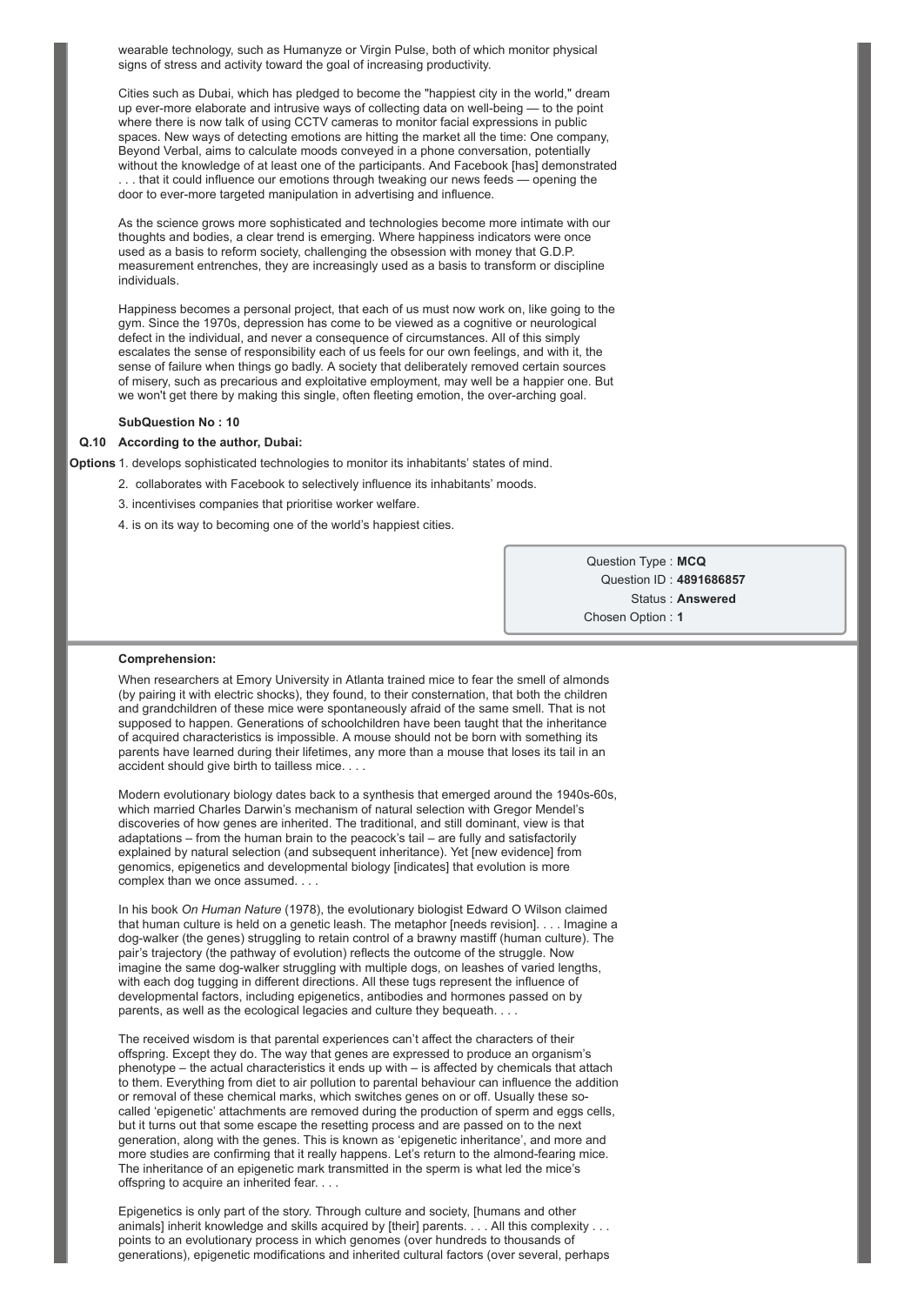tens or hundreds of generations), and parental effects (over single-generation timespans) collectively inform how organisms adapt. These extra-genetic kinds of inheritance give organisms the flexibility to make rapid adjustments to environmental challenges, dragging genetic change in their wake – much like a rowdy pack of dogs.

#### **SubQuestion No : 11**

### **Q.11 The passage uses the metaphor of a dog walker to argue that evolutionary adaptation is most comprehensively understood as being determined by:**

**Options** 1. socio-cultural, genetic, epigenetic, and genomic legacies

- 2. extra genetic, genetic, epigenetic and genomic legacies.
- 3. ecological, hormonal, extra genetic and genetic legacies.
- 4. genetic, epigenetic, developmental factors, and ecological legacies.

Question Type : **MCQ** Question ID : **4891686952** Status : **Answered** Chosen Option : **4**

#### **Comprehension:**

When researchers at Emory University in Atlanta trained mice to fear the smell of almonds (by pairing it with electric shocks), they found, to their consternation, that both the children and grandchildren of these mice were spontaneously afraid of the same smell. That is not supposed to happen. Generations of schoolchildren have been taught that the inheritance of acquired characteristics is impossible. A mouse should not be born with something its parents have learned during their lifetimes, any more than a mouse that loses its tail in an accident should give birth to tailless mice. . . .

Modern evolutionary biology dates back to a synthesis that emerged around the 1940s-60s. which married Charles Darwin's mechanism of natural selection with Gregor Mendel's discoveries of how genes are inherited. The traditional, and still dominant, view is that adaptations – from the human brain to the peacock's tail – are fully and satisfactorily explained by natural selection (and subsequent inheritance). Yet [new evidence] from genomics, epigenetics and developmental biology [indicates] that evolution is more complex than we once assumed. . . .

In his book *On Human Nature* (1978), the evolutionary biologist Edward O Wilson claimed that human culture is held on a genetic leash. The metaphor [needs revision]. . . . Imagine a dog-walker (the genes) struggling to retain control of a brawny mastiff (human culture). The pair's trajectory (the pathway of evolution) reflects the outcome of the struggle. Now imagine the same dog-walker struggling with multiple dogs, on leashes of varied lengths, with each dog tugging in different directions. All these tugs represent the influence of developmental factors, including epigenetics, antibodies and hormones passed on by parents, as well as the ecological legacies and culture they bequeath. . . .

The received wisdom is that parental experiences can't affect the characters of their offspring. Except they do. The way that genes are expressed to produce an organism's phenotype – the actual characteristics it ends up with – is affected by chemicals that attach to them. Everything from diet to air pollution to parental behaviour can influence the addition or removal of these chemical marks, which switches genes on or off. Usually these socalled 'epigenetic' attachments are removed during the production of sperm and eggs cells, but it turns out that some escape the resetting process and are passed on to the next generation, along with the genes. This is known as 'epigenetic inheritance', and more and more studies are confirming that it really happens. Let's return to the almond-fearing mice. The inheritance of an epigenetic mark transmitted in the sperm is what led the mice's offspring to acquire an inherited fear. . . .

Epigenetics is only part of the story. Through culture and society, [humans and other animals] inherit knowledge and skills acquired by [their] parents. . . . All this complexity . . . points to an evolutionary process in which genomes (over hundreds to thousands of generations), epigenetic modifications and inherited cultural factors (over several, perhaps tens or hundreds of generations), and parental effects (over single-generation timespans) collectively inform how organisms adapt. These extra-genetic kinds of inheritance give organisms the flexibility to make rapid adjustments to environmental challenges, dragging genetic change in their wake – much like a rowdy pack of dogs.

### **SubQuestion No : 12**

### **Q.12 Which of the following, if found to be true, would negate the main message of the passage?**

**Options** 1. A study indicating the primacy of ecological impact on human adaptation.

- 2. A study affirming the sole influence of natural selection and inheritance on evolution.
- 3. A study affirming the influence of socio-cultural markers on evolutionary processes.
- 4. A study highlighting the criticality of epigenetic inheritance to evolution.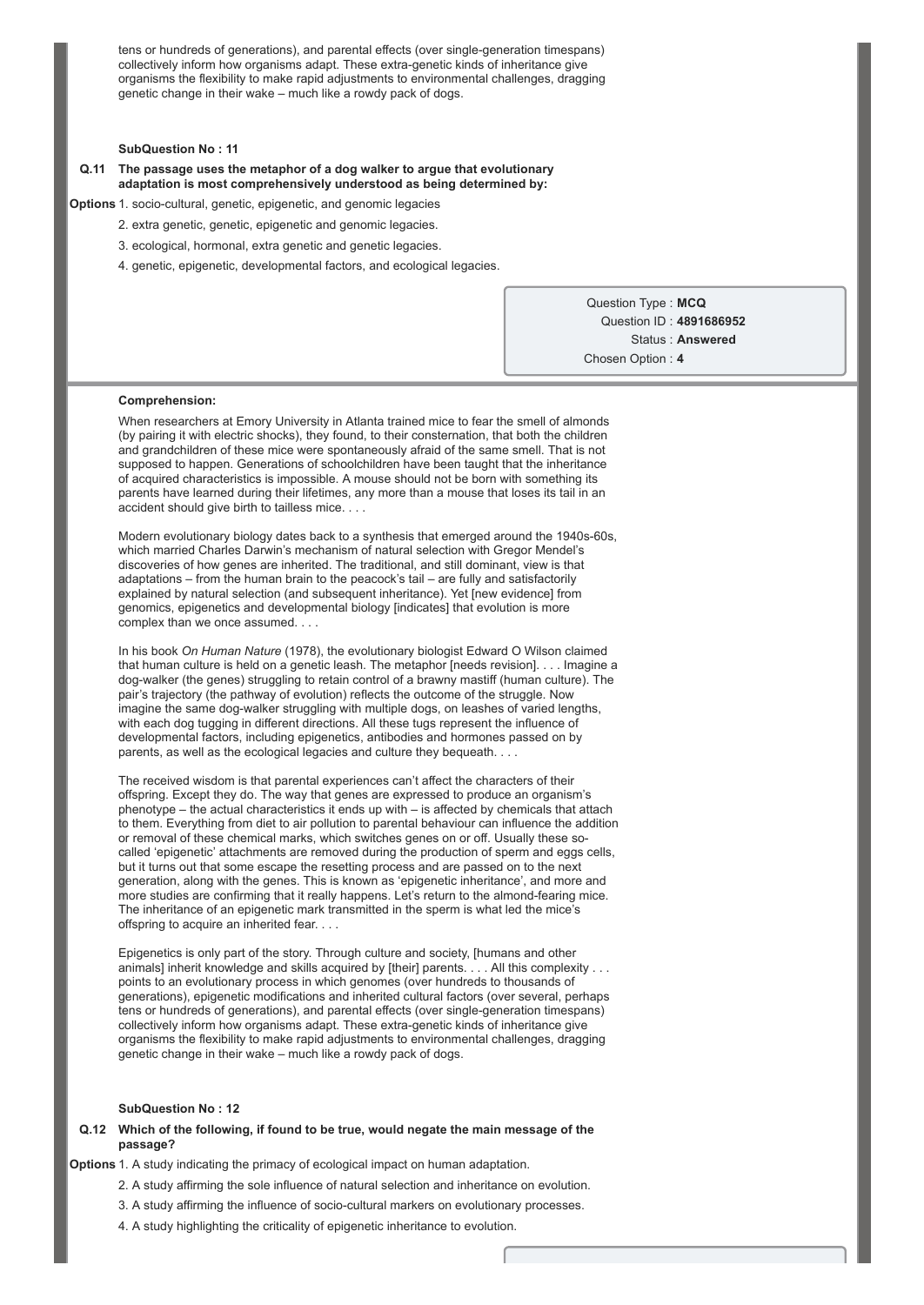### **Comprehension:**

When researchers at Emory University in Atlanta trained mice to fear the smell of almonds (by pairing it with electric shocks), they found, to their consternation, that both the children and grandchildren of these mice were spontaneously afraid of the same smell. That is not supposed to happen. Generations of schoolchildren have been taught that the inheritance of acquired characteristics is impossible. A mouse should not be born with something its parents have learned during their lifetimes, any more than a mouse that loses its tail in an accident should give birth to tailless mice. . . .

Modern evolutionary biology dates back to a synthesis that emerged around the 1940s-60s. which married Charles Darwin's mechanism of natural selection with Gregor Mendel's discoveries of how genes are inherited. The traditional, and still dominant, view is that adaptations – from the human brain to the peacock's tail – are fully and satisfactorily explained by natural selection (and subsequent inheritance). Yet [new evidence] from genomics, epigenetics and developmental biology [indicates] that evolution is more complex than we once assumed. . . .

In his book *On Human Nature* (1978), the evolutionary biologist Edward O Wilson claimed that human culture is held on a genetic leash. The metaphor [needs revision]. . . . Imagine a dog-walker (the genes) struggling to retain control of a brawny mastiff (human culture). The pair's trajectory (the pathway of evolution) reflects the outcome of the struggle. Now imagine the same dog-walker struggling with multiple dogs, on leashes of varied lengths, with each dog tugging in different directions. All these tugs represent the influence of developmental factors, including epigenetics, antibodies and hormones passed on by parents, as well as the ecological legacies and culture they bequeath. . . .

The received wisdom is that parental experiences can't affect the characters of their offspring. Except they do. The way that genes are expressed to produce an organism's phenotype – the actual characteristics it ends up with – is affected by chemicals that attach to them. Everything from diet to air pollution to parental behaviour can influence the addition or removal of these chemical marks, which switches genes on or off. Usually these socalled 'epigenetic' attachments are removed during the production of sperm and eggs cells, but it turns out that some escape the resetting process and are passed on to the next generation, along with the genes. This is known as 'epigenetic inheritance', and more and more studies are confirming that it really happens. Let's return to the almond-fearing mice. The inheritance of an epigenetic mark transmitted in the sperm is what led the mice's offspring to acquire an inherited fear. . . .

Epigenetics is only part of the story. Through culture and society, [humans and other animals] inherit knowledge and skills acquired by [their] parents. . . . All this complexity . . . points to an evolutionary process in which genomes (over hundreds to thousands of generations), epigenetic modifications and inherited cultural factors (over several, perhaps tens or hundreds of generations), and parental effects (over single-generation timespans) collectively inform how organisms adapt. These extra-genetic kinds of inheritance give organisms the flexibility to make rapid adjustments to environmental challenges, dragging genetic change in their wake – much like a rowdy pack of dogs.

### **SubQuestion No : 13**

#### **Q.13 Which of the following options best describes the author's argument?**

**Options** 1. Mendel's theory of inheritance is unfairly underestimated in explaining evolution.

- 2. Darwin's and Mendel's theories together best explain evolution.
- 3. Wilson's theory of evolution is scientifically superior to either Darwin's or Mendel's.
- 4. Darwin's theory of natural selection cannot fully explain evolution.

Question Type : **MCQ** Question ID : **4891686953** Status : **Not Answered** Chosen Option : --

### **Comprehension:**

When researchers at Emory University in Atlanta trained mice to fear the smell of almonds (by pairing it with electric shocks), they found, to their consternation, that both the children and grandchildren of these mice were spontaneously afraid of the same smell. That is not supposed to happen. Generations of schoolchildren have been taught that the inheritance of acquired characteristics is impossible. A mouse should not be born with something its parents have learned during their lifetimes, any more than a mouse that loses its tail in an accident should give birth to tailless mice. . . .

Modern evolutionary biology dates back to a synthesis that emerged around the 1940s-60s, which married Charles Darwin's mechanism of natural selection with Gregor Mendel's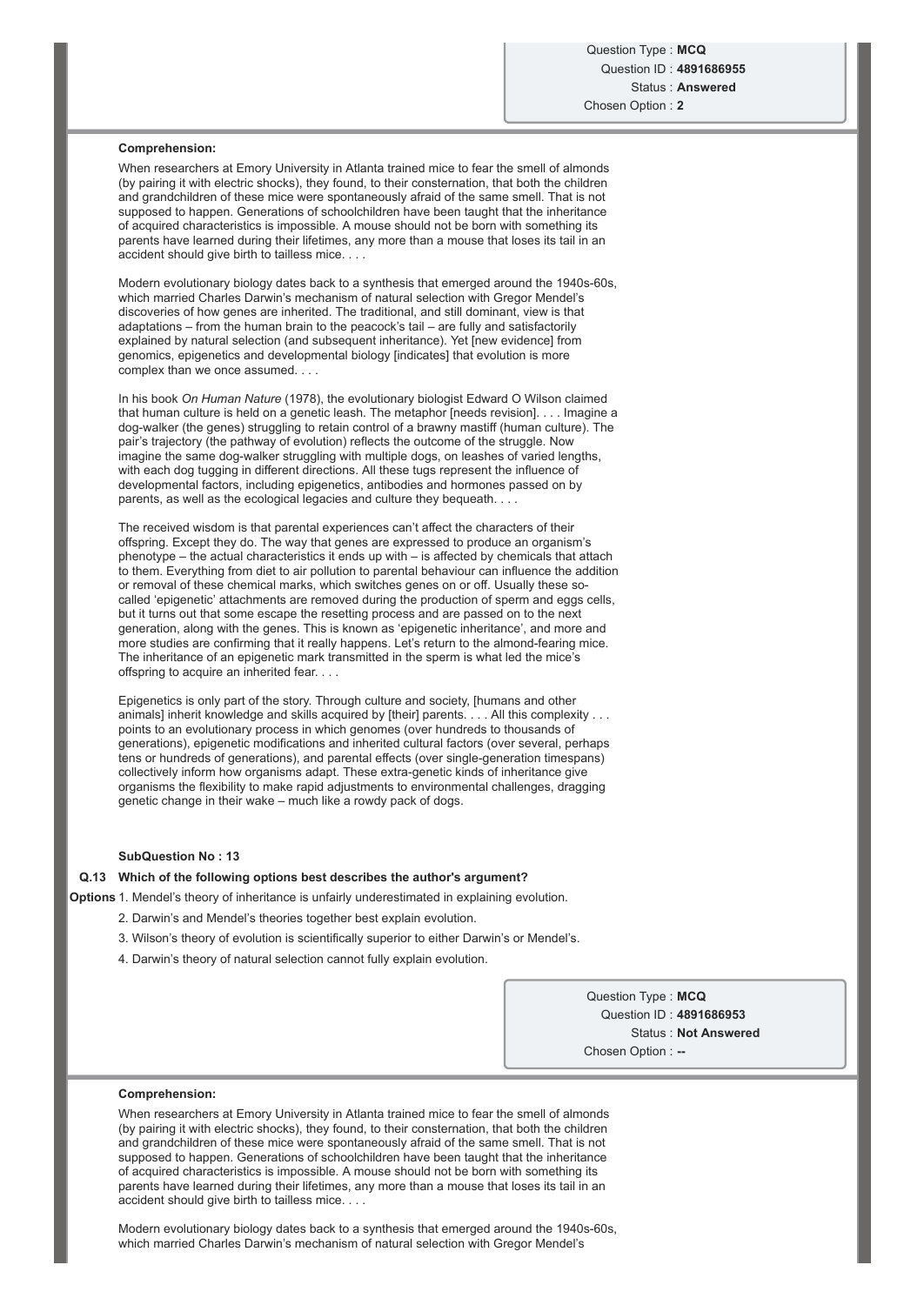discoveries of how genes are inherited. The traditional, and still dominant, view is that adaptations – from the human brain to the peacock's tail – are fully and satisfactorily explained by natural selection (and subsequent inheritance). Yet [new evidence] from genomics, epigenetics and developmental biology [indicates] that evolution is more complex than we once assumed. . . .

In his book *On Human Nature* (1978), the evolutionary biologist Edward O Wilson claimed that human culture is held on a genetic leash. The metaphor [needs revision]. . . . Imagine a dog-walker (the genes) struggling to retain control of a brawny mastiff (human culture). The pair's trajectory (the pathway of evolution) reflects the outcome of the struggle. Now imagine the same dog-walker struggling with multiple dogs, on leashes of varied lengths, with each dog tugging in different directions. All these tugs represent the influence of developmental factors, including epigenetics, antibodies and hormones passed on by parents, as well as the ecological legacies and culture they bequeath. . . .

The received wisdom is that parental experiences can't affect the characters of their offspring. Except they do. The way that genes are expressed to produce an organism's phenotype – the actual characteristics it ends up with – is affected by chemicals that attach to them. Everything from diet to air pollution to parental behaviour can influence the addition or removal of these chemical marks, which switches genes on or off. Usually these socalled 'epigenetic' attachments are removed during the production of sperm and eggs cells, but it turns out that some escape the resetting process and are passed on to the next generation, along with the genes. This is known as 'epigenetic inheritance', and more and more studies are confirming that it really happens. Let's return to the almond-fearing mice. The inheritance of an epigenetic mark transmitted in the sperm is what led the mice's offspring to acquire an inherited fear. . . .

Epigenetics is only part of the story. Through culture and society, [humans and other animals] inherit knowledge and skills acquired by [their] parents. . . . All this complexity . . . points to an evolutionary process in which genomes (over hundreds to thousands of generations), epigenetic modifications and inherited cultural factors (over several, perhaps tens or hundreds of generations), and parental effects (over single-generation timespans) collectively inform how organisms adapt. These extra-genetic kinds of inheritance give organisms the flexibility to make rapid adjustments to environmental challenges, dragging genetic change in their wake – much like a rowdy pack of dogs.

#### **SubQuestion No : 14**

#### **Q.14 The Emory University experiment with mice points to the inheritance of:**

**Options** 1. acquired characteristics

- 2. psychological markers
- 3. personality traits
- 4. acquired parental fears

Question Type : **MCQ** Question ID : **4891686954** Status : **Answered** Chosen Option : **1**

#### **Comprehension:**

. "Everybody pretty much agrees that the relationship between elephants and people has dramatically changed," [says psychologist Gay] Bradshaw. . . . "Where for centuries humans and elephants lived in relatively peaceful coexistence, there is now hostility and violence. Now, I use the term 'violence' because of the intentionality associated with it, both in the aggression of humans and, at times, the recently observed behavior of elephants." . . .

Typically, elephant researchers have cited, as a cause of aggression, the high levels of testosterone in newly matured male elephants or the competition for land and resources between elephants and humans. But. . . Bradshaw and several colleagues argue. . . that today's elephant populations are suffering from a form of chronic stress, a kind of specieswide trauma. Decades of poaching and culling and habitat loss, they claim, have so disrupted the intricate web of familial and societal relations by which young elephants have traditionally been raised in the wild, and by which established elephant herds are governed, that what we are now witnessing is nothing less than a precipitous collapse of elephant culture.

Elephants, when left to their own devices, are profoundly social creatures. . . . Young elephants are raised within an extended, multitiered network of doting female caregivers that includes the birth mother, grandmothers, aunts and friends. These relations are maintained over a life span as long as 70 years. Studies of established herds have shown that young elephants stay within 15 feet of their mothers for nearly all of their first eight years of life, after which young females are socialized into the matriarchal network, while young males go off for a time into an all-male social group before coming back into the fold as mature adults. . . .

This fabric of elephant society, Bradshaw and her colleagues [demonstrate], ha[s] effectively been frayed by years of habitat loss and poaching, along with systematic culling by government agencies to control elephant numbers and translocations of herds to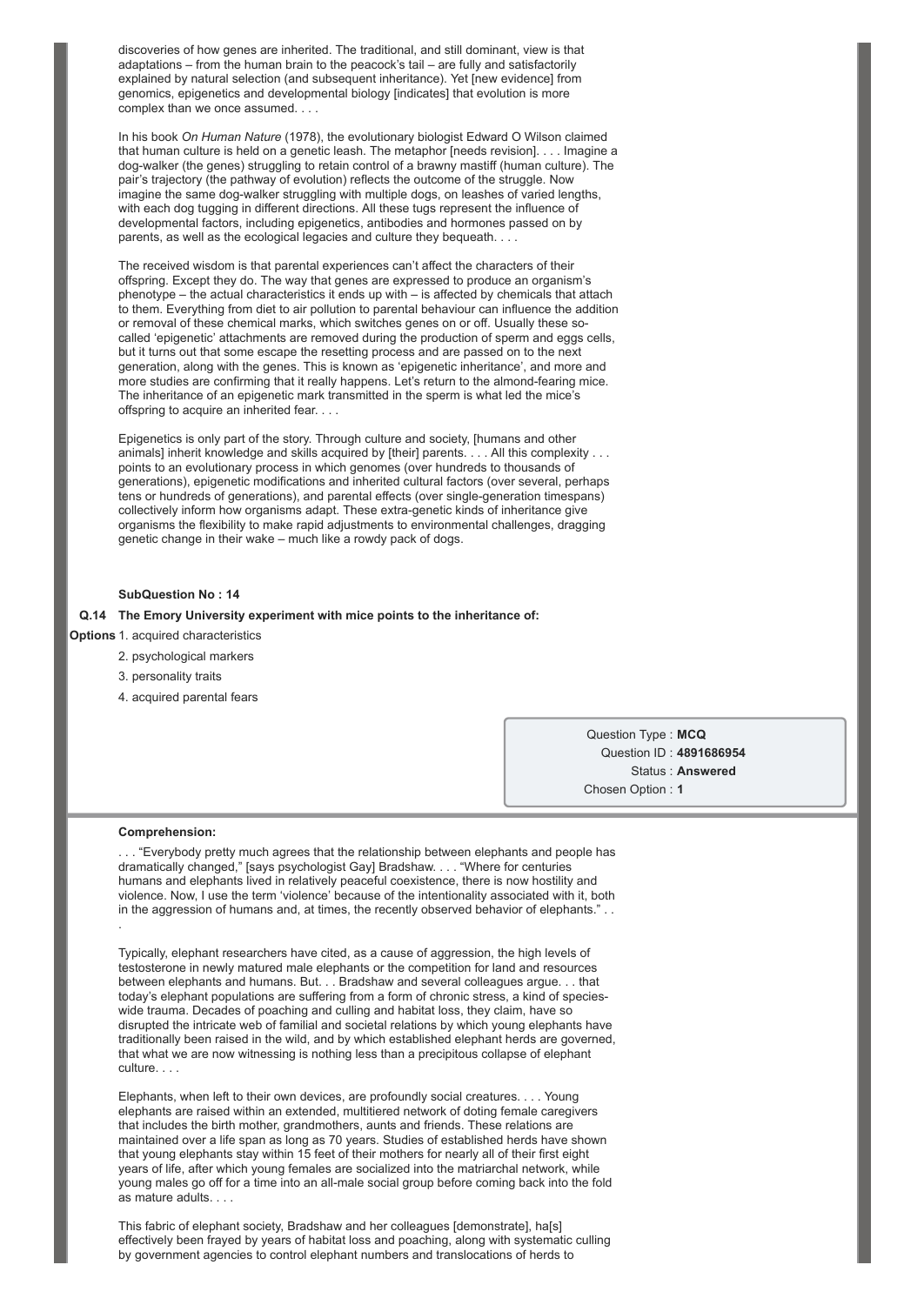different habitats. . . . As a result of such social upheaval, calves are now being born to and raised by ever younger and inexperienced mothers. Young orphaned elephants, meanwhile, that have witnessed the death of a parent at the hands of poachers are coming of age in the absence of the support system that defines traditional elephant life. "The loss of elephant elders," [says] Bradshaw . . . "and the traumatic experience of witnessing the massacres of their family, impairs normal brain and behavior development in young elephants."

What Bradshaw and her colleagues describe would seem to be an extreme form of anthropocentric conjecture if the evidence that they've compiled from various elephant researchers. . . weren't so compelling. The elephants of decimated herds, especially orphans who've watched the death of their parents and elders from poaching and culling, exhibit behavior typically associated with post-traumatic stress disorder and other traumarelated disorders in humans: abnormal startle response, unpredictable asocial behavior, inattentive mothering and hyperaggression. . . .

[According to Bradshaw], "Elephants are suffering and behaving in the same ways that we recognize in ourselves as a result of violence. . . . Except perhaps for a few specific features, brain organization and early development of elephants and humans are extremely similar."

### **SubQuestion No : 15**

### **Q.15 In the first paragraph, Bradshaw uses the term "violence" to describe the recent** change in the human-elephant relationship because, according to him:

**Options** 1. both humans and elephants have killed members of each other's species.

- 2. there is a purposefulness in human and elephant aggression towards each other.
- 3. human-elephant interactions have changed their character over time.
- 4. elephant herds and their habitat have been systematically destroyed by humans.

Question Type : **MCQ** Question ID : **4891686686** Status : **Answered** Chosen Option : **2**

#### **Comprehension:**

. . . "Everybody pretty much agrees that the relationship between elephants and people has dramatically changed," [says psychologist Gay] Bradshaw. . . . "Where for centuries humans and elephants lived in relatively peaceful coexistence, there is now hostility and violence. Now, I use the term 'violence' because of the intentionality associated with it, both in the aggression of humans and, at times, the recently observed behavior of elephants." . .

Typically, elephant researchers have cited, as a cause of aggression, the high levels of testosterone in newly matured male elephants or the competition for land and resources between elephants and humans. But. . . Bradshaw and several colleagues argue. . . that today's elephant populations are suffering from a form of chronic stress, a kind of specieswide trauma. Decades of poaching and culling and habitat loss, they claim, have so disrupted the intricate web of familial and societal relations by which young elephants have traditionally been raised in the wild, and by which established elephant herds are governed, that what we are now witnessing is nothing less than a precipitous collapse of elephant culture. . .

Elephants, when left to their own devices, are profoundly social creatures. . . . Young elephants are raised within an extended, multitiered network of doting female caregivers that includes the birth mother, grandmothers, aunts and friends. These relations are maintained over a life span as long as 70 years. Studies of established herds have shown that young elephants stay within 15 feet of their mothers for nearly all of their first eight years of life, after which young females are socialized into the matriarchal network, while young males go off for a time into an all-male social group before coming back into the fold as mature adults. . . .

This fabric of elephant society, Bradshaw and her colleagues [demonstrate], ha[s] effectively been frayed by years of habitat loss and poaching, along with systematic culling by government agencies to control elephant numbers and translocations of herds to different habitats. . . . As a result of such social upheaval, calves are now being born to and raised by ever younger and inexperienced mothers. Young orphaned elephants, meanwhile, that have witnessed the death of a parent at the hands of poachers are coming of age in the absence of the support system that defines traditional elephant life. "The loss of elephant elders," [says] Bradshaw . . . "and the traumatic experience of witnessing the massacres of their family, impairs normal brain and behavior development in young elephants."

What Bradshaw and her colleagues describe would seem to be an extreme form of anthropocentric conjecture if the evidence that they've compiled from various elephant researchers. . . weren't so compelling. The elephants of decimated herds, especially orphans who've watched the death of their parents and elders from poaching and culling, exhibit behavior typically associated with post-traumatic stress disorder and other traumarelated disorders in humans: abnormal startle response, unpredictable asocial behavior, inattentive mothering and hyperaggression. . . .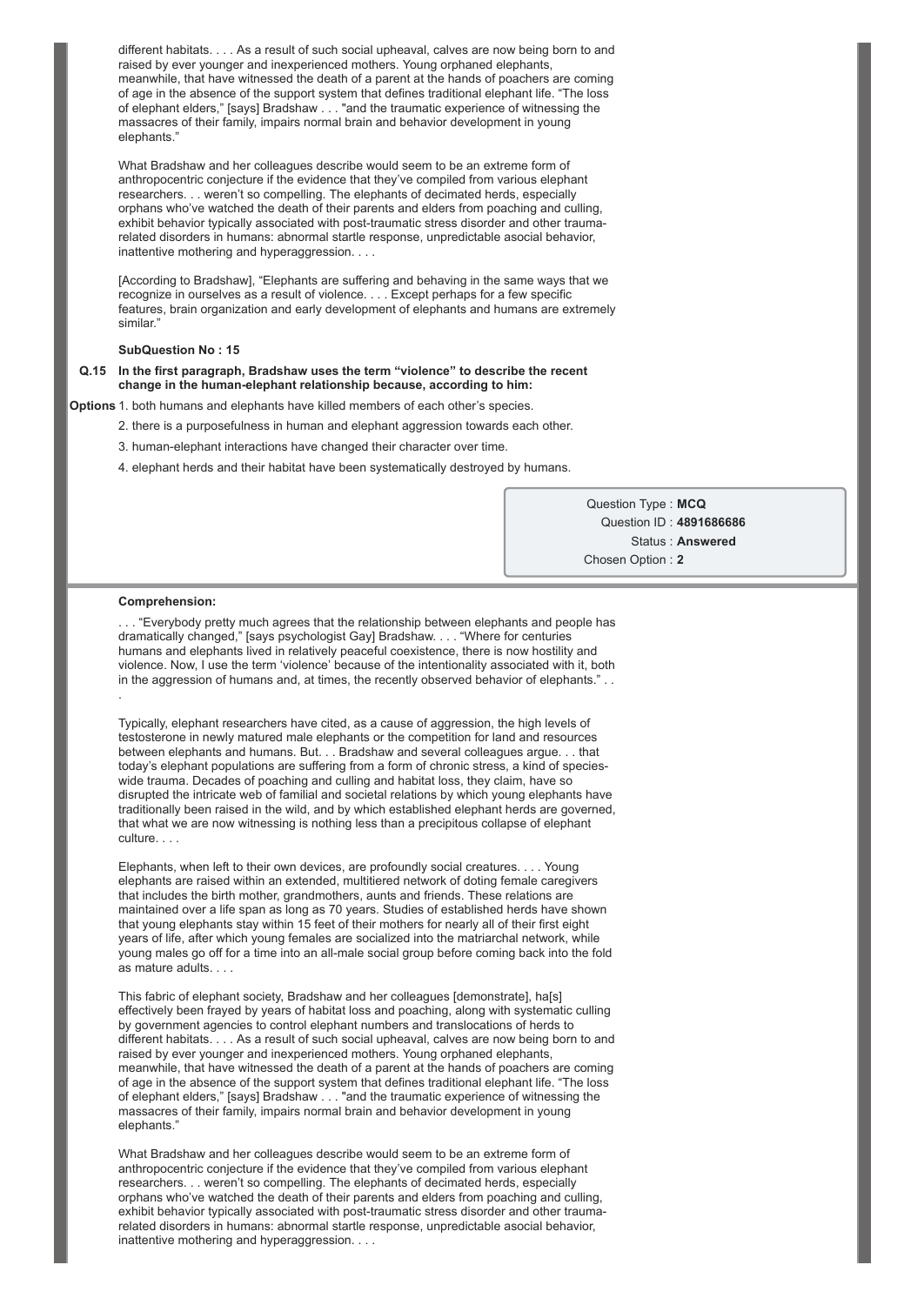[According to Bradshaw], "Elephants are suffering and behaving in the same ways that we recognize in ourselves as a result of violence. . . . Except perhaps for a few specific features, brain organization and early development of elephants and humans are extremely similar<sup>\*</sup>

#### **SubQuestion No : 16**

### **Q.16 The passage makes all of the following claims EXCEPT:**

**Options** 1. elephant mothers are evolving newer ways of rearing their calves to adapt to emerging threats.

2. human actions such as poaching and culling have created stressful conditions for elephant communities.

3. the elephant response to deeply disturbing experiences is similar to that of humans.

4. elephants establish extended and enduring familial relationships as do humans.

Question Type : **MCQ** Question ID : **4891686687** Status : **Answered** Chosen Option : **1**

#### **Comprehension:**

. . . "Everybody pretty much agrees that the relationship between elephants and people has dramatically changed," [says psychologist Gay] Bradshaw. . . . "Where for centuries humans and elephants lived in relatively peaceful coexistence, there is now hostility and violence. Now, I use the term 'violence' because of the intentionality associated with it, both in the aggression of humans and, at times, the recently observed behavior of elephants." .

Typically, elephant researchers have cited, as a cause of aggression, the high levels of testosterone in newly matured male elephants or the competition for land and resources between elephants and humans. But. . . Bradshaw and several colleagues argue. . . that today's elephant populations are suffering from a form of chronic stress, a kind of specieswide trauma. Decades of poaching and culling and habitat loss, they claim, have so disrupted the intricate web of familial and societal relations by which young elephants have traditionally been raised in the wild, and by which established elephant herds are governed, that what we are now witnessing is nothing less than a precipitous collapse of elephant culture. . . .

Elephants, when left to their own devices, are profoundly social creatures. . . . Young elephants are raised within an extended, multitiered network of doting female caregivers that includes the birth mother, grandmothers, aunts and friends. These relations are maintained over a life span as long as 70 years. Studies of established herds have shown that young elephants stay within 15 feet of their mothers for nearly all of their first eight years of life, after which young females are socialized into the matriarchal network, while young males go off for a time into an all-male social group before coming back into the fold as mature adults. . . .

This fabric of elephant society, Bradshaw and her colleagues [demonstrate], ha[s] effectively been frayed by years of habitat loss and poaching, along with systematic culling by government agencies to control elephant numbers and translocations of herds to different habitats. . . . As a result of such social upheaval, calves are now being born to and raised by ever younger and inexperienced mothers. Young orphaned elephants, meanwhile, that have witnessed the death of a parent at the hands of poachers are coming of age in the absence of the support system that defines traditional elephant life. "The loss of elephant elders," [says] Bradshaw . . . "and the traumatic experience of witnessing the massacres of their family, impairs normal brain and behavior development in young elephants."

What Bradshaw and her colleagues describe would seem to be an extreme form of anthropocentric conjecture if the evidence that they've compiled from various elephant researchers. . . weren't so compelling. The elephants of decimated herds, especially orphans who've watched the death of their parents and elders from poaching and culling, exhibit behavior typically associated with post-traumatic stress disorder and other traumarelated disorders in humans: abnormal startle response, unpredictable asocial behavior, inattentive mothering and hyperaggression. . . .

[According to Bradshaw], "Elephants are suffering and behaving in the same ways that we recognize in ourselves as a result of violence. . . . Except perhaps for a few specific features, brain organization and early development of elephants and humans are extremely similar<sup>®</sup>

#### **SubQuestion No : 17**

### **Q.17 In paragraph 4, the phrase, "The fabric of elephant society . . . has[s] effectively been frayed by . . ." is:**

**Options** 1. an accurate description of the condition of elephant herds today.

- 2. an exaggeration aimed at bolstering Bradshaw's claims.
- 3. a metaphor for the effect of human activity on elephant communities.
- 4. an ode to the fragility of elephant society today.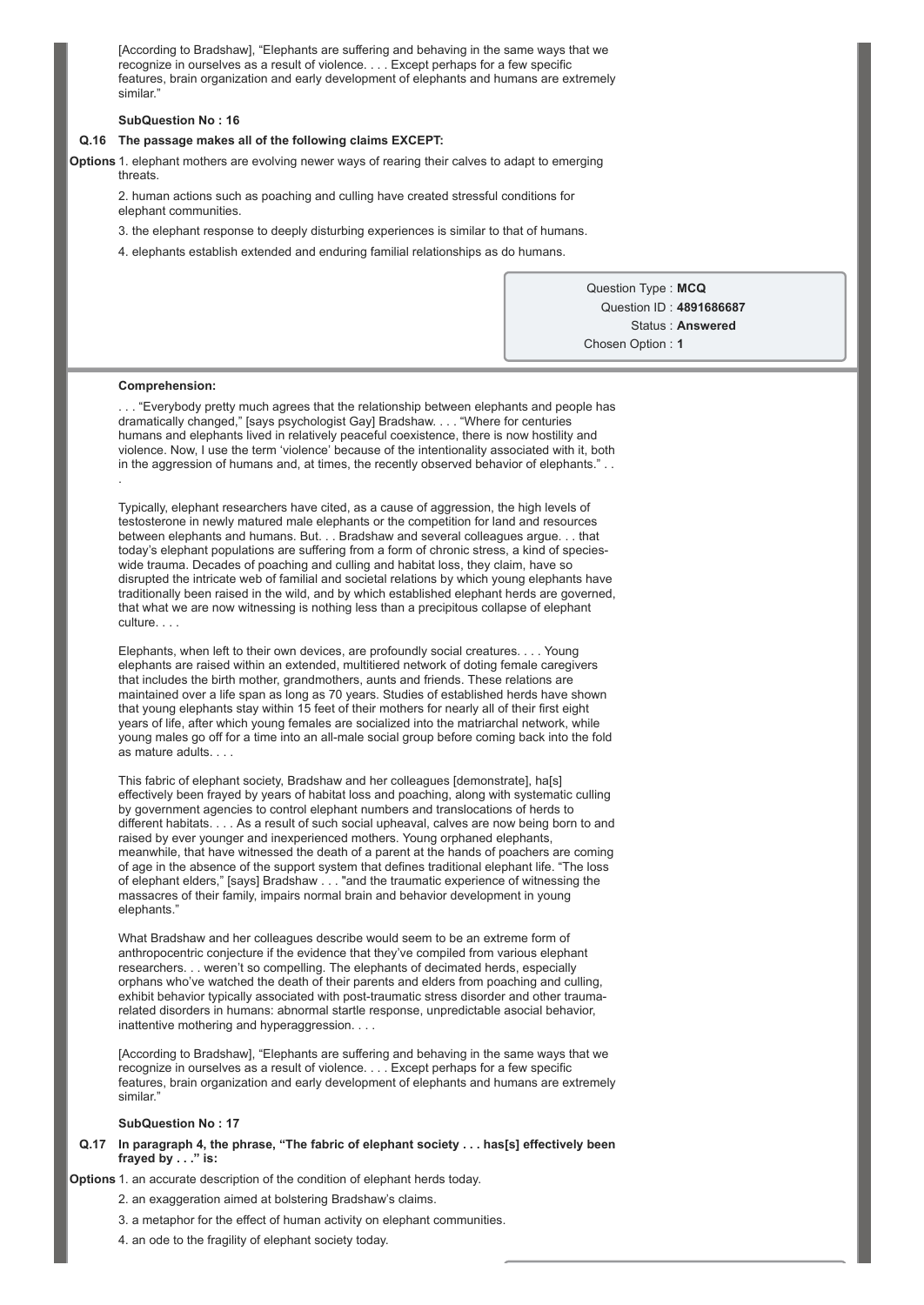#### **Comprehension:**

. . . "Everybody pretty much agrees that the relationship between elephants and people has dramatically changed," [says psychologist Gay] Bradshaw. . . . "Where for centuries humans and elephants lived in relatively peaceful coexistence, there is now hostility and violence. Now, I use the term 'violence' because of the intentionality associated with it, both in the aggression of humans and, at times, the recently observed behavior of elephants." . . .

Typically, elephant researchers have cited, as a cause of aggression, the high levels of testosterone in newly matured male elephants or the competition for land and resources between elephants and humans. But. . . Bradshaw and several colleagues argue. . . that today's elephant populations are suffering from a form of chronic stress, a kind of specieswide trauma. Decades of poaching and culling and habitat loss, they claim, have so disrupted the intricate web of familial and societal relations by which young elephants have traditionally been raised in the wild, and by which established elephant herds are governed, that what we are now witnessing is nothing less than a precipitous collapse of elephant culture. . . .

Elephants, when left to their own devices, are profoundly social creatures. . . . Young elephants are raised within an extended, multitiered network of doting female caregivers that includes the birth mother, grandmothers, aunts and friends. These relations are maintained over a life span as long as 70 years. Studies of established herds have shown that young elephants stay within 15 feet of their mothers for nearly all of their first eight years of life, after which young females are socialized into the matriarchal network, while young males go off for a time into an all-male social group before coming back into the fold as mature adults. . . .

This fabric of elephant society, Bradshaw and her colleagues [demonstrate], ha[s] effectively been frayed by years of habitat loss and poaching, along with systematic culling by government agencies to control elephant numbers and translocations of herds to different habitats. . . . As a result of such social upheaval, calves are now being born to and raised by ever younger and inexperienced mothers. Young orphaned elephants, meanwhile, that have witnessed the death of a parent at the hands of poachers are coming of age in the absence of the support system that defines traditional elephant life. "The loss of elephant elders," [says] Bradshaw . . . "and the traumatic experience of witnessing the massacres of their family, impairs normal brain and behavior development in young elephants."

What Bradshaw and her colleagues describe would seem to be an extreme form of anthropocentric conjecture if the evidence that they've compiled from various elephant researchers. . . weren't so compelling. The elephants of decimated herds, especially orphans who've watched the death of their parents and elders from poaching and culling, exhibit behavior typically associated with post-traumatic stress disorder and other traumarelated disorders in humans: abnormal startle response, unpredictable asocial behavior, inattentive mothering and hyperaggression. . . .

[According to Bradshaw], "Elephants are suffering and behaving in the same ways that we recognize in ourselves as a result of violence. . . . Except perhaps for a few specific features, brain organization and early development of elephants and humans are extremely similar<sup>®</sup>

### **SubQuestion No : 18**

### **Q.18 Which of the following statements best expresses the overall argument of this passage?**

**Options** 1. The relationship between elephants and humans has changed from one of coexistence to one of hostility

2. Elephants, like the humans they are in conflict with, are profoundly social creatures.

3. The brain organisation and early development of elephants and humans are extremely similar.

4. Recent elephant behaviour could be understood as a form of species-wide traumarelated response.

> Question Type : **MCQ** Question ID : **4891686685** Status : **Answered** Chosen Option : **4**

#### **Comprehension:**

. . . "Everybody pretty much agrees that the relationship between elephants and people has dramatically changed," [says psychologist Gay] Bradshaw. . . . "Where for centuries humans and elephants lived in relatively peaceful coexistence, there is now hostility and violence. Now, I use the term 'violence' because of the intentionality associated with it, both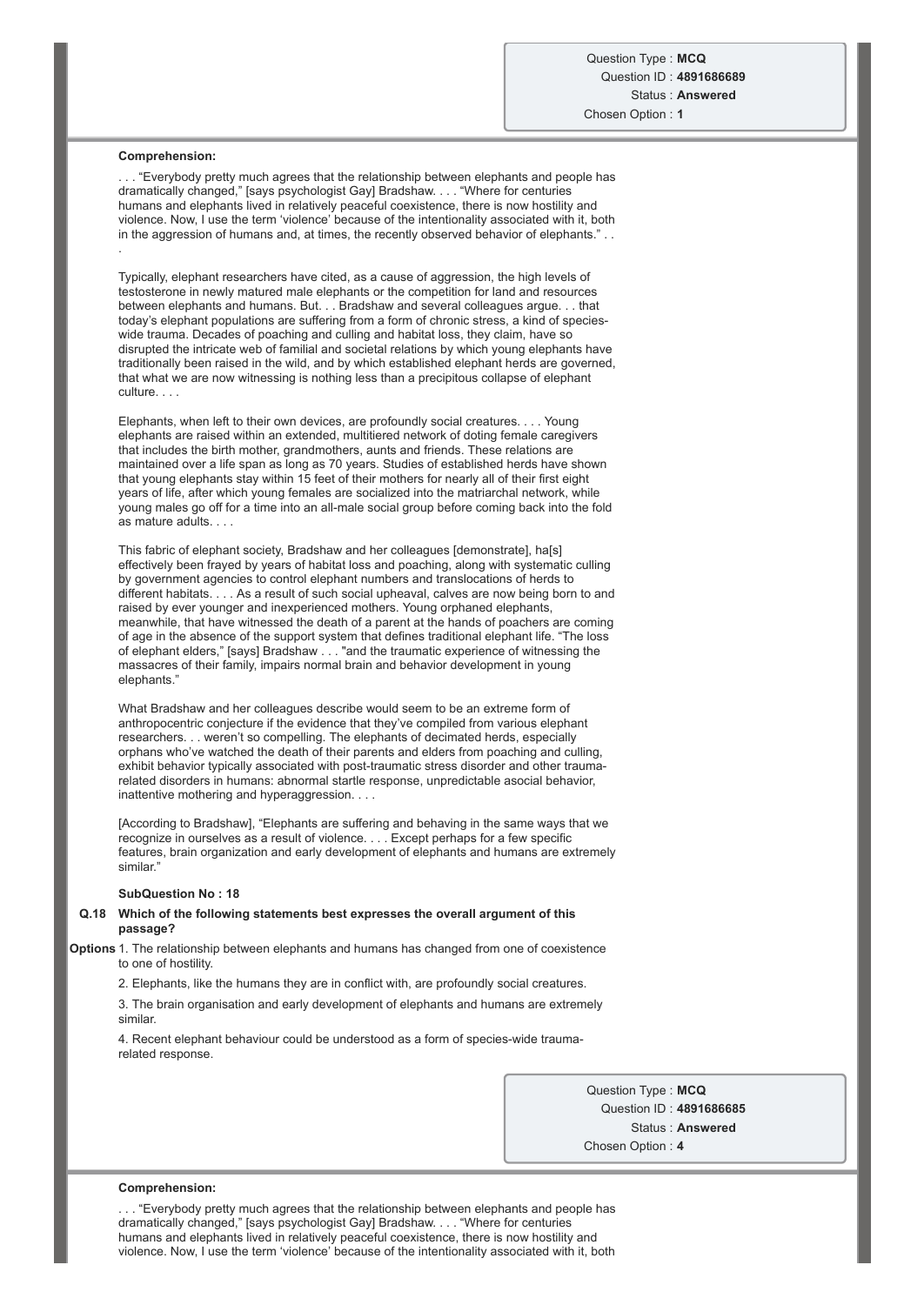in the aggression of humans and, at times, the recently observed behavior of elephants." . . .

Typically, elephant researchers have cited, as a cause of aggression, the high levels of testosterone in newly matured male elephants or the competition for land and resources between elephants and humans. But. . . Bradshaw and several colleagues argue. . . that today's elephant populations are suffering from a form of chronic stress, a kind of specieswide trauma. Decades of poaching and culling and habitat loss, they claim, have so disrupted the intricate web of familial and societal relations by which young elephants have traditionally been raised in the wild, and by which established elephant herds are governed, that what we are now witnessing is nothing less than a precipitous collapse of elephant culture. . .

Elephants, when left to their own devices, are profoundly social creatures. . . . Young elephants are raised within an extended, multitiered network of doting female caregivers that includes the birth mother, grandmothers, aunts and friends. These relations are maintained over a life span as long as 70 years. Studies of established herds have shown that young elephants stay within 15 feet of their mothers for nearly all of their first eight years of life, after which young females are socialized into the matriarchal network, while young males go off for a time into an all-male social group before coming back into the fold as mature adults. . . .

This fabric of elephant society, Bradshaw and her colleagues [demonstrate], ha[s] effectively been frayed by years of habitat loss and poaching, along with systematic culling by government agencies to control elephant numbers and translocations of herds to different habitats. . . . As a result of such social upheaval, calves are now being born to and raised by ever younger and inexperienced mothers. Young orphaned elephants, meanwhile, that have witnessed the death of a parent at the hands of poachers are coming of age in the absence of the support system that defines traditional elephant life. "The loss of elephant elders," [says] Bradshaw . . . "and the traumatic experience of witnessing the massacres of their family, impairs normal brain and behavior development in young elephants."

What Bradshaw and her colleagues describe would seem to be an extreme form of anthropocentric conjecture if the evidence that they've compiled from various elephant researchers. . . weren't so compelling. The elephants of decimated herds, especially orphans who've watched the death of their parents and elders from poaching and culling, exhibit behavior typically associated with post-traumatic stress disorder and other traumarelated disorders in humans: abnormal startle response, unpredictable asocial behavior, inattentive mothering and hyperaggression. . . .

[According to Bradshaw], "Elephants are suffering and behaving in the same ways that we recognize in ourselves as a result of violence. . . . Except perhaps for a few specific features, brain organization and early development of elephants and humans are extremely similar<sup>®</sup>

### **SubQuestion No : 19**

#### **Q.19 Which of the following measures is Bradshaw most likely to support to address the problem of elephant aggression?**

**Options** 1. Funding of more studies to better understand the impact of testosterone on male elephant aggression.

2. Increased funding for research into the similarity of humans and other animals drawing on insights gained from human-elephant similarities.

3. Studying the impact of isolating elephant calves on their early brain development, behaviour and aggression.

4. The development of treatment programmes for elephants drawing on insights gained from treating post-traumatic stress disorder in humans.

> Question Type : **MCQ** Question ID : **4891686688** Status : **Answered** Chosen Option : **4**

### **Comprehension:**

[The] Indian government [has] announced an international competition to design a National War Memorial in New Delhi, to honour all of the Indian soldiers who served in the various wars and counter-insurgency campaigns from 1947 onwards. The terms of the competition also specified that the new structure would be built adjacent to the India Gate – a memorial to the Indian soldiers who died in the First World War. Between the old imperialist memorial and the proposed nationalist one, India's contribution to the Second World War is airbrushed out of existence.

The Indian government's conception of the war memorial was not merely absent-minded. Rather, it accurately reflected the fact that both academic history and popular memory have yet to come to terms with India's Second World War, which continues to be seen as little more than mood music in the drama of India's advance towards independence and partition in 1947. Further, the political trajectory of the postwar subcontinent has militated against popular remembrance of the war. With partition and the onset of the India-Pakistan rivalry, both of the new nations needed fresh stories for self-legitimisation rather than focusing on shared wartime experiences.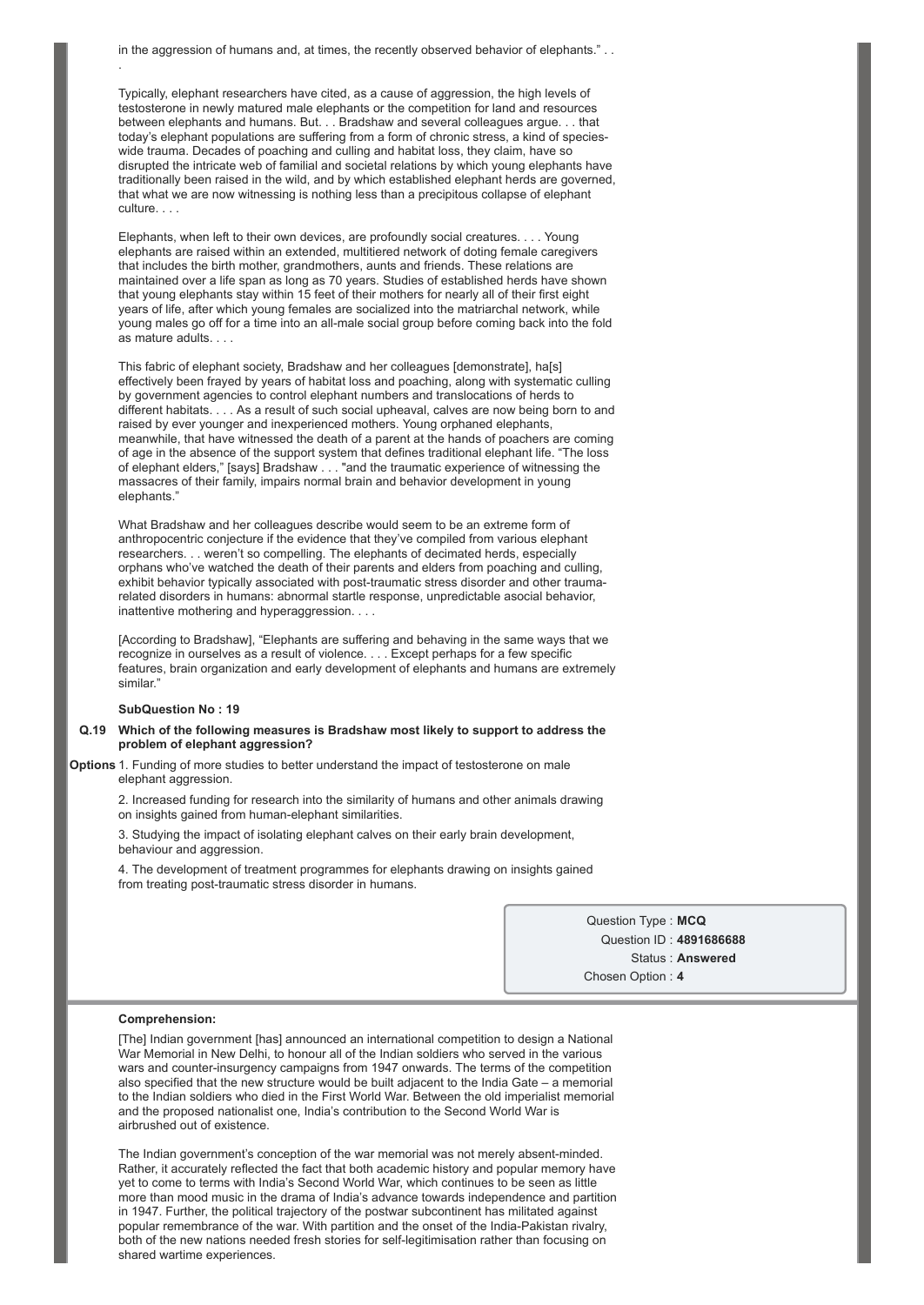However, the Second World War played a crucial role in both the independence and partition of India. . . . The Indian army recruited, trained and deployed some 2.5 million men, almost 90,000 of which were killed and many more injured. Even at the time, it was recognised as the largest volunteer force in the war. . . .

India's material and financial contribution to the war was equally significant. India emerged as a major military-industrial and logistical base for Allied operations in south-east Asia and the Middle East. This led the United States to take considerable interest in the country's future, and ensured that this was no longer the preserve of the British government.

Other wartime developments pointed in the direction of India's independence. In a stunning reversal of its long-standing financial relationship with Britain, India finished the war as one of the largest creditors to the imperial power.

Such extraordinary mobilization for war was achieved at great human cost, with the Bengal famine the most extreme manifestation of widespread wartime deprivation. The costs on India's home front must be counted in millions of lives.

Indians signed up to serve on the war and home fronts for a variety of reasons. . . . [M]any were convinced that their contribution would open the doors to India's freedom. . . . The political and social churn triggered by the war was evident in the massive waves of popular protest and unrest that washed over rural and urban India in the aftermath of the conflict. This turmoil was crucial in persuading the Attlee government to rid itself of the incubus of ruling India. . . .

Seventy years on, it is time that India engaged with the complex legacies of the Second World War. Bringing the war into the ambit of the new national memorial would be a fitting – if not overdue – recognition that this was India's War.

### **SubQuestion No : 20**

### **Q.20 The author lists all of the following as outcomes of the Second World War EXCEPT:**

**Options** 1. the large financial debt India owed to Britain after the War.

- 2. large-scale deaths in Bengal as a result of deprivation and famine.
- 3. independence of the subcontinent and its partition into two countries.
- 4. US recognition of India's strategic location and role in the War.

Question Type : **MCQ** Question ID : **4891686767** Status : **Answered** Chosen Option : **1**

#### **Comprehension:**

[The] Indian government [has] announced an international competition to design a National War Memorial in New Delhi, to honour all of the Indian soldiers who served in the various wars and counter-insurgency campaigns from 1947 onwards. The terms of the competition also specified that the new structure would be built adjacent to the India Gate – a memorial to the Indian soldiers who died in the First World War. Between the old imperialist memorial and the proposed nationalist one, India's contribution to the Second World War is airbrushed out of existence.

The Indian government's conception of the war memorial was not merely absent-minded. Rather, it accurately reflected the fact that both academic history and popular memory have yet to come to terms with India's Second World War, which continues to be seen as little more than mood music in the drama of India's advance towards independence and partition in 1947. Further, the political trajectory of the postwar subcontinent has militated against popular remembrance of the war. With partition and the onset of the India-Pakistan rivalry, both of the new nations needed fresh stories for self-legitimisation rather than focusing on shared wartime experiences.

However, the Second World War played a crucial role in both the independence and partition of India. . . . The Indian army recruited, trained and deployed some 2.5 million men, almost 90,000 of which were killed and many more injured. Even at the time, it was recognised as the largest volunteer force in the war. . . .

India's material and financial contribution to the war was equally significant. India emerged as a major military-industrial and logistical base for Allied operations in south-east Asia and the Middle East. This led the United States to take considerable interest in the country's future, and ensured that this was no longer the preserve of the British government.

Other wartime developments pointed in the direction of India's independence. In a stunning reversal of its long-standing financial relationship with Britain, India finished the war as one of the largest creditors to the imperial power.

Such extraordinary mobilization for war was achieved at great human cost, with the Bengal famine the most extreme manifestation of widespread wartime deprivation. The costs on India's home front must be counted in millions of lives.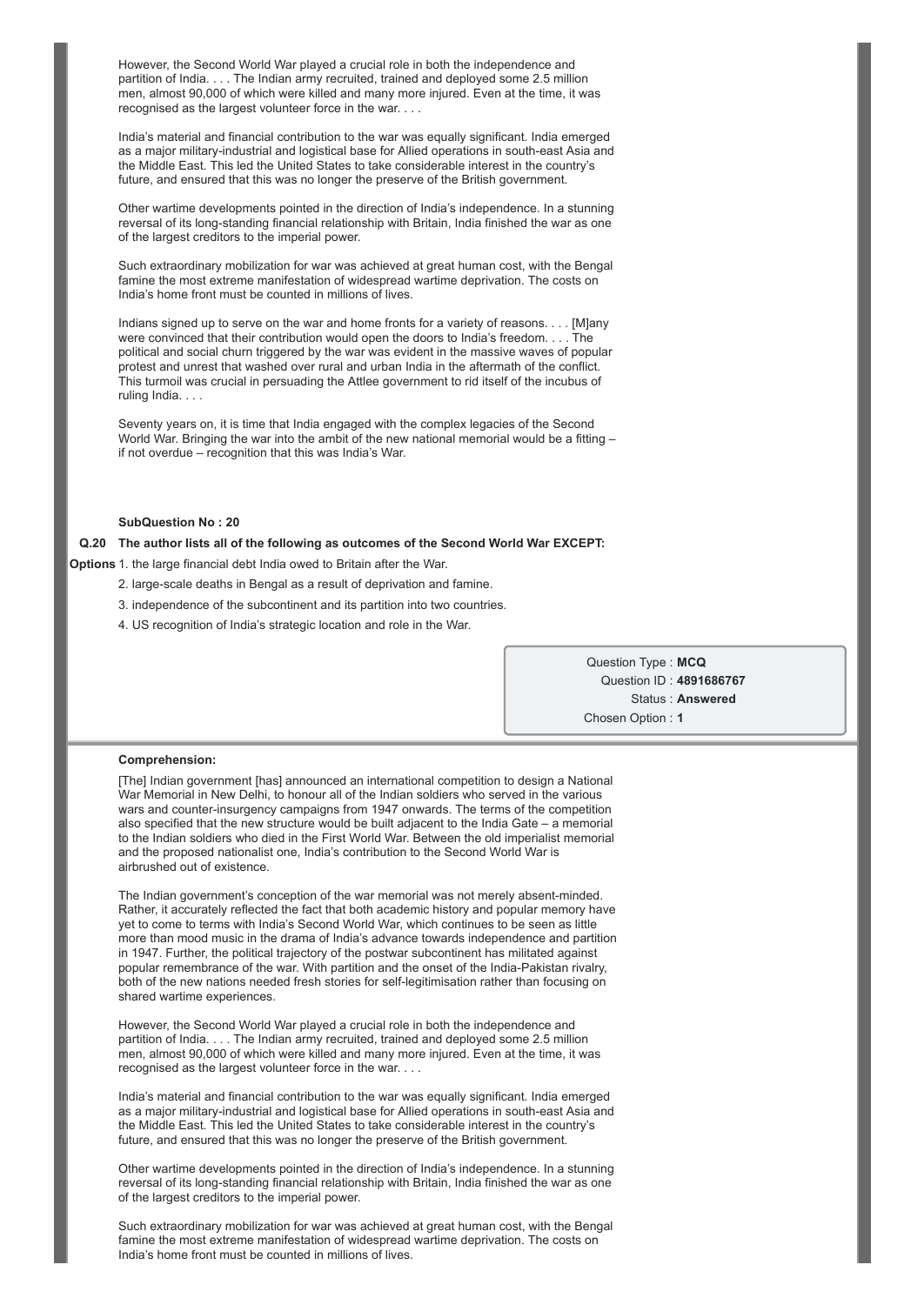Indians signed up to serve on the war and home fronts for a variety of reasons. . . . [M]any were convinced that their contribution would open the doors to India's freedom. . . . The political and social churn triggered by the war was evident in the massive waves of popular protest and unrest that washed over rural and urban India in the aftermath of the conflict. This turmoil was crucial in persuading the Attlee government to rid itself of the incubus of ruling India. . . .

Seventy years on, it is time that India engaged with the complex legacies of the Second World War. Bringing the war into the ambit of the new national memorial would be a fitting – if not overdue – recognition that this was India's War.

#### **SubQuestion No : 21**

### **Q.21 In the first paragraph, the author laments the fact that:**

**Options** 1. there is no recognition of the Indian soldiers who served in the Second World War.

2. funds will be wasted on another war memorial when we already have the India Gate memorial.

3. India lost thousands of human lives during the Second World War.

4. the new war memorial will be built right next to India Gate.

Question Type : **MCQ** Question ID : **4891686766** Status : **Answered** Chosen Option : **1**

#### **Comprehension:**

[The] Indian government [has] announced an international competition to design a National War Memorial in New Delhi, to honour all of the Indian soldiers who served in the various wars and counterinsurgency campaigns from 1947 onwards. The terms of the competition also specified that the new structure would be built adjacent to the India Gate – a memorial to the Indian soldiers who died in the First World War. Between the old imperialist memorial and the proposed nationalist one, India's contribution to the Second World War is airbrushed out of existence.

The Indian government's conception of the war memorial was not merely absent-minded. Rather, it accurately reflected the fact that both academic history and popular memory have yet to come to terms with India's Second World War, which continues to be seen as little more than mood music in the drama of India's advance towards independence and partition in 1947. Further, the political trajectory of the postwar subcontinent has militated against popular remembrance of the war. With partition and the onset of the India-Pakistan rivalry, both of the new nations needed fresh stories for self-legitimisation rather than focusing on shared wartime experiences.

However, the Second World War played a crucial role in both the independence and partition of India. . . . The Indian army recruited, trained and deployed some 2.5 million men, almost 90,000 of which were killed and many more injured. Even at the time, it was recognised as the largest volunteer force in the war. . . .

India's material and financial contribution to the war was equally significant. India emerged as a major military-industrial and logistical base for Allied operations in south-east Asia and the Middle East. This led the United States to take considerable interest in the country's future, and ensured that this was no longer the preserve of the British government.

Other wartime developments pointed in the direction of India's independence. In a stunning reversal of its long-standing financial relationship with Britain, India finished the war as one of the largest creditors to the imperial power.

Such extraordinary mobilization for war was achieved at great human cost, with the Bengal famine the most extreme manifestation of widespread wartime deprivation. The costs on India's home front must be counted in millions of lives.

Indians signed up to serve on the war and home fronts for a variety of reasons. . . . [M]any were convinced that their contribution would open the doors to India's freedom. . . . The political and social churn triggered by the war was evident in the massive waves of popular protest and unrest that washed over rural and urban India in the aftermath of the conflict. This turmoil was crucial in persuading the Attlee government to rid itself of the incubus of ruling India...

Seventy years on, it is time that India engaged with the complex legacies of the Second World War. Bringing the war into the ambit of the new national memorial would be a fitting – if not overdue – recognition that this was India's War.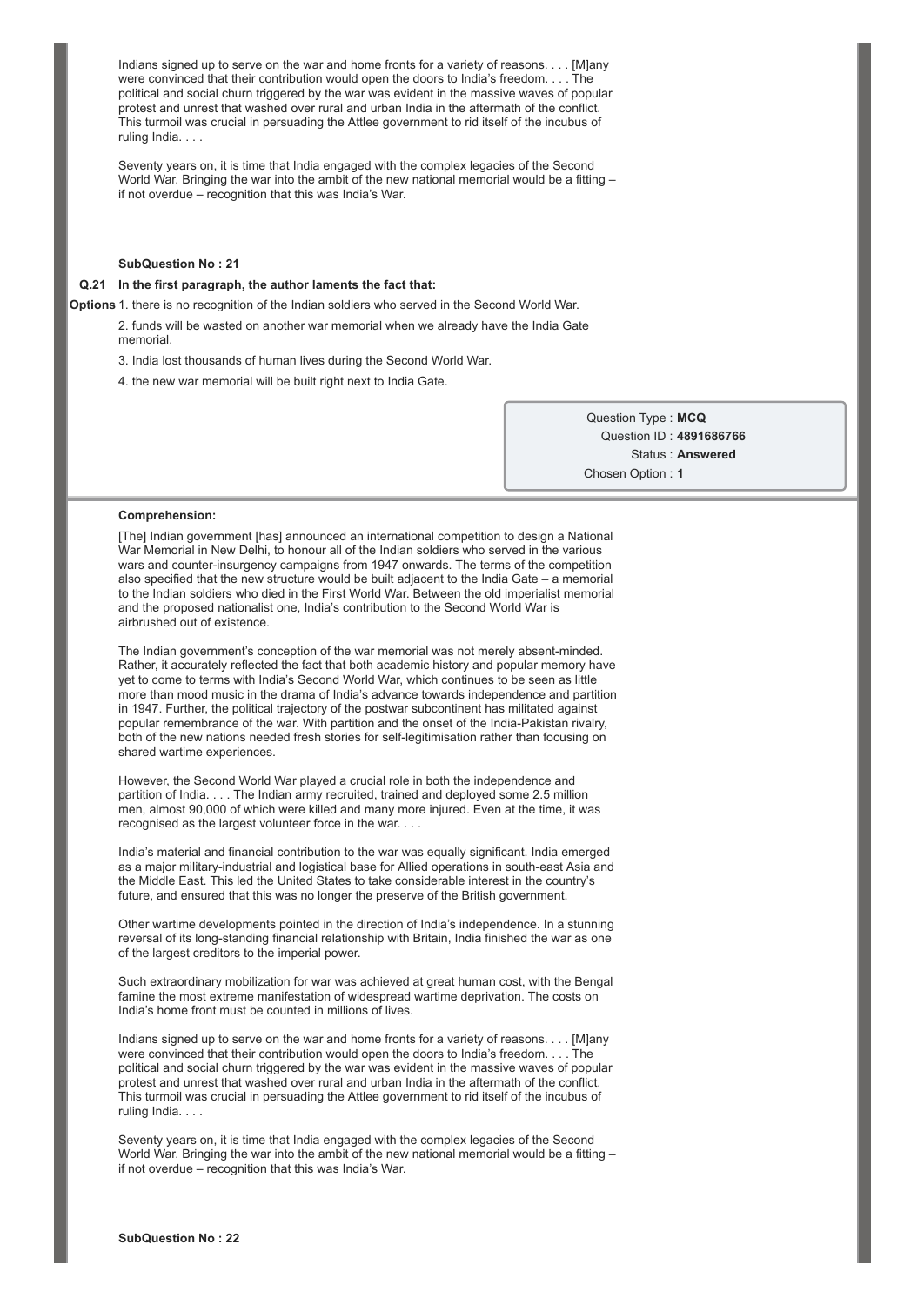### **Q.22 The phrase "mood music" is used in the second paragraph to indicate that the Second World War is viewed as:**

**Options** 1. a part of the narrative on the ill-effects of colonial rule on India.

- 2. a tragic period in terms of loss of lives and national wealth.
- 3. a backdrop to the subsequent independence and partition of the region.
- 4. setting the stage for the emergence of the India–Pakistan rivalry in the subcontinent.

Question Type : **MCQ** Question ID : **4891686768** Status : **Answered** Chosen Option : **3**

### **Comprehension:**

[The] Indian government [has] announced an international competition to design a National War Memorial in New Delhi, to honour all of the Indian soldiers who served in the various wars and counter-insurgency campaigns from 1947 onwards. The terms of the competition also specified that the new structure would be built adjacent to the India Gate – a memorial to the Indian soldiers who died in the First World War. Between the old imperialist memorial and the proposed nationalist one, India's contribution to the Second World War is airbrushed out of existence.

The Indian government's conception of the war memorial was not merely absent-minded. Rather, it accurately reflected the fact that both academic history and popular memory have yet to come to terms with India's Second World War, which continues to be seen as little more than mood music in the drama of India's advance towards independence and partition in 1947. Further, the political trajectory of the postwar subcontinent has militated against popular remembrance of the war. With partition and the onset of the India-Pakistan rivalry, both of the new nations needed fresh stories for self-legitimisation rather than focusing on shared wartime experiences.

However, the Second World War played a crucial role in both the independence and partition of India. . . . The Indian army recruited, trained and deployed some 2.5 million men, almost 90,000 of which were killed and many more injured. Even at the time, it was recognised as the largest volunteer force in the war. . . .

India's material and financial contribution to the war was equally significant. India emerged as a major military-industrial and logistical base for Allied operations in south-east Asia and the Middle East. This led the United States to take considerable interest in the country's future, and ensured that this was no longer the preserve of the British government.

Other wartime developments pointed in the direction of India's independence. In a stunning reversal of its long-standing financial relationship with Britain, India finished the war as one of the largest creditors to the imperial power.

Such extraordinary mobilization for war was achieved at great human cost, with the Bengal famine the most extreme manifestation of widespread wartime deprivation. The costs on India's home front must be counted in millions of lives.

Indians signed up to serve on the war and home fronts for a variety of reasons. . . . [M]any were convinced that their contribution would open the doors to India's freedom. . . . The political and social churn triggered by the war was evident in the massive waves of popular protest and unrest that washed over rural and urban India in the aftermath of the conflict. This turmoil was crucial in persuading the Attlee government to rid itself of the incubus of ruling India. . . .

Seventy years on, it is time that India engaged with the complex legacies of the Second World War. Bringing the war into the ambit of the new national memorial would be a fitting – if not overdue – recognition that this was India's War.

### **SubQuestion No : 23**

#### **Q.23 The author suggests that a major reason why India has not so far acknowledged its role in the Second World War is that it:**

**Options** 1. wants to forget the human and financial toll of the War on the country.

- 2. views the War as a predominantly Allied effort, with India playing only a supporting role.
	- 3. blames the War for leading to the momentous partition of the country.
	- 4. has been focused on building an independent, non-colonial political identity.

Question Type : **MCQ** Question ID : **4891686769** Status : **Answered** Chosen Option : **4**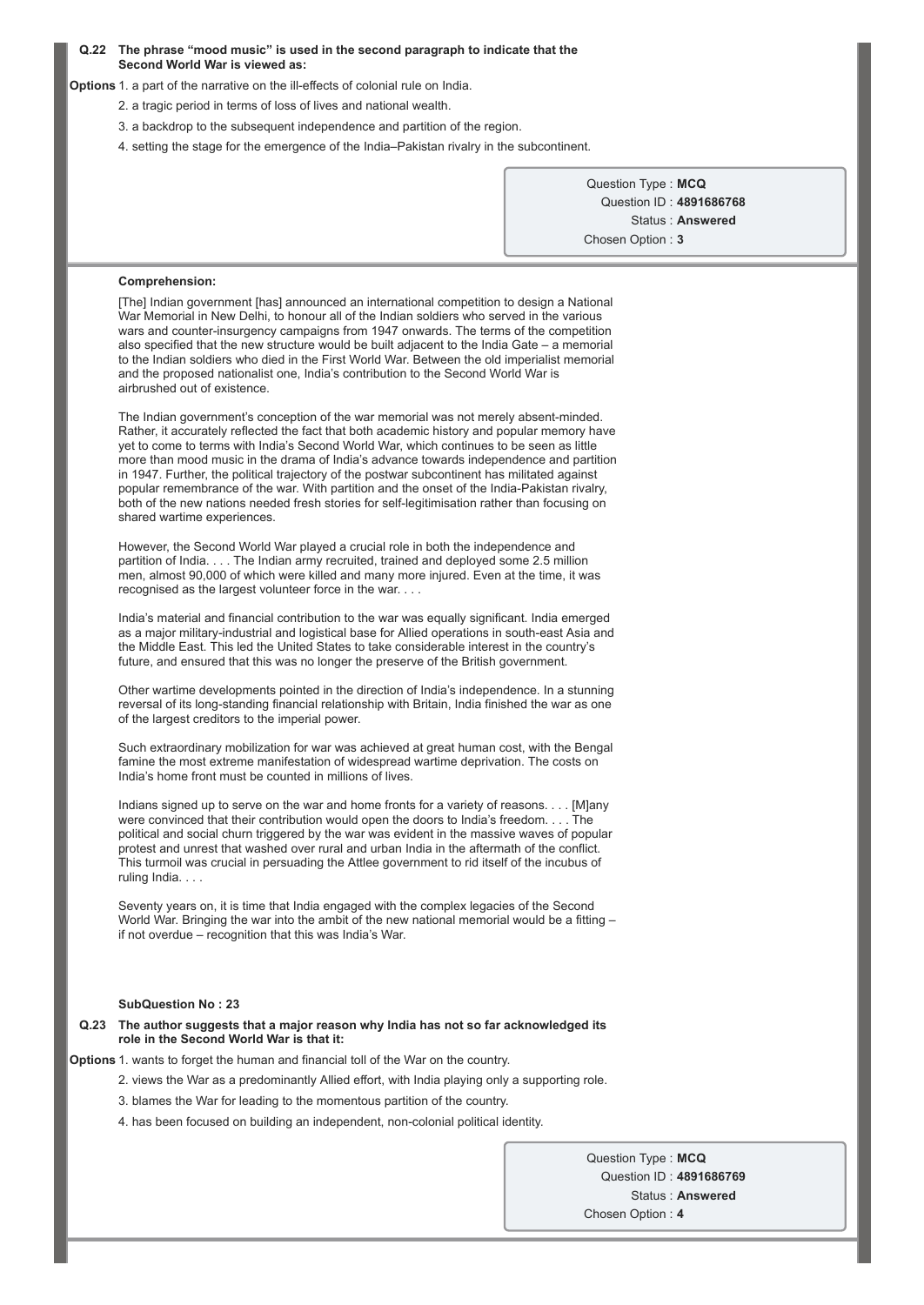#### **Comprehension:**

[The] Indian government [has] announced an international competition to design a National War Memorial in New Delhi, to honour all of the Indian soldiers who served in the various wars and counter-insurgency campaigns from 1947 onwards. The terms of the competition also specified that the new structure would be built adjacent to the India Gate – a memorial to the Indian soldiers who died in the First World War. Between the old imperialist memorial and the proposed nationalist one, India's contribution to the Second World War is airbrushed out of existence.

The Indian government's conception of the war memorial was not merely absent-minded. Rather, it accurately reflected the fact that both academic history and popular memory have yet to come to terms with India's Second World War, which continues to be seen as little more than mood music in the drama of India's advance towards independence and partition in 1947. Further, the political trajectory of the postwar subcontinent has militated against popular remembrance of the war. With partition and the onset of the India-Pakistan rivalry, both of the new nations needed fresh stories for self-legitimisation rather than focusing on shared wartime experiences.

However, the Second World War played a crucial role in both the independence and partition of India. . . . The Indian army recruited, trained and deployed some 2.5 million men, almost 90,000 of which were killed and many more injured. Even at the time, it was recognised as the largest volunteer force in the war. . . .

India's material and financial contribution to the war was equally significant. India emerged as a major military-industrial and logistical base for Allied operations in south-east Asia and the Middle East. This led the United States to take considerable interest in the country's future, and ensured that this was no longer the preserve of the British government.

Other wartime developments pointed in the direction of India's independence. In a stunning reversal of its long-standing financial relationship with Britain, India finished the war as one of the largest creditors to the imperial power.

Such extraordinary mobilization for war was achieved at great human cost, with the Bengal famine the most extreme manifestation of widespread wartime deprivation. The costs on India's home front must be counted in millions of lives.

Indians signed up to serve on the war and home fronts for a variety of reasons. . . . [M]any were convinced that their contribution would open the doors to India's freedom. . . . The political and social churn triggered by the war was evident in the massive waves of popular protest and unrest that washed over rural and urban India in the aftermath of the conflict. This turmoil was crucial in persuading the Attlee government to rid itself of the incubus of ruling India. . . .

Seventy years on, it is time that India engaged with the complex legacies of the Second World War. Bringing the war into the ambit of the new national memorial would be a fitting if not overdue – recognition that this was India's War.

### **SubQuestion No : 24**

**Q.24 The author claims that omitting mention of Indians who served in the Second World War from the new National War Memorial is:**

**Options** 1. is something which can be rectified in future by constructing a separate memorial.

- 2. a reflection of the academic and popular view of India's role in the War.
- 3. a reflection of misplaced priorities of the post-independence Indian governments.
- 4. appropriate as their names can always be included in the India Gate memorial.

Question Type : **MCQ** Question ID : **4891686770** Status : **Answered** Chosen Option : **2**

**Q.2 The four sentences (labelled 1,2,3,4) given in this question, when properly sequenced,**

- **5 form a coherent paragraph. Each sentence is labelled with a number. Decide on the proper sequence of order of the sentences and key in this sequence of four numbers as your answer:**
- **1. But now we have another group: the unwitting enablers.**
- **2. Democracy and high levels of inequality of the kind that have come to characterize the United States are simply incompatible.**
- **3. Believing these people are working for a better world, they are, actually, at most, chipping away at the margins, making slight course corrections, ensuring the system goes on as it is, uninterrupted.**
- **4. Very rich people will always use money to maintain their political and economic power.**

Question Type : **SA** Question ID : **4891686824** Status : **Not Answered**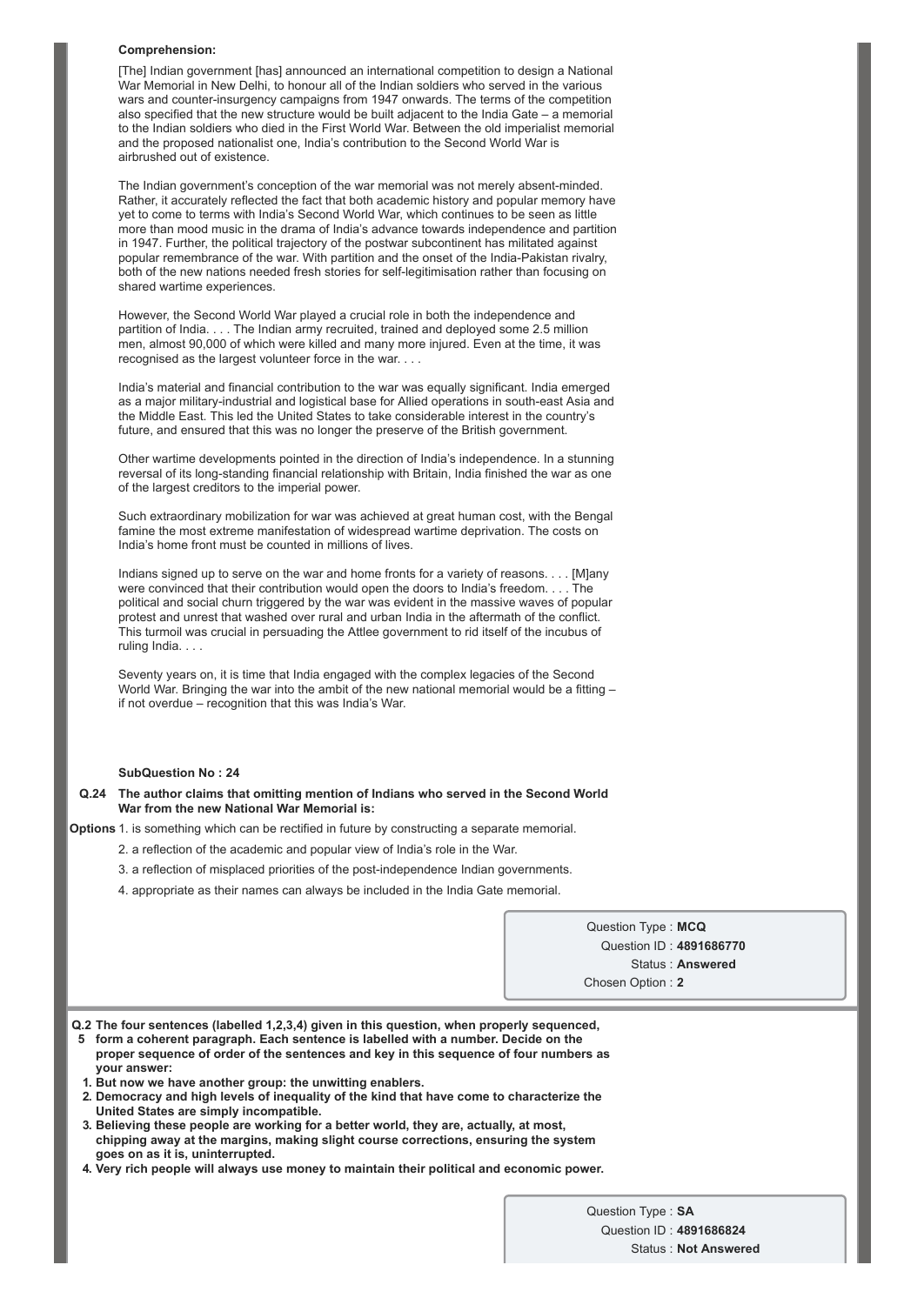| Q.2 The four sentences (labelled 1, 2, 3, and 4) given in this question, when properly |  |
|----------------------------------------------------------------------------------------|--|
|----------------------------------------------------------------------------------------|--|

- **6 sequenced, form a coherent paragraph. Decide on the proper order for the sentences**
- **and key in this sequence of four numbers as your answer. 1. The eventual diagnosis was skin cancer and after treatment all seemed well.**
- **2. The viola player didn't know what it was; nor did her GP.**
- **3. Then a routine scan showed it had come back and spread to her lungs.**
- **4. It started with a lump on Cathy Perkins' index finger.**

|      |                                                                                                                                                                                                                                                                                                                                                                                                                                                                                                                                                                                                                                                                                                                                                                                                                                                                                       | Question Type: SA                             |
|------|---------------------------------------------------------------------------------------------------------------------------------------------------------------------------------------------------------------------------------------------------------------------------------------------------------------------------------------------------------------------------------------------------------------------------------------------------------------------------------------------------------------------------------------------------------------------------------------------------------------------------------------------------------------------------------------------------------------------------------------------------------------------------------------------------------------------------------------------------------------------------------------|-----------------------------------------------|
|      |                                                                                                                                                                                                                                                                                                                                                                                                                                                                                                                                                                                                                                                                                                                                                                                                                                                                                       | Question ID: 4891686574                       |
|      |                                                                                                                                                                                                                                                                                                                                                                                                                                                                                                                                                                                                                                                                                                                                                                                                                                                                                       | Status: Answered                              |
|      |                                                                                                                                                                                                                                                                                                                                                                                                                                                                                                                                                                                                                                                                                                                                                                                                                                                                                       | Given Answer: 4213                            |
|      |                                                                                                                                                                                                                                                                                                                                                                                                                                                                                                                                                                                                                                                                                                                                                                                                                                                                                       |                                               |
| Q.27 | The passage given below is followed by four summaries. Choose the option that<br>best captures the author's position.                                                                                                                                                                                                                                                                                                                                                                                                                                                                                                                                                                                                                                                                                                                                                                 |                                               |
|      | The conceptualization of landscape as a geometric object first occurred in Europe<br>and is historically related to the European conceptualization of the organism,<br>particularly the human body, as a geometric object with parts having a rational,<br>three-dimensional organization and integration. The European idea of landscape<br>appeared before the science of landscape emerged, and it is no coincidence that<br>Renaissance artists such as Leonardo da Vinci, who studied the structure of the<br>human body, also facilitated an understanding of the structure of landscape.<br>Landscape which had been a subordinate background to religious or historical<br>narratives, became an independent genre or subject of art by the end of sixteenth<br>century or the beginning of the seventeenth century.                                                          |                                               |
|      | Options 1. The three-dimensional understanding of the organism in Europe led to a similar<br>approach towards the understanding of landscape.                                                                                                                                                                                                                                                                                                                                                                                                                                                                                                                                                                                                                                                                                                                                         |                                               |
|      | 2. The study of landscape as an independent genre was aided by the Renaissance artists.                                                                                                                                                                                                                                                                                                                                                                                                                                                                                                                                                                                                                                                                                                                                                                                               |                                               |
|      | 3. The Renaissance artists were responsible for the study of landscape as a subject of art.                                                                                                                                                                                                                                                                                                                                                                                                                                                                                                                                                                                                                                                                                                                                                                                           |                                               |
|      | 4. Landscape became a major subject of art at the turn of the sixteenth century.                                                                                                                                                                                                                                                                                                                                                                                                                                                                                                                                                                                                                                                                                                                                                                                                      |                                               |
|      |                                                                                                                                                                                                                                                                                                                                                                                                                                                                                                                                                                                                                                                                                                                                                                                                                                                                                       |                                               |
|      |                                                                                                                                                                                                                                                                                                                                                                                                                                                                                                                                                                                                                                                                                                                                                                                                                                                                                       | Question Type: MCQ<br>Question ID: 4891686613 |
|      |                                                                                                                                                                                                                                                                                                                                                                                                                                                                                                                                                                                                                                                                                                                                                                                                                                                                                       | <b>Status: Not Answered</b>                   |
|      |                                                                                                                                                                                                                                                                                                                                                                                                                                                                                                                                                                                                                                                                                                                                                                                                                                                                                       | Chosen Option: --                             |
|      |                                                                                                                                                                                                                                                                                                                                                                                                                                                                                                                                                                                                                                                                                                                                                                                                                                                                                       |                                               |
|      | Q.2 Five sentences related to a topic are given below. Four of them can be put together to<br>8 form a meaningful and coherent short paragraph. Identify the odd one out.<br>1. Displacement in Bengal is thus not very significant in view of its magnitude.<br>2. A factor of displacement in Bengal is the shifting course of the Ganges leading to<br>erosion of river banks.<br>3. The nature of displacement in Bengal makes it an interesting case study.<br>4. Since displacement due to erosion is well spread over a long period of time, it remains<br>invisible.<br>5. Rapid displacement would have helped sensitize the public to its human costs.                                                                                                                                                                                                                      |                                               |
|      |                                                                                                                                                                                                                                                                                                                                                                                                                                                                                                                                                                                                                                                                                                                                                                                                                                                                                       | Question Type: SA                             |
|      |                                                                                                                                                                                                                                                                                                                                                                                                                                                                                                                                                                                                                                                                                                                                                                                                                                                                                       | Question ID: 4891686591                       |
|      |                                                                                                                                                                                                                                                                                                                                                                                                                                                                                                                                                                                                                                                                                                                                                                                                                                                                                       | <b>Status: Not Answered</b>                   |
|      |                                                                                                                                                                                                                                                                                                                                                                                                                                                                                                                                                                                                                                                                                                                                                                                                                                                                                       | Given Answer: --                              |
|      |                                                                                                                                                                                                                                                                                                                                                                                                                                                                                                                                                                                                                                                                                                                                                                                                                                                                                       |                                               |
| Q.29 | The passage given below is followed by four summaries. Choose the option that<br>best captures the author's position.                                                                                                                                                                                                                                                                                                                                                                                                                                                                                                                                                                                                                                                                                                                                                                 |                                               |
|      | Production and legitimation of scientific knowledge can be approached from a<br>number of perspectives. To study knowledge production from the sociology of<br>professions perspective would mean a focus on the institutionalization of a body of<br>knowledge. The professions-approach informed earlier research on managerial<br>occupation, business schools and management knowledge. It however tends to reify<br>institutional power structures in its understanding of the links between knowledge<br>and authority. Knowledge production is restricted in the perspective to the selected<br>members of the professional community, most notably to the university faculties and<br>professional colleges. Power is understood as a negative mechanism, which<br>prevents the non-professional actors from offering their ideas and information as<br>legitimate knowledge. |                                               |
|      | Options 1. Professions-approach focuses on the creation of institutions of higher education and<br>disciplines to promote knowledge production                                                                                                                                                                                                                                                                                                                                                                                                                                                                                                                                                                                                                                                                                                                                        |                                               |
|      | 2. The professions-approach has been one of the most relied upon perspective in the study<br>of management knowledge production.                                                                                                                                                                                                                                                                                                                                                                                                                                                                                                                                                                                                                                                                                                                                                      |                                               |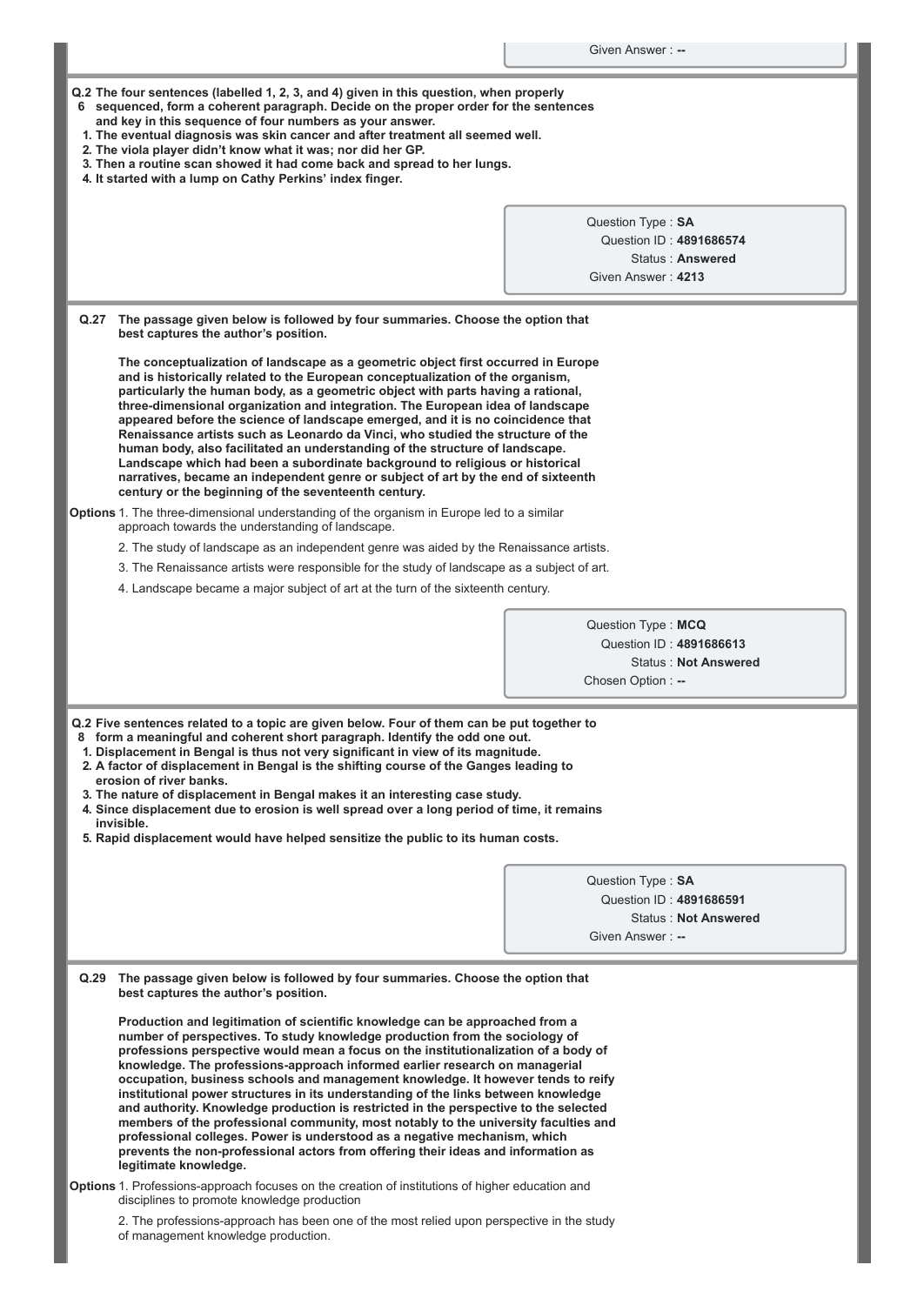| 3. The study of knowledge production can be done through many perspectives.                                                                                                                                                                                                                                                                                                                                                                                                                                                                                                                                                                                                                                                                                                                                                                                                                                                                   |                                                 |
|-----------------------------------------------------------------------------------------------------------------------------------------------------------------------------------------------------------------------------------------------------------------------------------------------------------------------------------------------------------------------------------------------------------------------------------------------------------------------------------------------------------------------------------------------------------------------------------------------------------------------------------------------------------------------------------------------------------------------------------------------------------------------------------------------------------------------------------------------------------------------------------------------------------------------------------------------|-------------------------------------------------|
| 4. Professions-approach aims at the institutionalization of knowledge but restricts<br>knowledge production as a function of a select few.                                                                                                                                                                                                                                                                                                                                                                                                                                                                                                                                                                                                                                                                                                                                                                                                    |                                                 |
|                                                                                                                                                                                                                                                                                                                                                                                                                                                                                                                                                                                                                                                                                                                                                                                                                                                                                                                                               | Question Type: MCQ                              |
|                                                                                                                                                                                                                                                                                                                                                                                                                                                                                                                                                                                                                                                                                                                                                                                                                                                                                                                                               | Question ID: 4891686610                         |
|                                                                                                                                                                                                                                                                                                                                                                                                                                                                                                                                                                                                                                                                                                                                                                                                                                                                                                                                               | <b>Status: Not Answered</b>                     |
|                                                                                                                                                                                                                                                                                                                                                                                                                                                                                                                                                                                                                                                                                                                                                                                                                                                                                                                                               | Chosen Option: --                               |
|                                                                                                                                                                                                                                                                                                                                                                                                                                                                                                                                                                                                                                                                                                                                                                                                                                                                                                                                               |                                                 |
| Q.3 Five sentences related to a topic are given below. Four of them can be put together to<br>0 form a meaningful and coherent short paragraph. Identify the odd one out. Choose its<br>number as your answer and key it in.<br>1. Translators are like bumblebees.<br>2. Though long since scientifically disproved, this factoid is still routinely trotted out.<br>3. Similar pronouncements about the impossibility of translation have dogged<br>practitioners since Leonardo Bruni's De interpretatione recta, published in 1424.<br>4. Bees, unaware of these deliberations, have continued to flit from flower to flower, and<br>translators continue to translate.<br>5. In 1934, the French entomologist August Magnan pronounced the flight of the<br>bumblebee to be aerodynamically impossible                                                                                                                                   |                                                 |
|                                                                                                                                                                                                                                                                                                                                                                                                                                                                                                                                                                                                                                                                                                                                                                                                                                                                                                                                               | Question Type: SA                               |
|                                                                                                                                                                                                                                                                                                                                                                                                                                                                                                                                                                                                                                                                                                                                                                                                                                                                                                                                               | Question ID: 4891686816                         |
|                                                                                                                                                                                                                                                                                                                                                                                                                                                                                                                                                                                                                                                                                                                                                                                                                                                                                                                                               | <b>Status: Not Answered</b>                     |
|                                                                                                                                                                                                                                                                                                                                                                                                                                                                                                                                                                                                                                                                                                                                                                                                                                                                                                                                               | Given Answer: --                                |
| 1. Impartiality and objectivity are fiendishly difficult concepts that can cause all sorts of<br>injustices even if transparently implemented.<br>2. It encourages us into bubbles of people we know and like, while blinding us to different<br>perspectives, but the deeper problem of 'transparency' lies in the words "and much<br>more".<br>3. Twitter's website says that "tweets you are likely to care about most will show up first in<br>your timelinebased on accounts you interact with most, tweets you engage with, and<br>much more."<br>4. We are only told some of the basic principles, and we can't see the algorithm itself,<br>making it hard for citizens to analyse the system sensibly or fairly or be convinced of its<br>impartiality and objectivity.                                                                                                                                                              | Question Type: SA<br>Question ID: 4891687265    |
|                                                                                                                                                                                                                                                                                                                                                                                                                                                                                                                                                                                                                                                                                                                                                                                                                                                                                                                                               | <b>Status: Not Answered</b>                     |
|                                                                                                                                                                                                                                                                                                                                                                                                                                                                                                                                                                                                                                                                                                                                                                                                                                                                                                                                               | Given Answer: --                                |
| Q.3 Five sentences related to a topic are given below. Four of them can be put together to<br>2 form a meaningful and coherent short paragraph. Identify the odd one out.<br>1. In many cases time inconsistency is what prevents our going from intention to action.<br>2. For people to continuously postpone getting their children immunized, they would need<br>to be constantly fooled by themselves.<br>3. In the specific case of immunization, however, it is hard to believe that time<br>inconsistency by itself would be sufficient to make people permanently postpone the<br>decision if they were fully cognizant of its benefits.<br>4. In most cases, even a small cost of immunization was large enough to discourage most<br>people.<br>5. Not only do they have to think that they prefer to spend time going to the camp next<br>month rather than today, they also have to believe that they will indeed go next month. | Question Type: SA<br>Question ID: 4891686592    |
|                                                                                                                                                                                                                                                                                                                                                                                                                                                                                                                                                                                                                                                                                                                                                                                                                                                                                                                                               | <b>Status: Not Answered</b><br>Given Answer: -- |
|                                                                                                                                                                                                                                                                                                                                                                                                                                                                                                                                                                                                                                                                                                                                                                                                                                                                                                                                               |                                                 |
| Q.3 The four sentences (labelled 1, 2, 3, and 4) given in this question, when properly<br>3 sequenced, form a coherent paragraph. Decide on the proper order for the sentences<br>and key in this sequence of four numbers as your answer.<br>1. The woodland's canopy receives most of the sunlight that falls on the trees.<br>2. Swifts do not confine themselves to woodlands, but hunt wherever there are insects in<br>the air.                                                                                                                                                                                                                                                                                                                                                                                                                                                                                                         |                                                 |

**3. With their streamlined bodies, swifts are agile flyers, ideally adapted to twisting and turning through the air as they chase flying insects – the creatures that form their staple**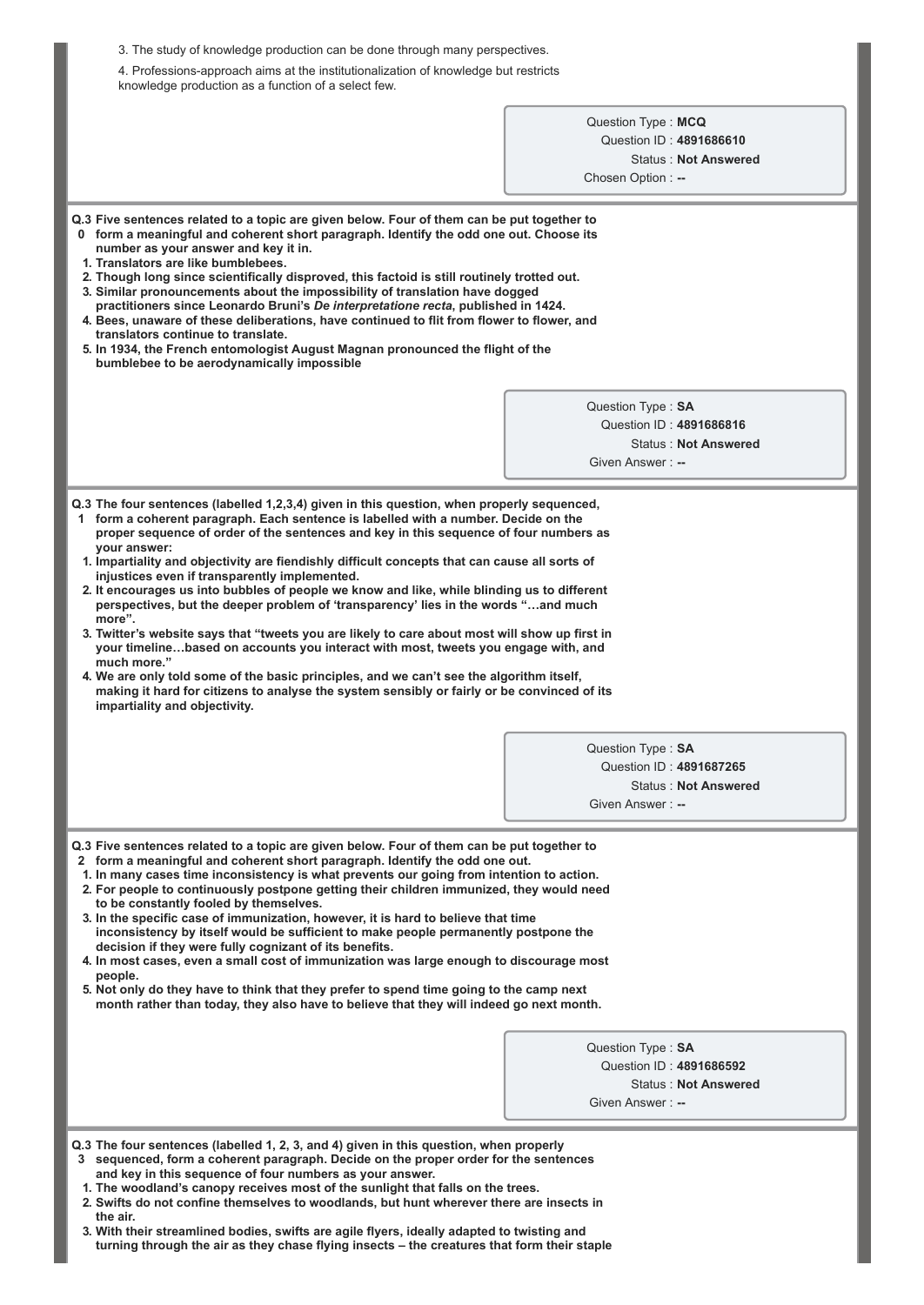| urst.                                                                                     |
|-------------------------------------------------------------------------------------------|
| 4. Hundreds of thousands of insects fly in the sunshine up above the canopy, some falling |
| prey to swifts and swallows                                                               |

Question Type : **SA** Question ID : **4891686578** Status : **Not Answered** Given Answer : --

**Q.34 The passage given below is followed by four summaries. Choose the option that best captures the author's position.**

**Artificial embryo twinning is a relatively lowtech way to make clones. As the name suggests, this technique mimics the natural process that creates identical twins. In nature, twins form very early in development when the embryo splits in two. Twinning happens in the first days after egg and sperm join, while the embryo is made of just a small number of unspecialized cells. Each half of the embryo continues dividing on its own, ultimately developing into separate, complete individuals. Since they developed from the same fertilized egg, the resulting individuals are genetically identical.**

**Options** 1. Artificial embryo twinning is low-tech and mimetic of the natural development of genetically identical twins from the embryo after fertilization.

2. Artificial embryo twinning is low-tech and is close to the natural development of twins where the embryo splits into two identical twins.

3. Artificial embryo twinning is low-tech unlike the natural development of identical twins from the embryo after fertilization.

4. Artificial embryo twinning is just like the natural development of twins, where during fertilization twins are formed.

> Question Type : **MCQ** Question ID : **4891686600** Status : **Not Answered** Chosen Option : --

#### Section : **DILR**

**diet.**

### **Comprehension:**

Adriana, Bandita, Chitra, and Daisy are four female students, and Amit, Barun, Chetan, and Deb are four male students. Each of them studies in one of three institutes - X, Y, and Z. Each student majors in one subject among Marketing, Operations, and Finance, and minors in a different one among these three subjects. The following facts are known about the eight students:

- 1. Three students are from X, three are from Y, and the remaining two students, both female, are from Z.
- 2. Both the male students from Y minor in Finance, while the female student from Y majors in Operations.
- 3. Only one male student majors in Operations, while three female students minor in Marketing.
- 4. One female and two male students major in Finance.
- 5. Adriana and Deb are from the same institute. Daisy and Amit are from the same institute.
- 6. Barun is from Y and majors in Operations. Chetan is from X and majors in Finance.
- 7. Daisy minors in Operations.

#### **SubQuestion No : 1**

### **Q.1 Who are the students from the institute Z?**

# **Options** 1. Bandita and Chitra

- 2. Adriana and Bandita
- 3. Chitra and Daisy
- 4. Adriana and Daisy

Question Type : **MCQ** Question ID : **4891686971** Status : **Answered** Chosen Option : **1**

#### **Comprehension:**

Adriana, Bandita, Chitra, and Daisy are four female students, and Amit, Barun, Chetan, and Deb are four male students. Each of them studies in one of three institutes - X, Y, and Z. Each student majors in one subject among Marketing, Operations, and Finance, and minors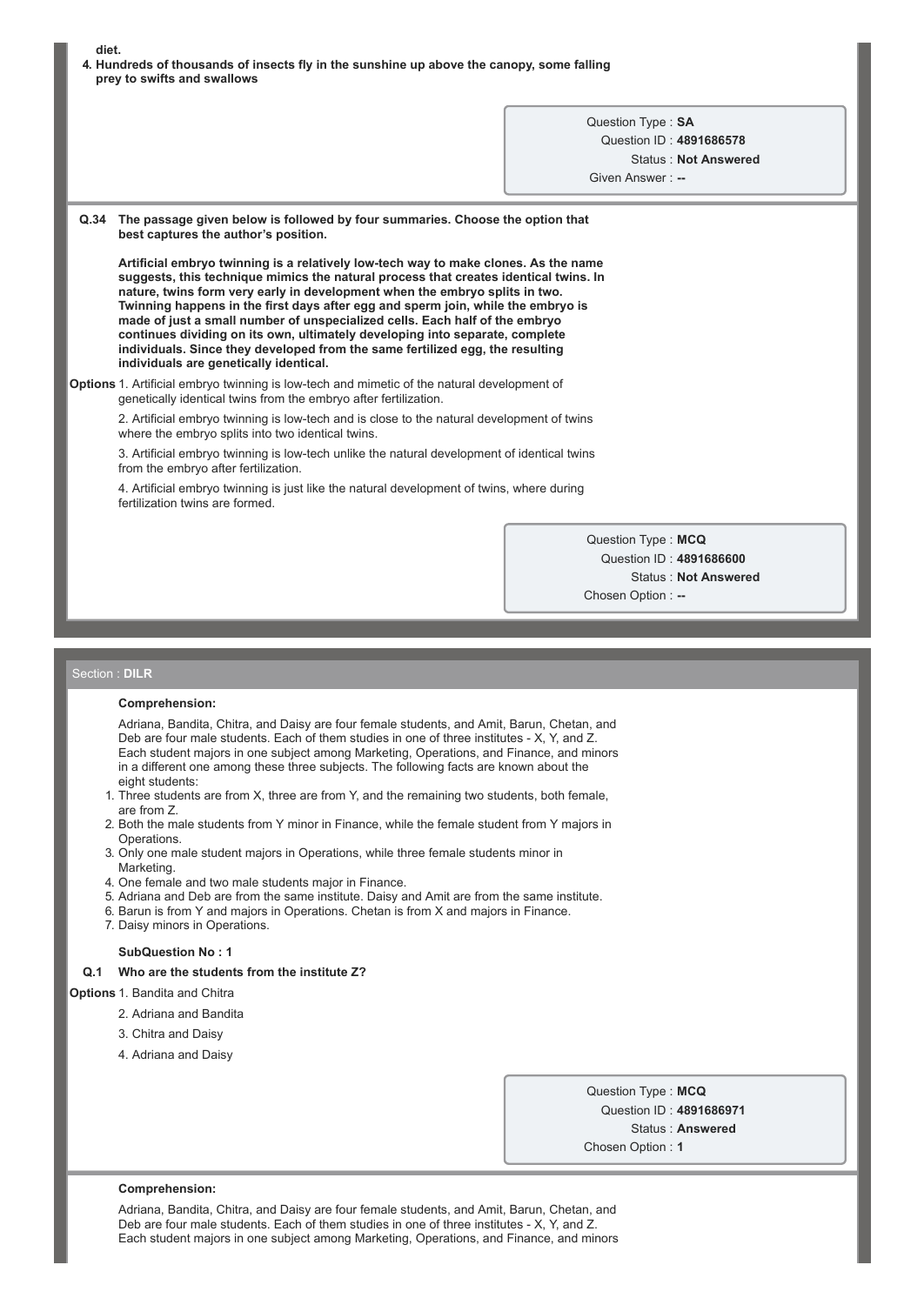in a different one among these three subjects. The following facts are known about the eight students:

- 1. Three students are from X, three are from Y, and the remaining two students, both female, are from Z.
- 2. Both the male students from Y minor in Finance, while the female student from Y majors in Operations.
- 3. Only one male student majors in Operations, while three female students minor in Marketing.
- 4. One female and two male students major in Finance.
- 5. Adriana and Deb are from the same institute. Daisy and Amit are from the same institute.
- 6. Barun is from Y and majors in Operations. Chetan is from X and majors in Finance.
- 7. Daisy minors in Operations.

### **SubQuestion No : 2**

### **Q.2 Which subject does Deb minor in?**

# **Options** 1. Operations

- 2. Marketing
- 3. Finance
- 4. Cannot be determined uniquely from the given information

Question Type : **MCQ** Question ID : **4891686972** Status : **Answered** Chosen Option : **3**

#### **Comprehension:**

Adriana, Bandita, Chitra, and Daisy are four female students, and Amit, Barun, Chetan, and Deb are four male students. Each of them studies in one of three institutes - X, Y, and Z. Each student majors in one subject among Marketing, Operations, and Finance, and minors in a different one among these three subjects. The following facts are known about the eight students:

- 1. Three students are from X, three are from Y, and the remaining two students, both female, are from Z.
- 2. Both the male students from Y minor in Finance, while the female student from Y majors in **Operations**
- 3. Only one male student majors in Operations, while three female students minor in Marketing.
- 4. One female and two male students major in Finance.
- 5. Adriana and Deb are from the same institute. Daisy and Amit are from the same institute.
- 6. Barun is from Y and majors in Operations. Chetan is from X and majors in Finance.
- 7. Daisy minors in Operations.

### **SubQuestion No : 3**

### **Q.3 Which subject does Amit major in?**

- **Options** 1. Marketing
	- 2. Operations
	- 3. Finance
	- 4. Cannot be determined uniquely from the given information

Question Type : **MCQ** Question ID : **4891686973** Status : **Answered** Chosen Option : **3**

#### **Comprehension:**

Adriana, Bandita, Chitra, and Daisy are four female students, and Amit, Barun, Chetan, and Deb are four male students. Each of them studies in one of three institutes - X, Y, and Z. Each student majors in one subject among Marketing, Operations, and Finance, and minors in a different one among these three subjects. The following facts are known about the eight students:

- 1. Three students are from X, three are from Y, and the remaining two students, both female, are from Z.
- 2. Both the male students from Y minor in Finance, while the female student from Y majors in Operations.
- 3. Only one male student majors in Operations, while three female students minor in Marketing.
- 4. One female and two male students major in Finance.
- 5. Adriana and Deb are from the same institute. Daisy and Amit are from the same institute.
- 6. Barun is from Y and majors in Operations. Chetan is from X and majors in Finance.
- 7. Daisy minors in Operations.

### **SubQuestion No : 4**

### **Q.4 If Chitra majors in Finance, which subject does Bandita major in?**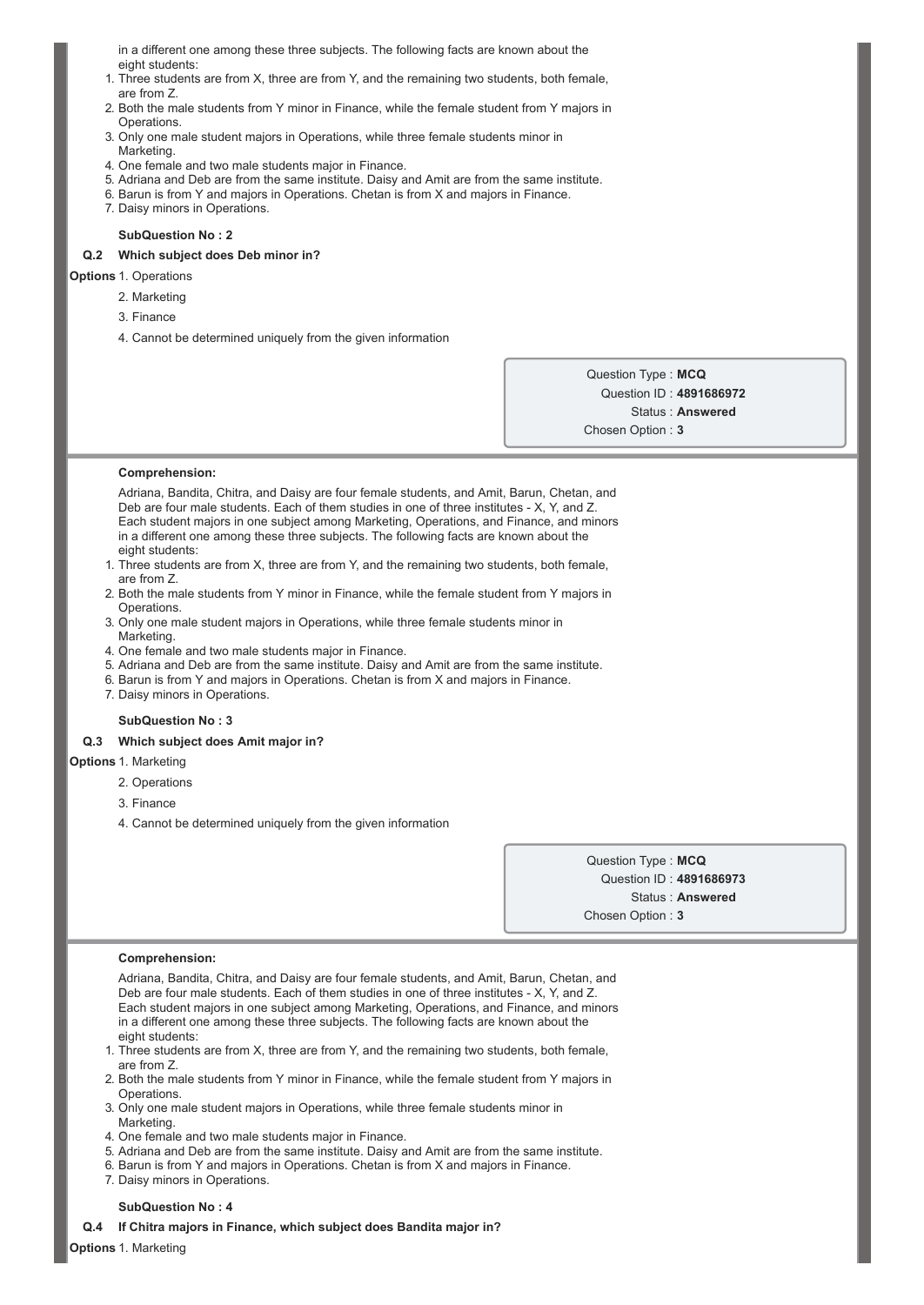- 2. Cannot be determined uniquely from the given information
- 3. Operations
- 4. Finance

# Question Type : **MCQ** Question ID : **4891686974** Status : **Answered**

Chosen Option : **3**

### **Comprehension:**

1600 satellites were sent up by a country for several purposes. The purposes are classified as broadcasting (B), communication (C), surveillance (S), and others (O). A satellite can serve multiple purposes; however a satellite serving either B, or C, or S does not serve O. The following facts are known about the satellites:

- 1. The numbers of satellites serving B, C, and S (though may be not exclusively) are in the ratio 2:1:1.
- 2. The number of satellites serving all three of B, C, and S is 100.
- 3. The number of satellites exclusively serving C is the same as the number of satellites exclusively serving S. This number is 30% of the number of satellites exclusively serving B.
- 4. The number of satellites serving O is the same as the number of satellites serving both C and S but not B.

### **SubQuestion No : 5**

#### **Q.5 What best can be said about the number of satellites serving C?**

### **Options** 1. Must be at least 100

- 2. Cannot be more than 800
- 3. Must be between 450 and 725
- 4. Must be between 400 and 800

Question Type : **MCQ** Question ID : **4891686545** Status : **Not Answered** Chosen Option : --

#### **Comprehension:**

1600 satellites were sent up by a country for several purposes. The purposes are classified as broadcasting (B), communication (C), surveillance (S), and others (O). A satellite can serve multiple purposes; however a satellite serving either B, or C, or S does not serve O. The following facts are known about the satellites:

- 1. The numbers of satellites serving B, C, and S (though may be not exclusively) are in the ratio 2:1:1.
- 2. The number of satellites serving all three of B, C, and S is 100.
- 3. The number of satellites exclusively serving C is the same as the number of satellites
- exclusively serving S. This number is 30% of the number of satellites exclusively serving B. 4. The number of satellites serving O is the same as the number of satellites serving both C and S but not B.

### **SubQuestion No : 6**

### **Q.6 What is the minimum possible number of satellites serving B exclusively?**

**Options** 1. 500

- 2. 250
	- 3. 100
	- 4. 200

Question Type : **MCQ** Question ID : **4891686546** Status : **Not Answered**

Chosen Option : --

### **Comprehension:**

1600 satellites were sent up by a country for several purposes. The purposes are classified as broadcasting (B), communication (C), surveillance (S), and others (O). A satellite can serve multiple purposes; however a satellite serving either B, or C, or S does not serve O. The following facts are known about the satellites:

- 1. The numbers of satellites serving B, C, and S (though may be not exclusively) are in the ratio 2:1:1.
- 2. The number of satellites serving all three of B, C, and S is 100.
- 3. The number of satellites exclusively serving C is the same as the number of satellites exclusively serving S. This number is 30% of the number of satellites exclusively serving B.
- 4. The number of satellites serving O is the same as the number of satellites serving both C and S but not B.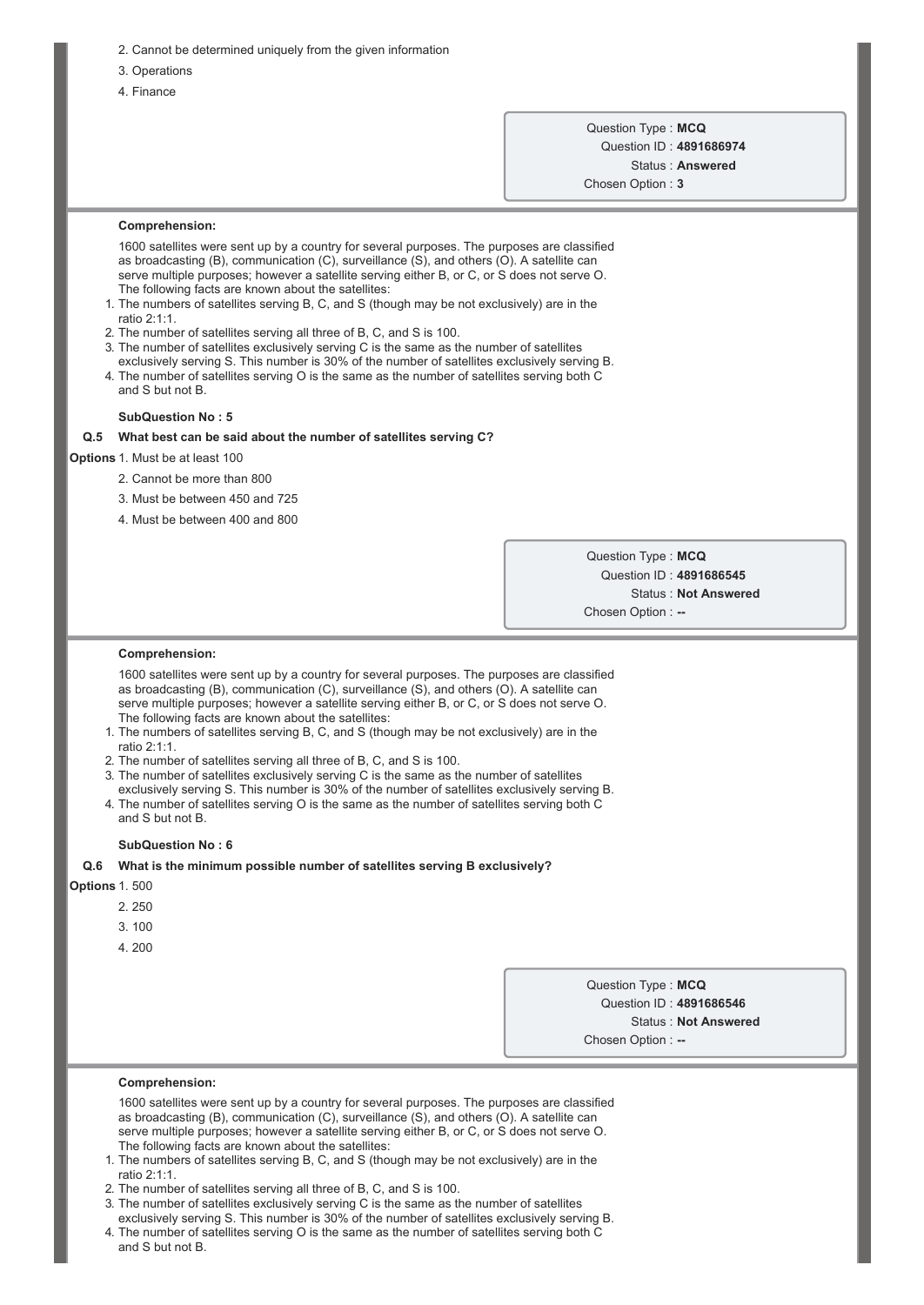# **SubQuestion No : 7 Q.7 If at least 100 of the 1600 satellites were serving O, what can be said about the number of satellites serving S? Options** 1. At least 475 2. Exactly 475 3. No conclusion is possible based on the given information 4. At most 475 Question Type : **MCQ** Question ID : **4891686547** Status : **Not Answered** Chosen Option : **Comprehension:** 1600 satellites were sent up by a country for several purposes. The purposes are classified as broadcasting (B), communication (C), surveillance (S), and others (O). A satellite can serve multiple purposes; however a satellite serving either B, or C, or S does not serve O. The following facts are known about the satellites: 1. The numbers of satellites serving B, C, and S (though may be not exclusively) are in the ratio 2:1:1. 2. The number of satellites serving all three of B, C, and S is 100. 3. The number of satellites exclusively serving C is the same as the number of satellites exclusively serving S. This number is 30% of the number of satellites exclusively serving B. 4. The number of satellites serving O is the same as the number of satellites serving both C and S but not B. **SubQuestion No : 8 Q.8 If the number of satellites serving at least two among B, C, and S is 1200, which of the following MUST be FALSE? Options** 1. All 1600 satellites serve B or C or S 2. The number of satellites serving B exclusively is exactly 250 3. The number of satellites serving C cannot be uniquely determined 4. The number of satellites serving B is more than 1000 Question Type : **MCQ** Question ID : **4891686548** Status : **Not Answered** Chosen Option : --**Comprehension:** An ATM dispenses exactly Rs. 5000 per withdrawal using 100, 200 and 500 rupee notes. The ATM requires every customer to give her preference for one of the three denominations of notes. It then dispenses notes such that the number of notes of the customer's preferred denomination exceeds the total number of notes of other denominations dispensed to her. **SubQuestion No : 9 Q.9 In how many different ways can the ATM serve a customer who gives 500 rupee notes as her preference?** Question Type : **SA** Question ID : **4891687415** Status : **Not Answered** Given Answer : --**Comprehension:** An ATM dispenses exactly Rs. 5000 per withdrawal using 100, 200 and 500 rupee notes. The ATM requires every customer to give her preference for one of the three denominations of notes. It then dispenses notes such that the number of notes of the customer's preferred denomination exceeds the total number of notes of other denominations dispensed to her. **SubQuestion No : 10 Q.1 If the ATM could serve only 10 customers with a stock of fifty 500 rupee notes and a 0 sufficient number of notes of other denominations, what is the maximum number of customers among these 10 who could have given 500 rupee notes as their preferences?** Question Type : **SA** Question ID : **4891687416** Status : **Not Answered** Given Answer :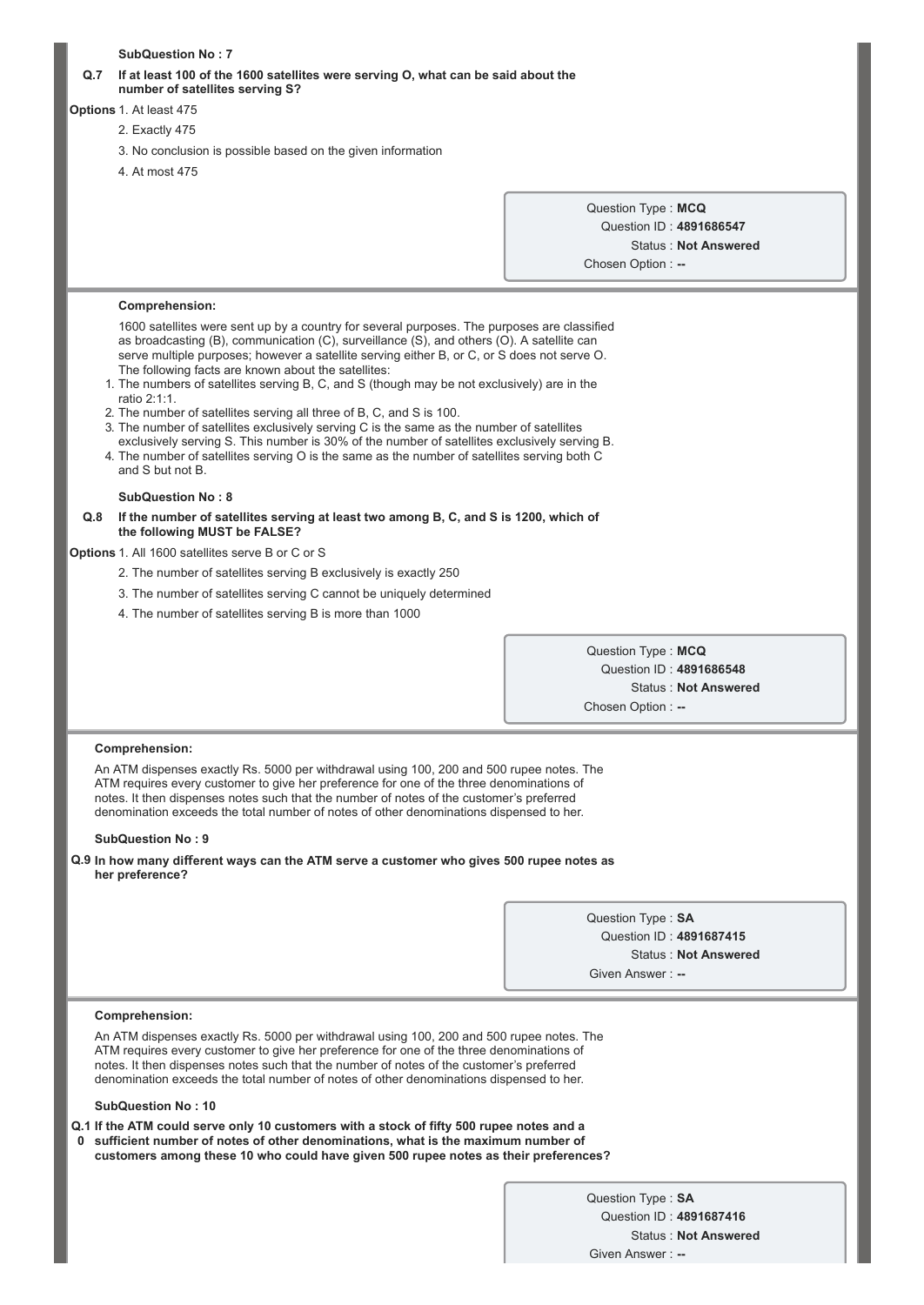|              | Comprehension:                                                                                                                                                                                                                                                                                                                                                                                                                                                                     |                    |                             |  |
|--------------|------------------------------------------------------------------------------------------------------------------------------------------------------------------------------------------------------------------------------------------------------------------------------------------------------------------------------------------------------------------------------------------------------------------------------------------------------------------------------------|--------------------|-----------------------------|--|
|              | An ATM dispenses exactly Rs. 5000 per withdrawal using 100, 200 and 500 rupee notes.<br>The ATM requires every customer to give her preference for one of the three denominations                                                                                                                                                                                                                                                                                                  |                    |                             |  |
|              | of notes. It then dispenses notes such that the number of notes of the customer's preferred<br>denomination exceeds the total number of notes of other denominations dispensed to her.                                                                                                                                                                                                                                                                                             |                    |                             |  |
|              | <b>SubQuestion No: 11</b>                                                                                                                                                                                                                                                                                                                                                                                                                                                          |                    |                             |  |
|              | Q.11 What is the maximum number of customers that the ATM can serve with a stock of<br>fifty 500 rupee notes and a sufficient number of notes of other denominations, if all<br>the customers are to be served with at most 20 notes per withdrawal?                                                                                                                                                                                                                               |                    |                             |  |
| Options 1.10 |                                                                                                                                                                                                                                                                                                                                                                                                                                                                                    |                    |                             |  |
|              | 2.16                                                                                                                                                                                                                                                                                                                                                                                                                                                                               |                    |                             |  |
|              | 3.13                                                                                                                                                                                                                                                                                                                                                                                                                                                                               |                    |                             |  |
|              | 4.12                                                                                                                                                                                                                                                                                                                                                                                                                                                                               |                    |                             |  |
|              |                                                                                                                                                                                                                                                                                                                                                                                                                                                                                    | Question Type: MCQ |                             |  |
|              |                                                                                                                                                                                                                                                                                                                                                                                                                                                                                    |                    | Question ID: 4891686900     |  |
|              |                                                                                                                                                                                                                                                                                                                                                                                                                                                                                    |                    | <b>Status: Not Answered</b> |  |
|              |                                                                                                                                                                                                                                                                                                                                                                                                                                                                                    | Chosen Option: --  |                             |  |
|              | Comprehension:                                                                                                                                                                                                                                                                                                                                                                                                                                                                     |                    |                             |  |
|              | An ATM dispenses exactly Rs. 5000 per withdrawal using 100, 200 and 500 rupee notes.<br>The ATM requires every customer to give her preference for one of the three denominations<br>of notes. It then dispenses notes such that the number of notes of the customer's preferred<br>denomination exceeds the total number of notes of other denominations dispensed to her.                                                                                                        |                    |                             |  |
|              | <b>SubQuestion No: 12</b>                                                                                                                                                                                                                                                                                                                                                                                                                                                          |                    |                             |  |
|              | Q.12 What is the number of 500 rupee notes required to serve 50 customers with 500                                                                                                                                                                                                                                                                                                                                                                                                 |                    |                             |  |
|              | rupee notes as their preferences and another 50 customers with 100 rupee notes as<br>their preferences, if the total number of notes to be dispensed is the smallest<br>possible?                                                                                                                                                                                                                                                                                                  |                    |                             |  |
|              | <b>Options 1. 900</b>                                                                                                                                                                                                                                                                                                                                                                                                                                                              |                    |                             |  |
|              | 2.1400                                                                                                                                                                                                                                                                                                                                                                                                                                                                             |                    |                             |  |
|              | 3.750                                                                                                                                                                                                                                                                                                                                                                                                                                                                              |                    |                             |  |
|              | 4.800                                                                                                                                                                                                                                                                                                                                                                                                                                                                              |                    |                             |  |
|              |                                                                                                                                                                                                                                                                                                                                                                                                                                                                                    |                    |                             |  |
|              |                                                                                                                                                                                                                                                                                                                                                                                                                                                                                    | Question Type: MCQ | Question ID: 4891686901     |  |
|              |                                                                                                                                                                                                                                                                                                                                                                                                                                                                                    |                    | <b>Status: Not Answered</b> |  |
|              |                                                                                                                                                                                                                                                                                                                                                                                                                                                                                    | Chosen Option: --  |                             |  |
|              |                                                                                                                                                                                                                                                                                                                                                                                                                                                                                    |                    |                             |  |
|              | <b>Comprehension:</b><br>You are given an n×n square matrix to be filled with numerals so that no two adjacent cells have<br>the same numeral. Two cells are called adjacent if they touch each other horizontally, vertically<br>or diagonally. So a cell in one of the four corners has three cells adjacent to it, and a cell in the<br>first or last row or column which is not in the corner has five cells adjacent to it. Any other cell<br>has eight cells adjacent to it. |                    |                             |  |
|              | <b>SubQuestion No: 13</b>                                                                                                                                                                                                                                                                                                                                                                                                                                                          |                    |                             |  |
| 3            | Q.1 What is the minimum number of different numerals needed to fill a 3×3 square matrix?                                                                                                                                                                                                                                                                                                                                                                                           |                    |                             |  |
|              |                                                                                                                                                                                                                                                                                                                                                                                                                                                                                    | Question Type: SA  |                             |  |
|              |                                                                                                                                                                                                                                                                                                                                                                                                                                                                                    |                    | Question ID: 4891687411     |  |
|              |                                                                                                                                                                                                                                                                                                                                                                                                                                                                                    |                    | Status: Answered            |  |
|              |                                                                                                                                                                                                                                                                                                                                                                                                                                                                                    | Given Answer: 4    |                             |  |
|              | Comprehension:                                                                                                                                                                                                                                                                                                                                                                                                                                                                     |                    |                             |  |
|              | You are given an n×n square matrix to be filled with numerals so that no two adjacent cells have                                                                                                                                                                                                                                                                                                                                                                                   |                    |                             |  |
|              | the same numeral. Two cells are called adjacent if they touch each other horizontally, vertically<br>or diagonally. So a cell in one of the four corners has three cells adjacent to it, and a cell in the<br>first or last row or column which is not in the corner has five cells adjacent to it. Any other cell<br>has eight cells adjacent to it.                                                                                                                              |                    |                             |  |
|              | <b>SubQuestion No: 14</b>                                                                                                                                                                                                                                                                                                                                                                                                                                                          |                    |                             |  |
|              | Q.1 What is the minimum number of different numerals needed to fill a 5×5 square matrix?                                                                                                                                                                                                                                                                                                                                                                                           |                    |                             |  |
|              |                                                                                                                                                                                                                                                                                                                                                                                                                                                                                    |                    |                             |  |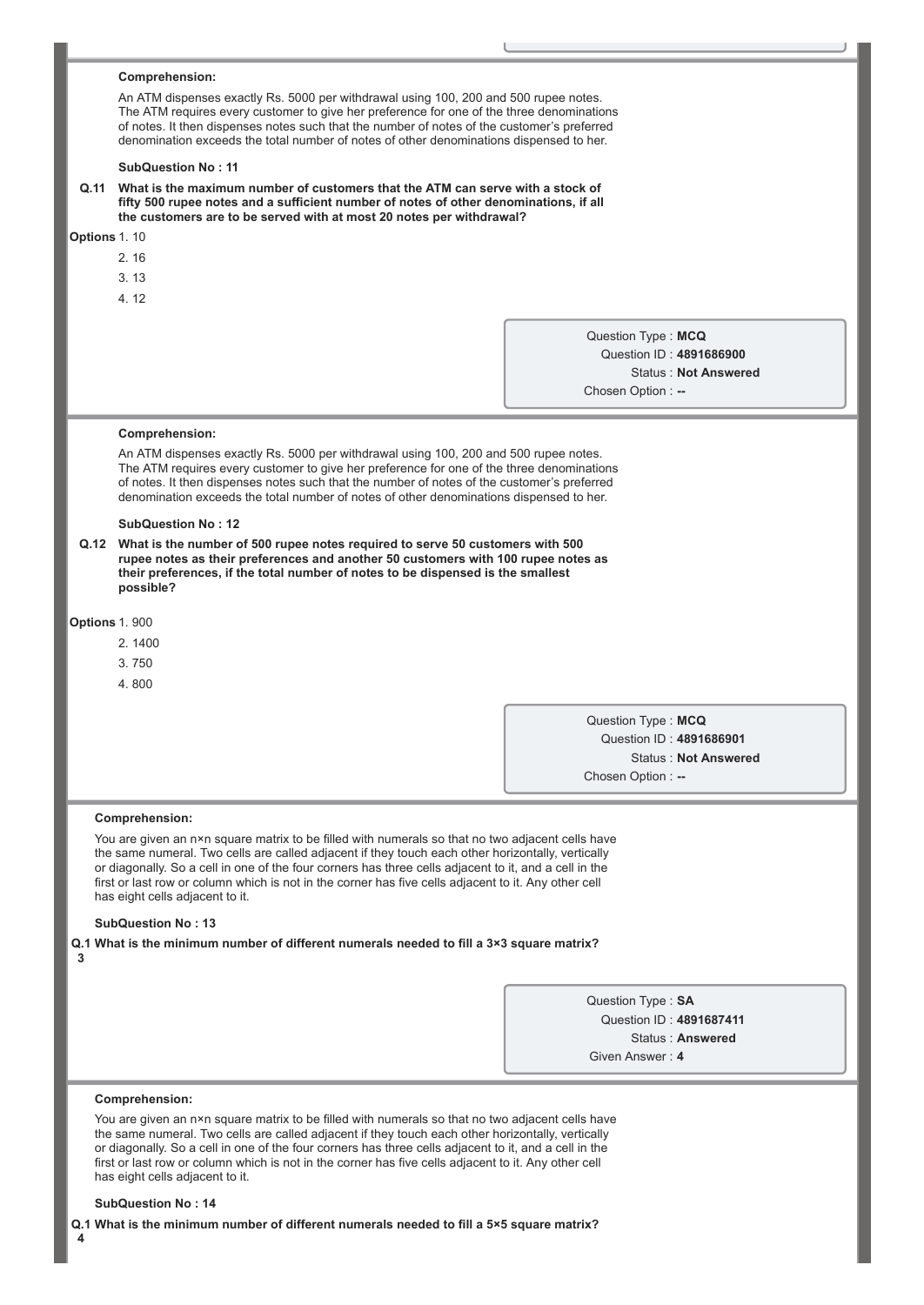# **Comprehension:**

You are given an n×n square matrix to be filled with numerals so that no two adjacent cells have the same numeral. Two cells are called adjacent if they touch each other horizontally, vertically or diagonally. So a cell in one of the four corners has three cells adjacent to it, and a cell in the first or last row or column which is not in the corner has five cells adjacent to it. Any other cell has eight cells adjacent to it.

#### **SubQuestion No : 15**

**Q.15 Suppose you are allowed to make one mistake, that is, one pair of adjacent cells can have the same numeral. What is the minimum number of different numerals required to fill a 5×5 matrix?**

#### **Options** 1. 4

- 2. 25
- 3. 9
- 4. 16

Question Type : **MCQ** Question ID : **4891686894** Status : **Not Answered** Chosen Option : --

#### **Comprehension:**

You are given an n×n square matrix to be filled with numerals so that no two adjacent cells have the same numeral. Two cells are called adjacent if they touch each other horizontally, vertically or diagonally. So a cell in one of the four corners has three cells adjacent to it, and a cell in the first or last row or column which is not in the corner has five cells adjacent to it. Any other cell has eight cells adjacent to it.

### **SubQuestion No : 16**

**Q.16 Suppose that all the cells adjacent to any particular cell must have different numerals. What is the minimum number of different numerals needed to fill a 5×5 square matrix?**

### **Options** 1. 9

- 2. 16
- 3. 4
- 4. 25

Question Type : **MCQ** Question ID : **4891686891** Status : **Not Answered** Chosen Option :

#### **Comprehension:**

Twenty four people are part of three committees which are to look at research, teaching, and administration respectively. No two committees have any member in common. No two committees are of the same size. Each committee has three types of people: bureaucrats, educationalists, and politicians, with at least one from each of the three types in each committee. The following facts are also known about the committees:

1. The numbers of bureaucrats in the research and teaching committees are equal, while the number of bureaucrats in the research committee is 75% of the number of bureaucrats in the administration committee.

- 2. The number of educationalists in the teaching committee is less than the number of educationalists in the research committee. The number of educationalists in the research committee is the average of the numbers of educationalists in the other two committees.
- 3. 60% of the politicians are in the administration committee, and 20% are in the teaching committee.

#### **SubQuestion No : 17**

### **Q.17 Based on the given information, which of the following statements MUST be FALSE?**

**Options** 1. The size of the research committee is less than the size of the administration committee

2. In the administration committee the number of bureaucrats is equal to the number of educationalists

3. In the teaching committee the number of educationalists is equal to the number of politicians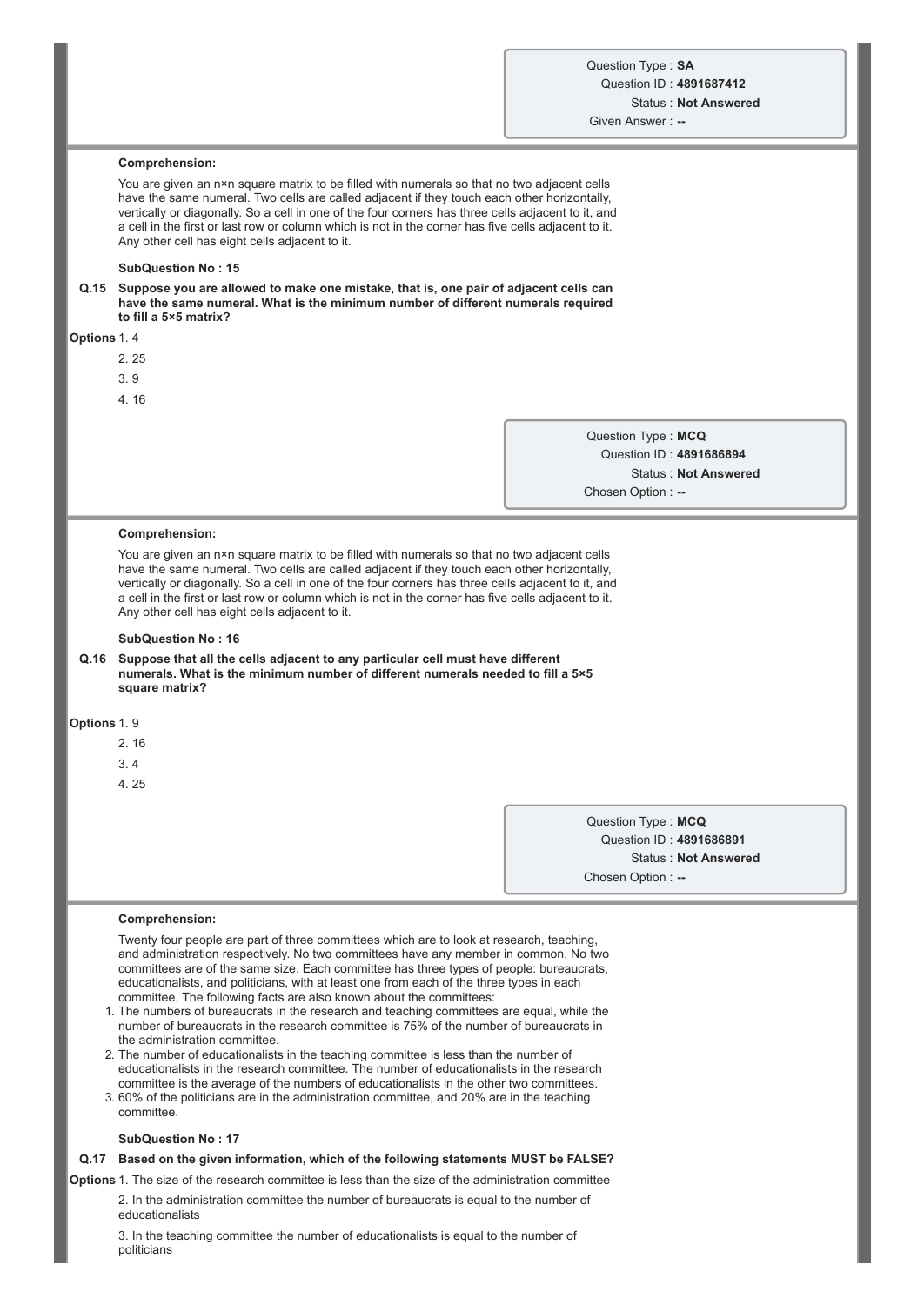4. The size of the research committee is less than the size of the teaching committee

Question Type : **MCQ** Question ID : **4891686550** Status : **Not Answered**

Chosen Option : --

#### **Comprehension:**

Twenty four people are part of three committees which are to look at research, teaching, and administration respectively. No two committees have any member in common. No two committees are of the same size. Each committee has three types of people: bureaucrats, educationalists, and politicians, with at least one from each of the three types in each committee. The following facts are also known about the committees:

- 1. The numbers of bureaucrats in the research and teaching committees are equal, while the number of bureaucrats in the research committee is 75% of the number of bureaucrats in the administration committee.
- 2. The number of educationalists in the teaching committee is less than the number of educationalists in the research committee. The number of educationalists in the research committee is the average of the numbers of educationalists in the other two committees.
- 3. 60% of the politicians are in the administration committee, and 20% are in the teaching committee.

### **SubQuestion No : 18**

# **Q.1 What is the number of bureaucrats in the administration**

**8 committee?**

> Question Type : **SA** Question ID : **4891687409** Status : **Not Answered** Given Answer :

#### **Comprehension:**

Twenty four people are part of three committees which are to look at research, teaching, and administration respectively. No two committees have any member in common. No two committees are of the same size. Each committee has three types of people: bureaucrats, educationalists, and politicians, with at least one from each of the three types in each committee. The following facts are also known about the committees:

1. The numbers of bureaucrats in the research and teaching committees are equal, while the number of bureaucrats in the research committee is 75% of the number of bureaucrats in the administration committee.

2. The number of educationalists in the teaching committee is less than the number of educationalists in the research committee. The number of educationalists in the research committee is the average of the numbers of educationalists in the other two committees.

3. 60% of the politicians are in the administration committee, and 20% are in the teaching committee.

### **SubQuestion No : 19**

#### **Q.1 What is the number of educationalists in the research committee? 9**

Question Type : **SA** Question ID : **4891687410** Status : **Not Answered** Given Answer : --

#### **Comprehension:**

Twenty four people are part of three committees which are to look at research, teaching, and administration respectively. No two committees have any member in common. No two committees are of the same size. Each committee has three types of people: bureaucrats, educationalists, and politicians, with at least one from each of the three types in each committee. The following facts are also known about the committees:

- 1. The numbers of bureaucrats in the research and teaching committees are equal, while the number of bureaucrats in the research committee is 75% of the number of bureaucrats in the administration committee.
- 2. The number of educationalists in the teaching committee is less than the number of educationalists in the research committee. The number of educationalists in the research committee is the average of the numbers of educationalists in the other two committees.
- 3. 60% of the politicians are in the administration committee, and 20% are in the teaching committee.

#### **SubQuestion No : 20**

**Q.20 Which of the following CANNOT be determined uniquely based on the given information?**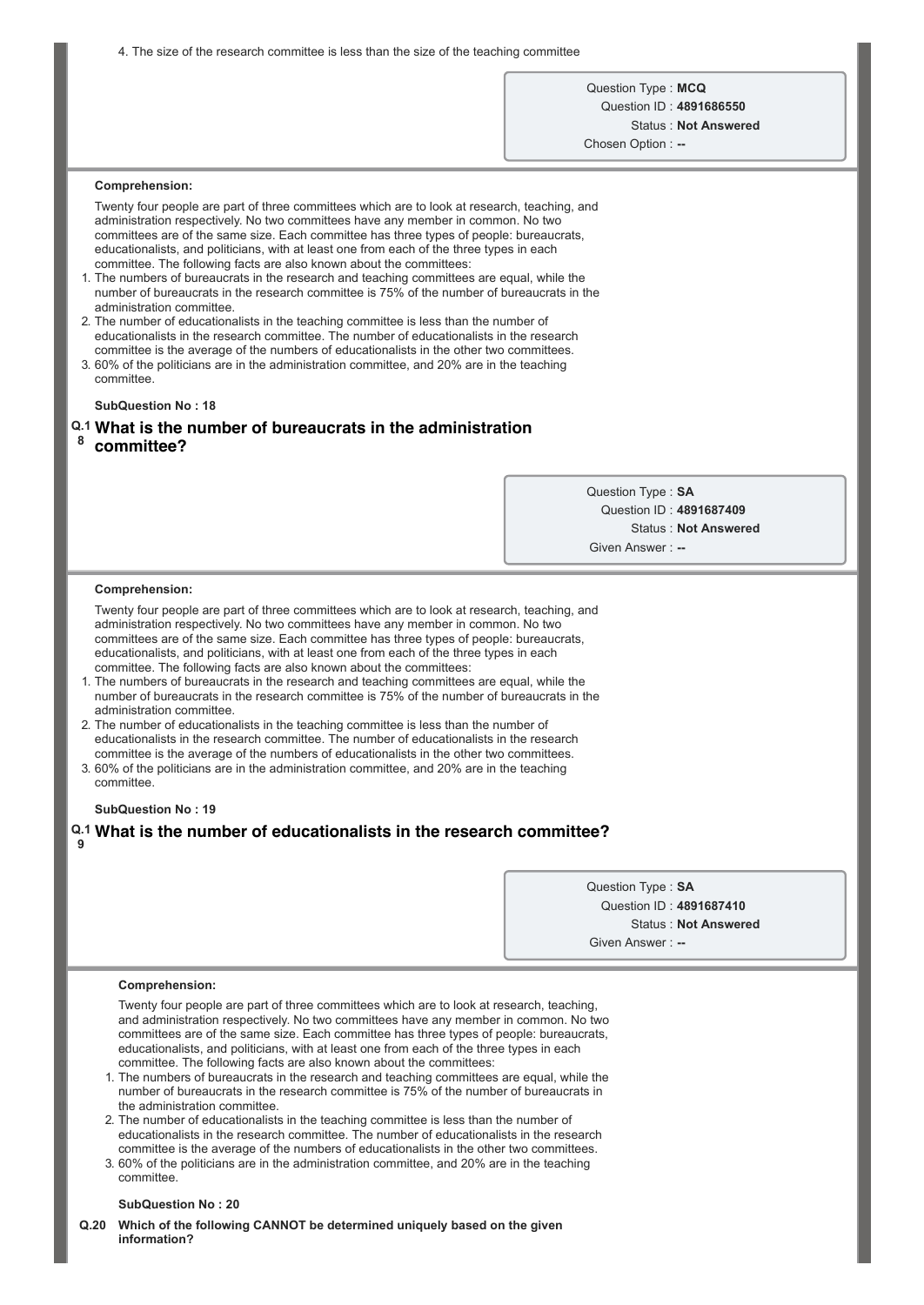### **Options** 1. The total number of educationalists in the three committees

- 2. The total number of bureaucrats in the three committees
- 3. The size of the teaching committee
- 4. The size of the research committee

Question Type : **MCQ** Question ID : **4891686553** Status : **Not Answered** Chosen Option : --

#### **Comprehension:**

A company administers a written test comprising of three sections of 20 marks each – Data Interpretation (DI), Written English (WE) and General Awareness (GA), for recruitment. A composite score for a candidate (out of 80) is calculated by doubling her marks in DI and adding it to the sum of her marks in the other two sections. Candidates who score less than 70% marks in two or more sections are disqualified. From among the rest, the four with the highest composite scores are recruited. If four or less candidates qualify, all who qualify are recruited.

Ten candidates appeared for the written test. Their marks in the test are given in the table below. Some marks in the table are missing, but the following facts are known:

- 1. No two candidates had the same composite score.
- 2. Ajay was the unique highest scorer in WE.
- 3. Among the four recruited, Geeta had the lowest composite score.
- 4. Indu was recruited.
- 5. Danish, Harini, and Indu had scored the same marks the in GA.
- 6. Indu and Jatin both scored 100% in exactly one section and Jatin's composite score was 10 more than Indu's.

|             | marks out of 20 |           |    |
|-------------|-----------------|-----------|----|
| Candidate   | DI              | <b>WE</b> | GA |
| Ajay        | 8               |           | 16 |
| <b>Bala</b> |                 | 9         | 11 |
| Chetna      | 19              | 4         | 12 |
| Danish      | 8               | 15        |    |
| Ester       | 12              | 18        | 16 |
| Falak       | 15              | 7         | 10 |
| Geeta       | 14              |           | 6  |
| Harini      | 5               |           |    |
| Indu        |                 | 8         |    |
| Jatin       |                 | 16        | 14 |

#### **SubQuestion No : 21**

**Q.21 Which of the following statements MUST be true?**

- **1. Jatin's composite score was more than that of Danish.**
- **2. Indu scored less than Chetna in DI.**
- **3. Jatin scored more than Indu in GA.**

**Options** 1. Both 1 and 2

2. Only 1

- 3. Both 2 and 3
- 4. Only 2

Question Type : **MCQ** Question ID : **4891686993** Status : **Answered** Chosen Option : **2**

#### **Comprehension:**

A company administers a written test comprising of three sections of 20 marks each – Data Interpretation (DI), Written English (WE) and General Awareness (GA), for recruitment. A composite score for a candidate (out of 80) is calculated by doubling her marks in DI and adding it to the sum of her marks in the other two sections. Candidates who score less than 70% marks in two or more sections are disqualified. From among the rest, the four with the highest composite scores are recruited. If four or less candidates qualify, all who qualify are recruited.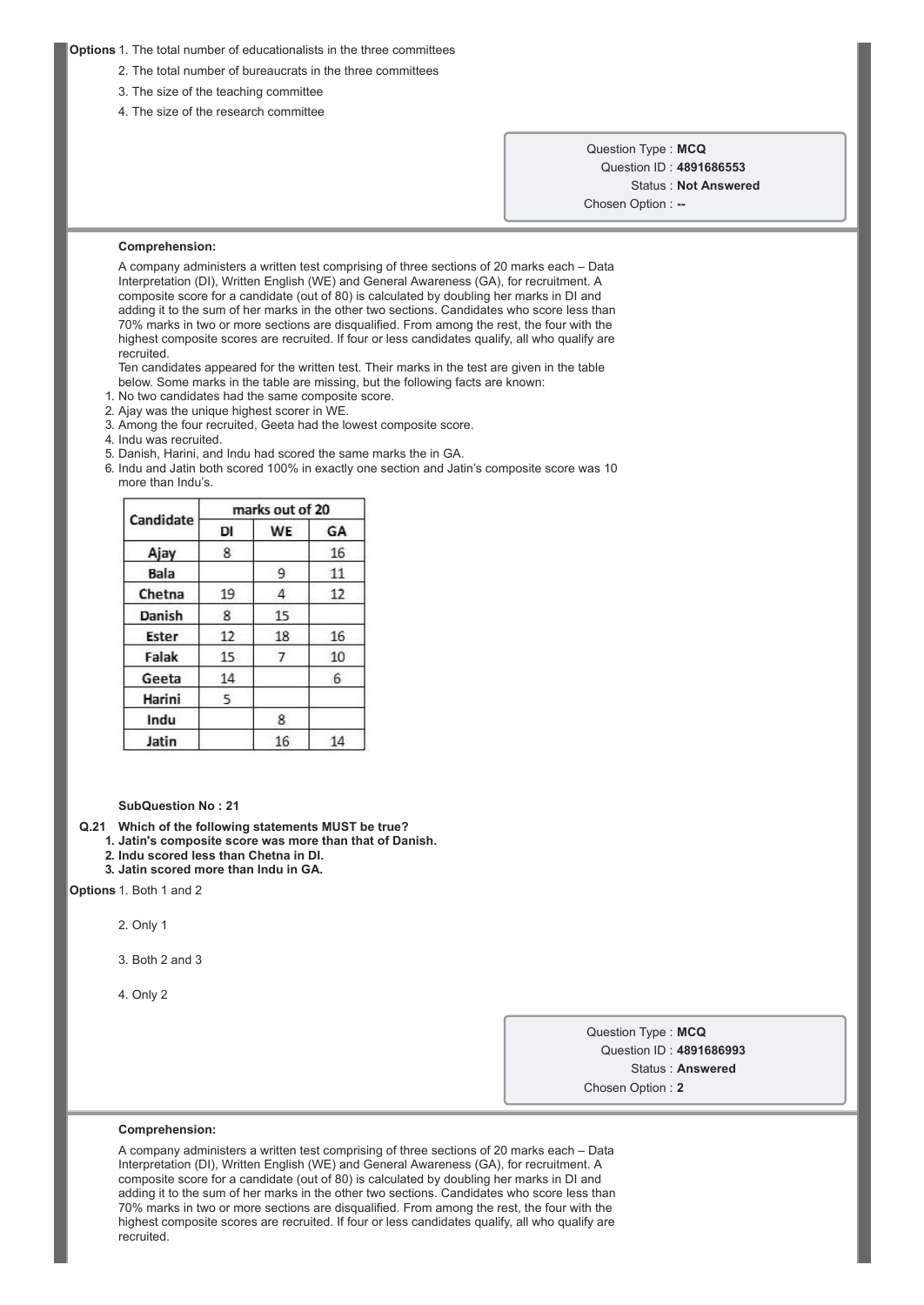Ten candidates appeared for the written test. Their marks in the test are given in the table below. Some marks in the table are missing, but the following facts are known:

1. No two candidates had the same composite score.

- 2. Ajay was the unique highest scorer in WE.
- 3. Among the four recruited, Geeta had the lowest composite score.
- 4. Indu was recruited.
- 5. Danish, Harini, and Indu had scored the same marks the in GA.

6. Indu and Jatin both scored 100% in exactly one section and Jatin's composite score was 10 more than Indu's.

|             | marks out of 20 |           |    |
|-------------|-----------------|-----------|----|
| Candidate   | DI              | <b>WE</b> | GA |
| Ajay        | 8               |           | 16 |
| <b>Bala</b> |                 | 9         | 11 |
| Chetna      | 19              | 4         | 12 |
| Danish      | 8               | 15        |    |
| Ester       | 12              | 18        | 16 |
| Falak       | 15              | 7         | 10 |
| Geeta       | 14              |           | 6  |
| Harini      | 5               |           |    |
| Indu        |                 | 8         |    |
| Jatin       |                 | 16        | 14 |

### **SubQuestion No : 22**

# **Q.22 Which of the following statements MUST be FALSE?**

**Options** 1. Harini's composite score was less than that of Falak

- 2. Bala's composite score was less than that of Ester
- 3. Chetna scored more than Bala in DI
- 4. Bala scored same as Jatin in DI

Question Type : **MCQ** Question ID : **4891686994** Status : **Answered** Chosen Option : **4**

### **Comprehension:**

A company administers a written test comprising of three sections of 20 marks each – Data Interpretation (DI), Written English (WE) and General Awareness (GA), for recruitment. A composite score for a candidate (out of 80) is calculated by doubling her marks in DI and adding it to the sum of her marks in the other two sections. Candidates who score less than 70% marks in two or more sections are disqualified. From among the rest, the four with the highest composite scores are recruited. If four or less candidates qualify, all who qualify are recruited. Ten candidates appeared for the written test. Their marks in the test are given in the table below. Some marks in the table are missing, but the following facts are known:

- 1. No two candidates had the same composite score.
- 2. Ajay was the unique highest scorer in WE.
- 3. Among the four recruited, Geeta had the lowest composite score.
- 4. Indu was recruited.
- 5. Danish, Harini, and Indu had scored the same marks the in GA.
- 6. Indu and Jatin both scored 100% in exactly one section and Jatin's composite score was 10 more than Indu's.

|           | marks out of 20 |           |    |
|-----------|-----------------|-----------|----|
| Candidate | DI              | <b>WE</b> | GA |
| Ajay      | 8               |           | 16 |
| Bala      |                 | 9         | 11 |
| Chetna    | 19              | 4         | 12 |
| Danish    | 8               | 15        |    |
| Ester     | 12              | 18        | 16 |
| Falak     | 15              | 7         | 10 |
| Geeta     | 14              |           | 6  |
| Harini    | 5               |           |    |
| Indu      |                 | 8         |    |
| Jatin     |                 | 16        | 14 |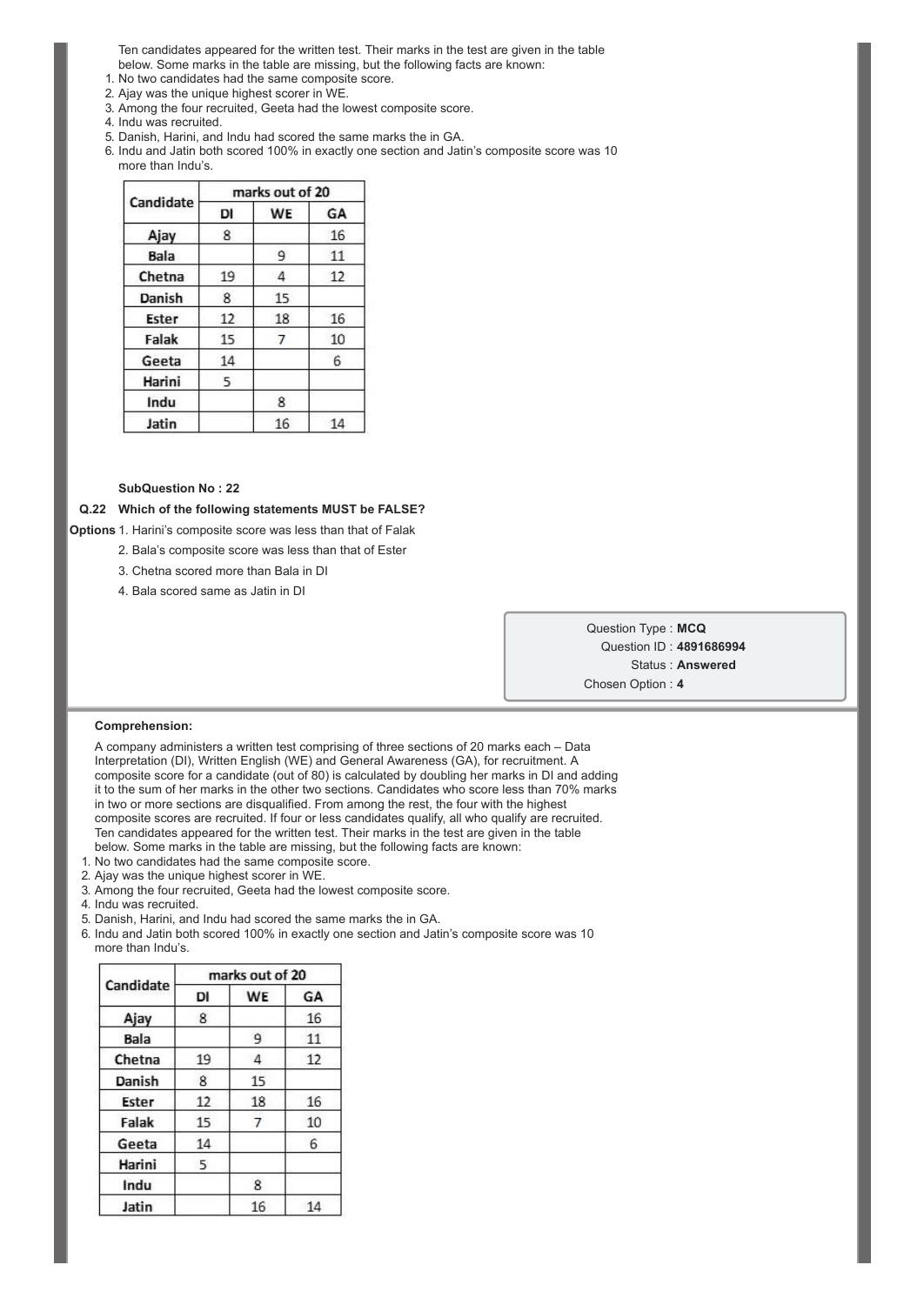**SubQuestion No : 23 Q.2 If all the candidates except Ajay and Danish had different marks in 3 DI, and Bala's composite score was less than Chetna's composite score, then what is the maximum marks that Bala could have scored in DI?** Question Type : **SA** Question ID : **4891687403** Status : **Answered** Given Answer : **16 Comprehension:** A company administers a written test comprising of three sections of 20 marks each – Data Interpretation (DI), Written English (WE) and General Awareness (GA), for recruitment. A composite score for a candidate (out of 80) is calculated by doubling her marks in DI and adding it to the sum of her marks in the other two sections. Candidates who score less than 70% marks in two or more sections are disqualified. From among the rest, the four with the highest composite scores are recruited. If four or less candidates qualify, all who qualify are recruited. Ten candidates appeared for the written test. Their marks in the test are given in the table below. Some marks in the table are missing, but the following facts are known: 1. No two candidates had the same composite score.

- 2. Ajay was the unique highest scorer in WE.
- 3. Among the four recruited, Geeta had the lowest composite score.
- 4. Indu was recruited.
- 5. Danish, Harini, and Indu had scored the same marks the in GA.
- 6. Indu and Jatin both scored 100% in exactly one section and Jatin's composite score was 10 more than Indu's.

|             | marks out of 20 |           |    |
|-------------|-----------------|-----------|----|
| Candidate   | DI              | <b>WE</b> | GA |
| Ajay        | 8               |           | 16 |
| <b>Bala</b> |                 | 9         | 11 |
| Chetna      | 19              | 4         | 12 |
| Danish      | 8               | 15        |    |
| Ester       | 12              | 18        | 16 |
| Falak       | 15              | 7         | 10 |
| Geeta       | 14              |           | 6  |
| Harini      | 5               |           |    |
| Indu        |                 | 8         |    |
| Jatin       |                 | 16        | 14 |

**SubQuestion No : 24**

# **Q.2 If all the candidates scored different marks in WE then what is the 4 maximum marks that Harini could have scored in WE?**

Question Type : **SA** Question ID : **4891687404** Status : **Answered** Given Answer : **19**

#### **Comprehension:**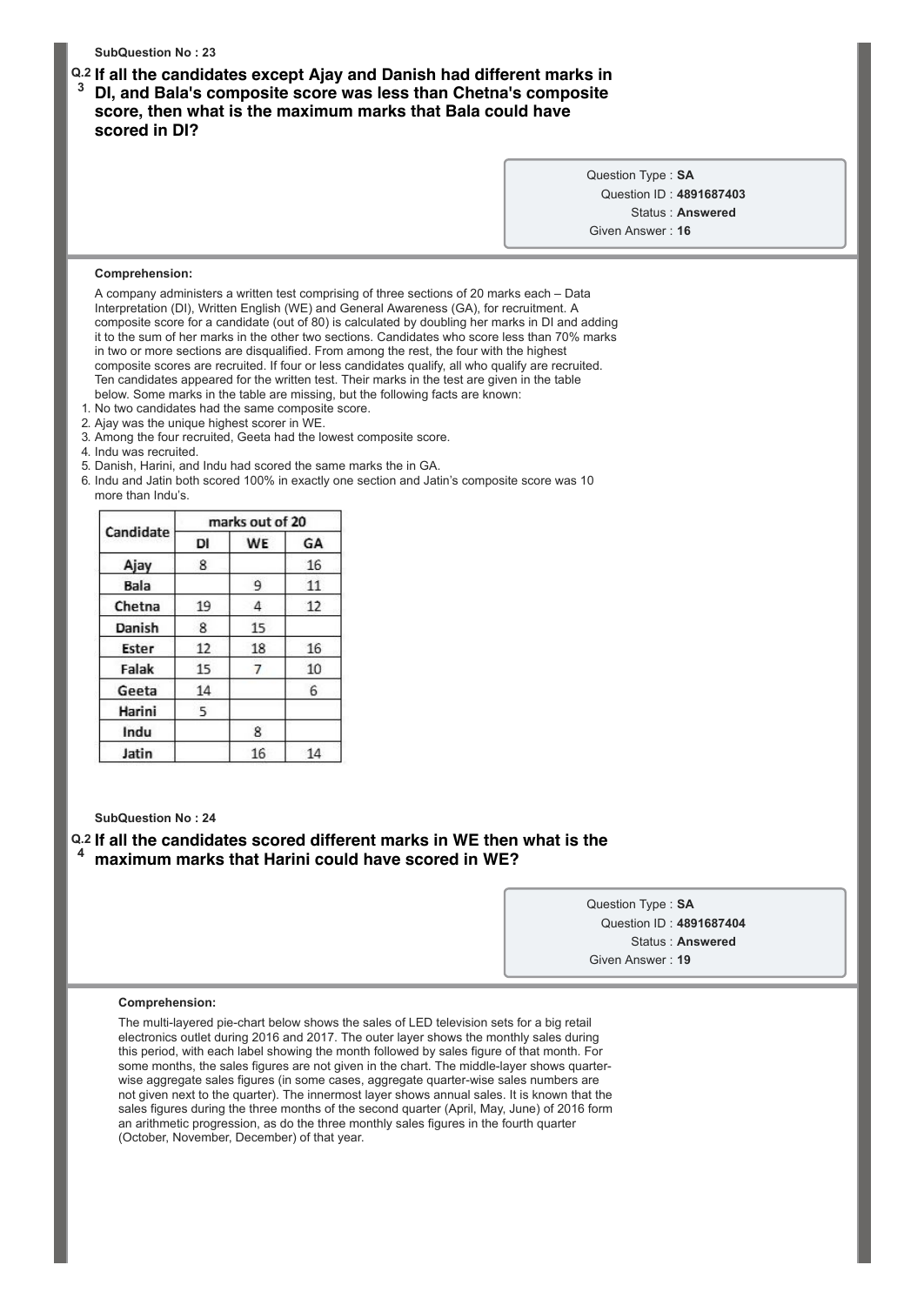



**Options** 1. 28.57

- 2. 50.00
- 3. 22.22
- 4. 38.46

Question Type : **MCQ** Question ID : **4891687040** Status : **Not Answered** Chosen Option : --

#### **Comprehension:**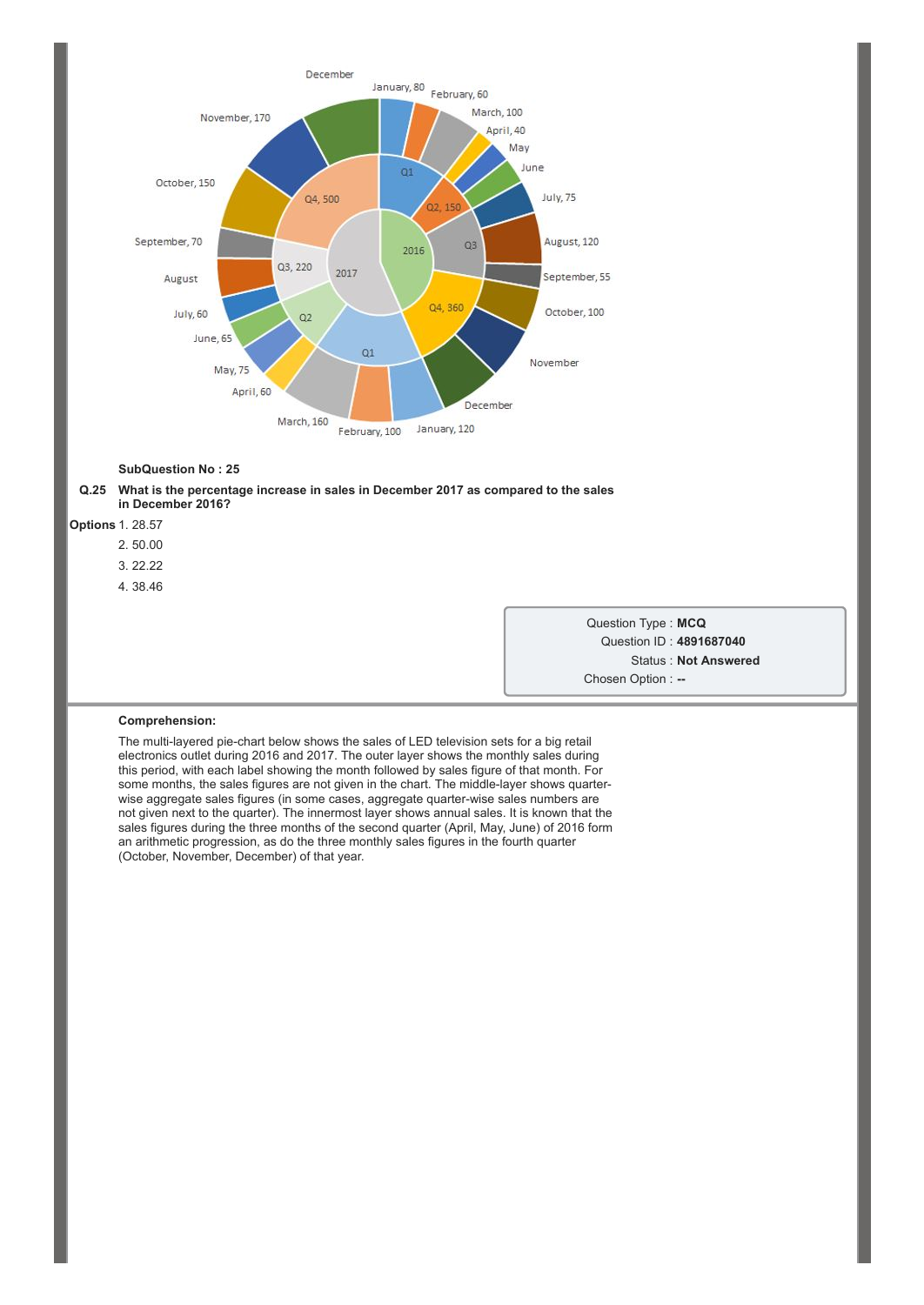



**Options** 1. Q3

- 2. Q4
- 3. Q2
- 4. Q1

Question Type : **MCQ** Question ID : **4891687041** Status : **Not Answered** Chosen Option : --

#### **Comprehension:**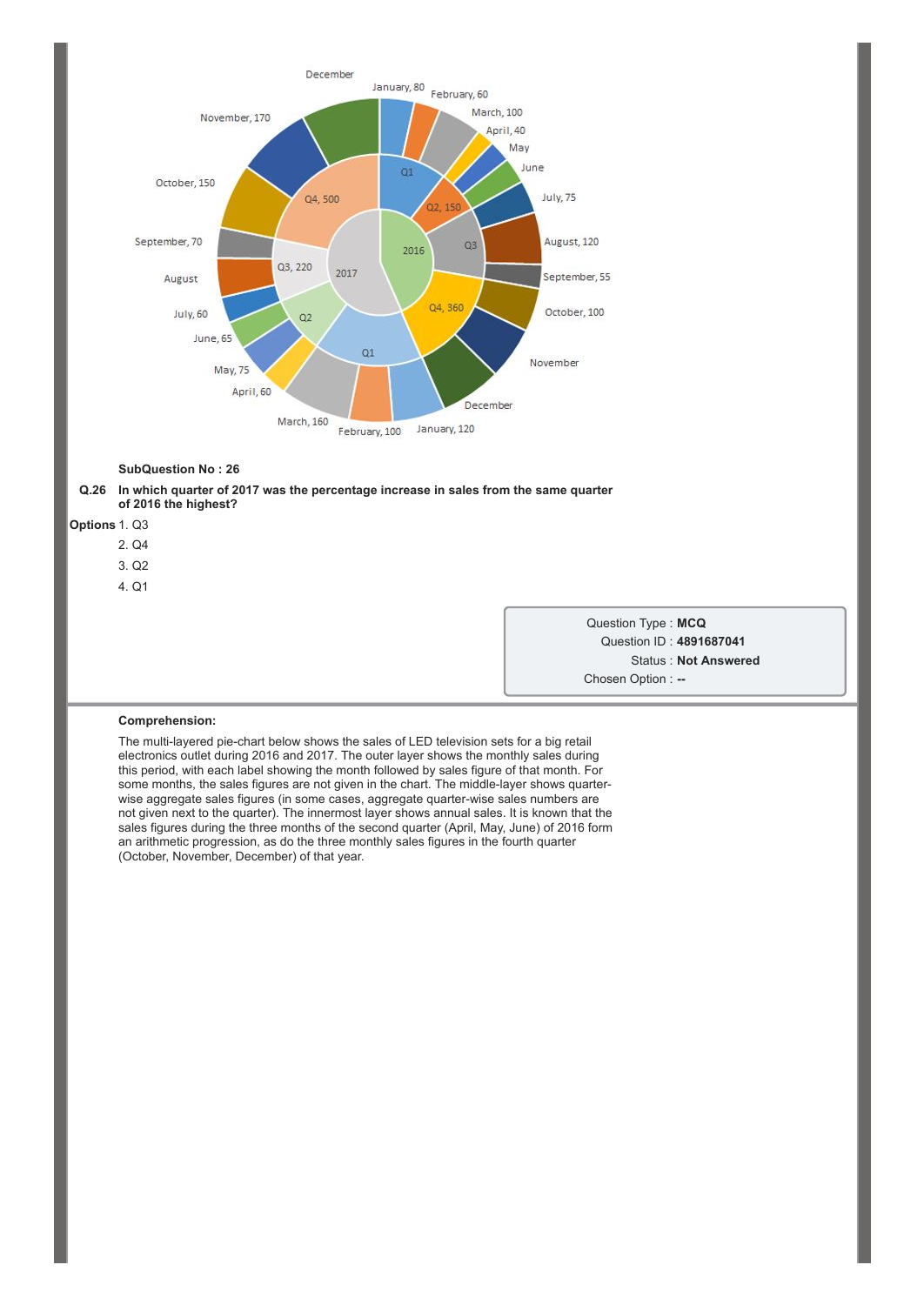

### **Q.27 During which quarter was the percentage decrease in sales from the previous quarter's sales the highest?**

**Options** 1. Q2 of 2017

- 2. Q1 of 2017
- 3. Q4 of 2017
- 4. Q2 of 2016

Question Type : **MCQ** Question ID : **4891687043** Status : **Not Answered** Chosen Option : --

#### **Comprehension:**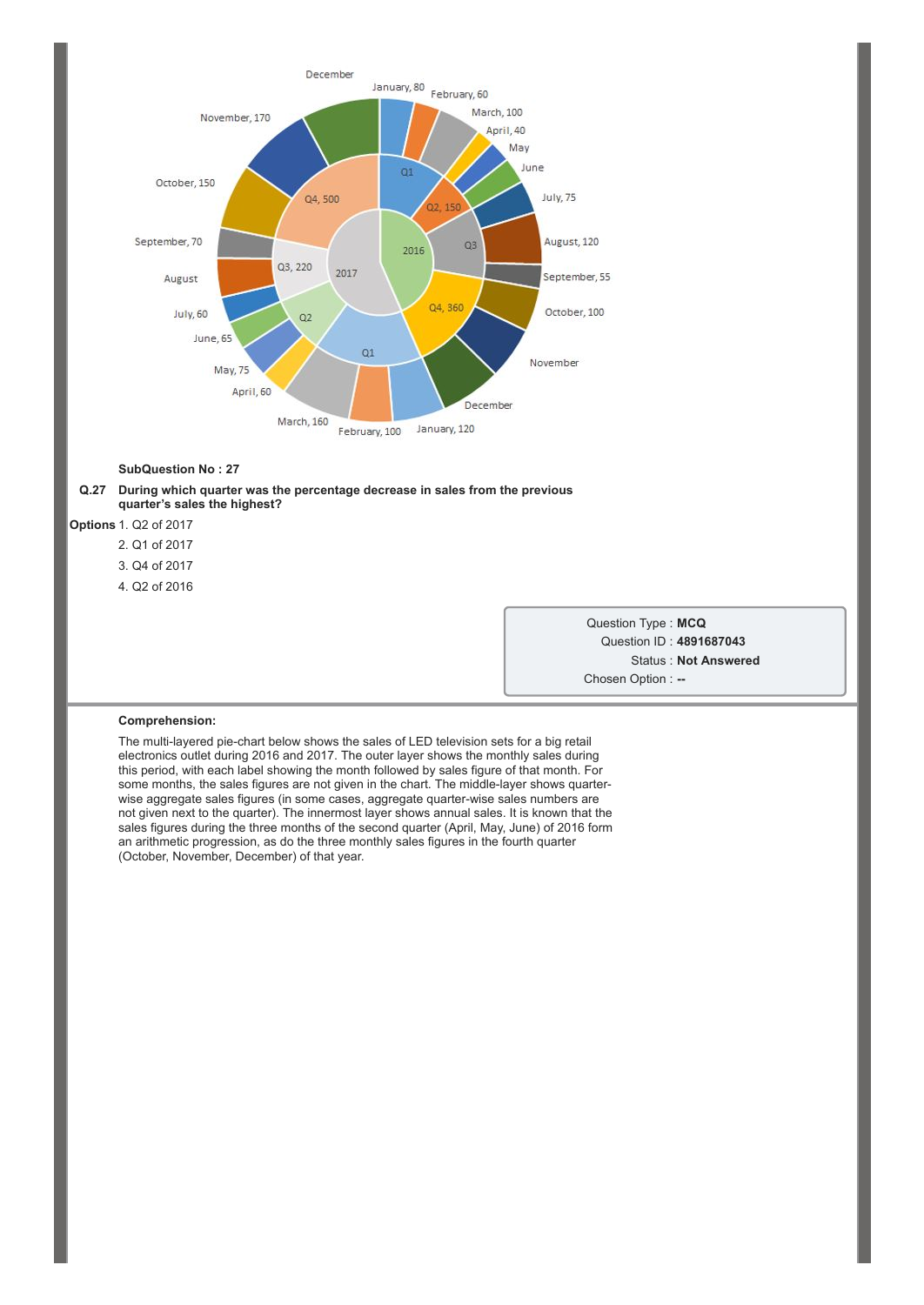

### **Q.28 During which month was the percentage increase in sales from the previous month's sales the highest?**

# **Options** 1. March of 2017

- 2. March of 2016
- 3. October of 2017
- 4. October of 2016

Question Type : **MCQ** Question ID : **4891687044** Status : **Not Answered** Chosen Option : --

### **Comprehension:**

Fuel contamination levels at each of 20 petrol pumps P1, P2, …, P20 were recorded as either high, medium, or low.

- 1. Contamination levels at three pumps among P1 P5 were recorded as high.
- 2. P $\overline{6}$  was the only pump among P1 P10 where the contamination level was recorded as low.
- 3. P7 and P8 were the only two consecutively numbered pumps where the same levels of contamination were recorded.
- 4. High contamination levels were not recorded at any of the pumps P16 P20.
- 5. The number of pumps where high contamination levels were recorded was twice the number of pumps where low contamination levels were recorded.

# **SubQuestion No : 29**

### **Q.29 Which of the following MUST be true?**

**Options** 1. The contamination level at P20 was recorded as medium.

- 2. The contamination level at P10 was recorded as high.
- 3. The contamination level at P12 was recorded as high.
- 4. The contamination level at P13 was recorded as low.

Question Type : **MCQ** Question ID : **4891687389** Status : **Not Answered** Chosen Option :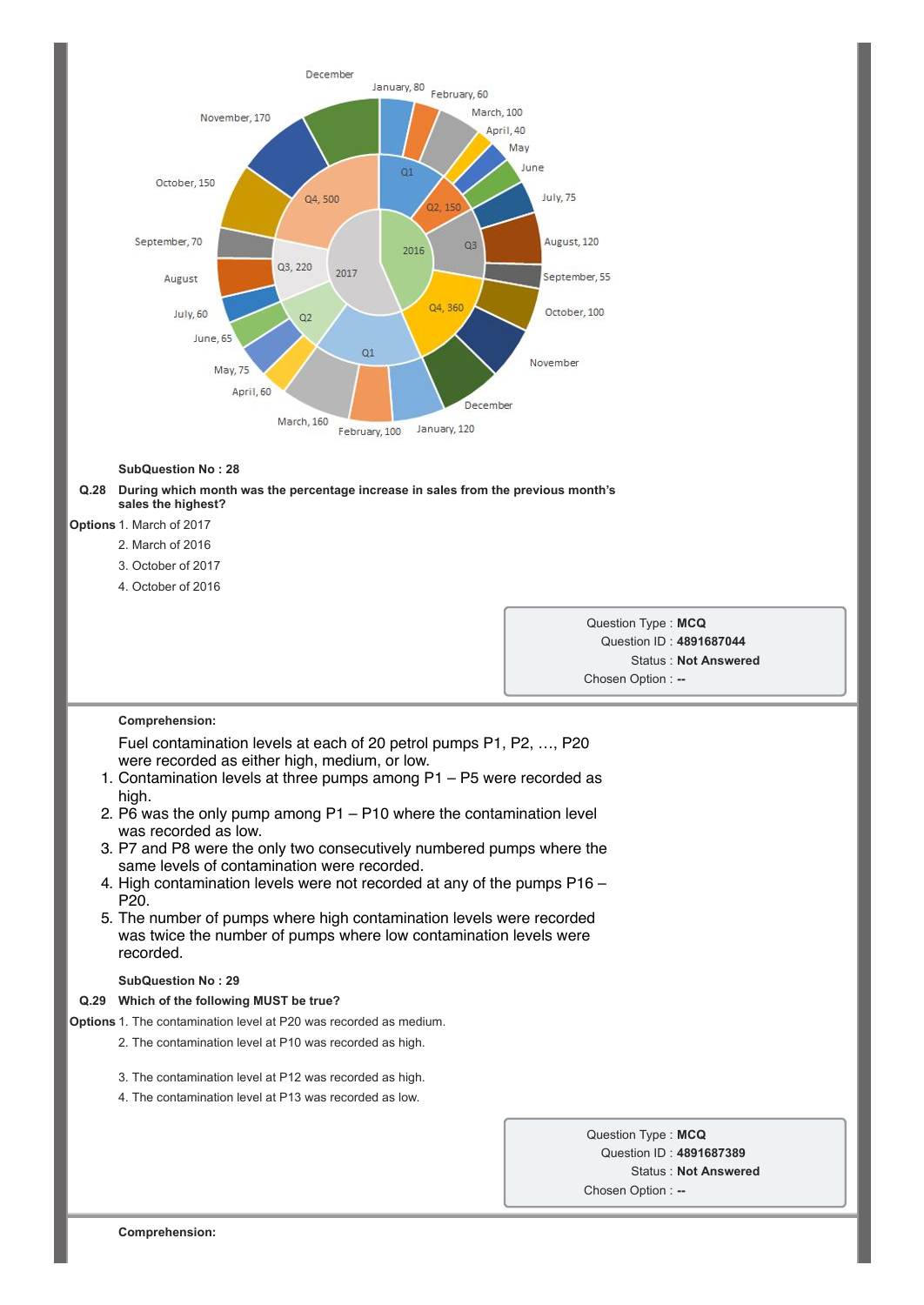Fuel contamination levels at each of 20 petrol pumps P1, P2, …, P20 were recorded as either high, medium, or low.

- 1. Contamination levels at three pumps among P1 P5 were recorded as high.
- 2. P6 was the only pump among P1 P10 where the contamination level was recorded as low.
- 3. P7 and P8 were the only two consecutively numbered pumps where the same levels of contamination were recorded.
- 4. High contamination levels were not recorded at any of the pumps P16 P20.
- 5. The number of pumps where high contamination levels were recorded was twice the number of pumps where low contamination levels were recorded.

**SubQuestion No : 30**

**Q.30 What best can be said about the number of pumps at which the contamination levels were recorded as medium?**

**Options** 1. More than 4

2. At most 9

3. At least 8

4. Exactly 8

Question Type : **MCQ** Question ID : **4891687390** Status : **Not Answered** Chosen Option :

# **Comprehension:**

Fuel contamination levels at each of 20 petrol pumps P1, P2, …, P20 were recorded as either high, medium, or low.

- 1. Contamination levels at three pumps among P1 P5 were recorded as high.
- 2. P6 was the only pump among P1 P10 where the contamination level was recorded as low.
- 3. P7 and P8 were the only two consecutively numbered pumps where the same levels of contamination were recorded.
- 4. High contamination levels were not recorded at any of the pumps P16 P20.
- 5. The number of pumps where high contamination levels were recorded was twice the number of pumps where low contamination levels were recorded.

# **SubQuestion No : 31**

### **Q.31 If the contamination level at P11 was recorded as low, then which of the following MUST be true?**

**Options** 1. The contamination level at P14 was recorded as medium.

- 2. The contamination level at P18 was recorded as low.
- 3. The contamination level at P12 was recorded as high.
- 4. The contamination level at P15 was recorded as medium.

Question Type : **MCQ** Question ID : **4891687391** Status : **Not Answered** Chosen Option :

### **Comprehension:**

Fuel contamination levels at each of 20 petrol pumps P1, P2, …, P20 were recorded as either high, medium, or low.

- 1. Contamination levels at three pumps among P1 P5 were recorded as high.
- 2. P6 was the only pump among P1 P10 where the contamination level was recorded as low.
- 3. P7 and P8 were the only two consecutively numbered pumps where the same levels of contamination were recorded.
- 4. High contamination levels were not recorded at any of the pumps P16 P20.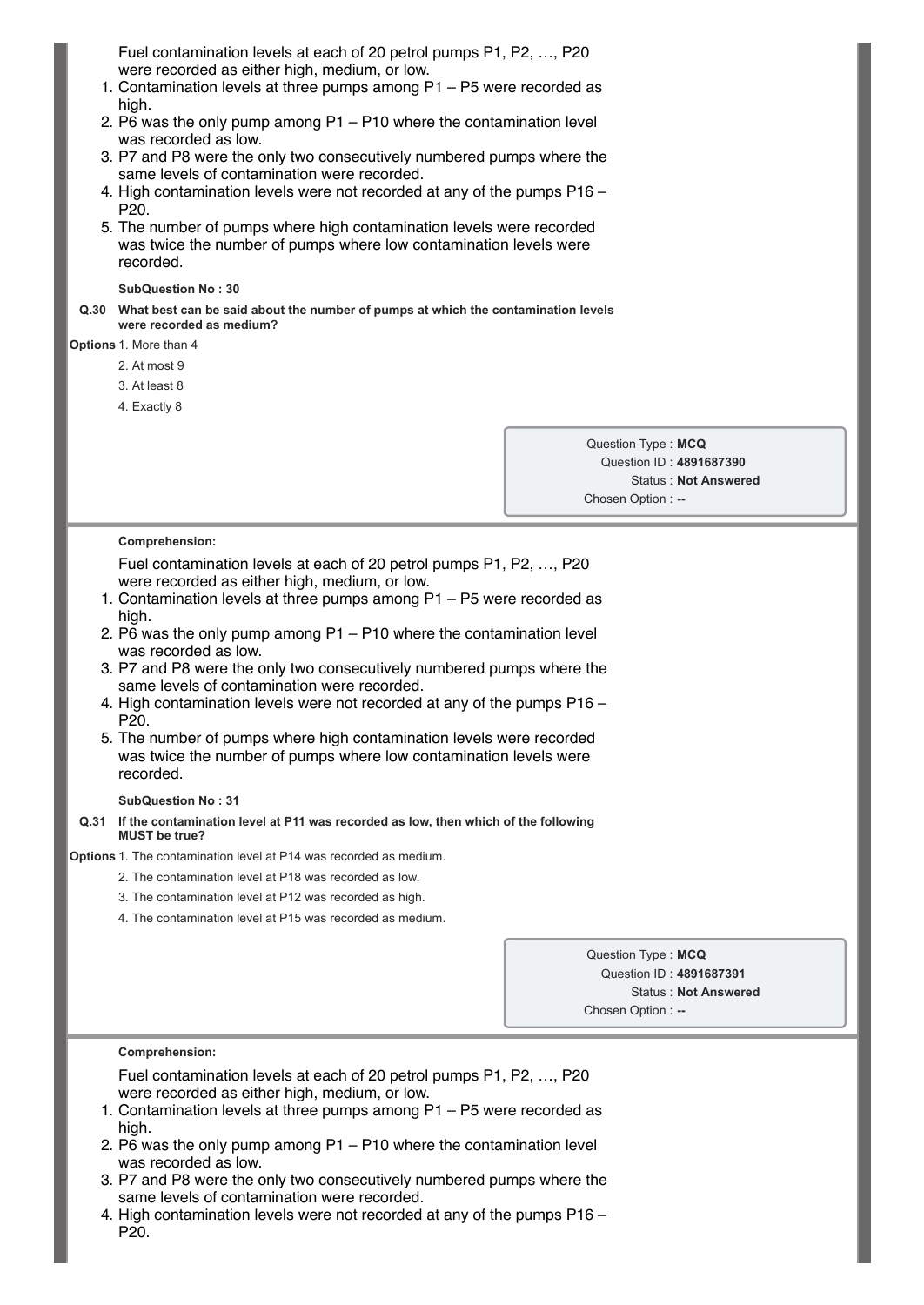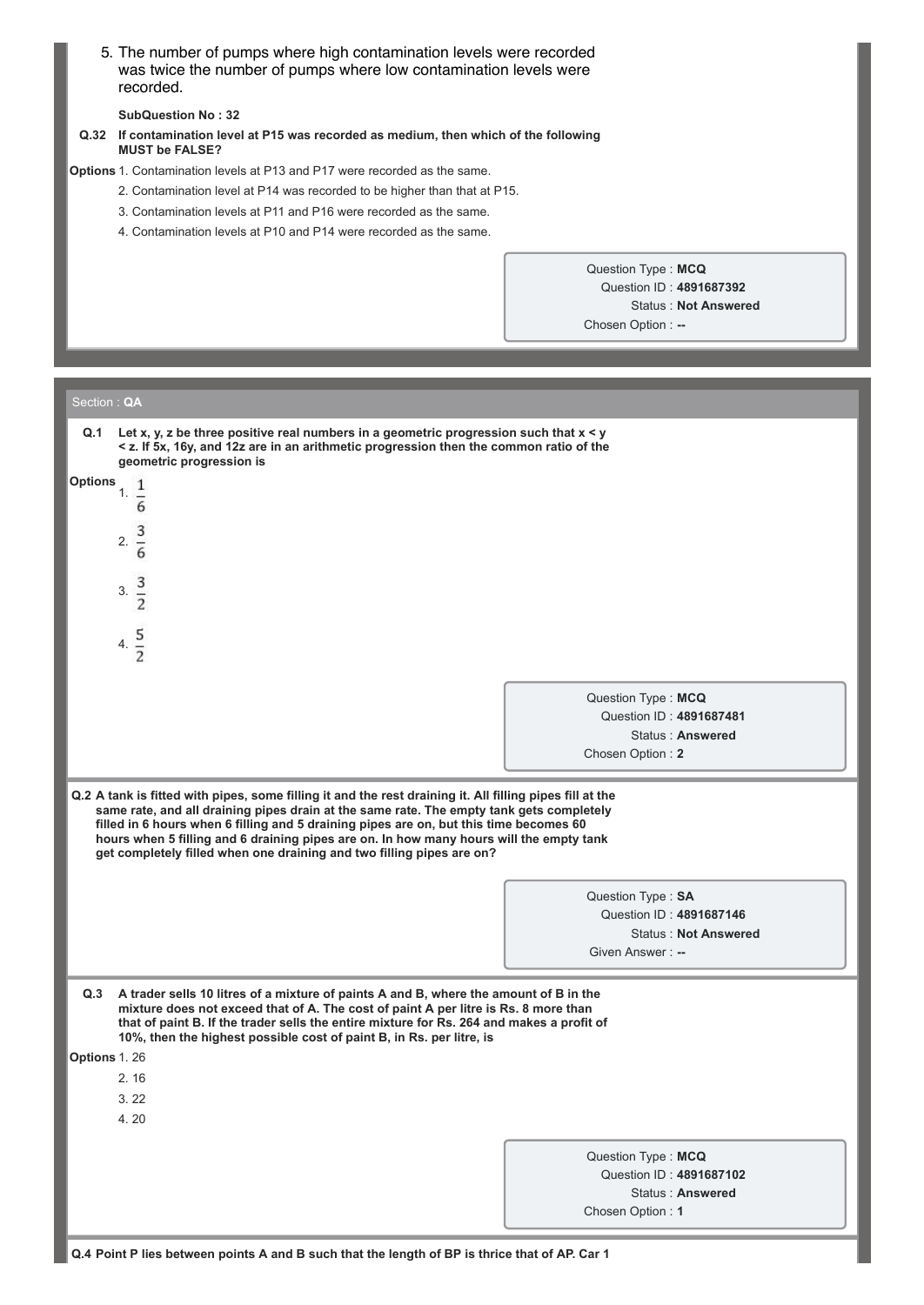|                                                     | towards A. Car 2 reaches P one hour after car 1 reaches P. If the speed of car 2 is half<br>that of car 1, then the time, in minutes, taken by car 1 in reaching P from A is                                                                                                                                                                        |
|-----------------------------------------------------|-----------------------------------------------------------------------------------------------------------------------------------------------------------------------------------------------------------------------------------------------------------------------------------------------------------------------------------------------------|
|                                                     |                                                                                                                                                                                                                                                                                                                                                     |
|                                                     | Question Type: SA<br>Question ID: 4891687068                                                                                                                                                                                                                                                                                                        |
|                                                     | Status: Answered                                                                                                                                                                                                                                                                                                                                    |
|                                                     | Given Answer: 12                                                                                                                                                                                                                                                                                                                                    |
| Q.5                                                 | Given that $x^{2018}y^{2017} = 1/2$ and $x^{2016}y^{2019} = 8$ , the value of $x^2 + y^3$ is                                                                                                                                                                                                                                                        |
| <b>Options 1. 35/4</b>                              |                                                                                                                                                                                                                                                                                                                                                     |
| 2.37/4                                              |                                                                                                                                                                                                                                                                                                                                                     |
| 3.31/4                                              |                                                                                                                                                                                                                                                                                                                                                     |
| 4. 33/4                                             |                                                                                                                                                                                                                                                                                                                                                     |
|                                                     |                                                                                                                                                                                                                                                                                                                                                     |
|                                                     | Question Type: MCQ                                                                                                                                                                                                                                                                                                                                  |
|                                                     | Question ID: 4891686596                                                                                                                                                                                                                                                                                                                             |
|                                                     | <b>Status: Not Answered</b>                                                                                                                                                                                                                                                                                                                         |
|                                                     | Chosen Option: --                                                                                                                                                                                                                                                                                                                                   |
| entire job?<br>Options 1.18<br>2.16<br>3.20<br>4.22 | finish the job in 13 days in the following manner: A works alone till half the job is<br>done, then A and B work together for four days, and finally B works alone to<br>complete the remaining 5% of the job. In how many days can B alone finish the                                                                                              |
|                                                     |                                                                                                                                                                                                                                                                                                                                                     |
|                                                     | Question Type: MCQ                                                                                                                                                                                                                                                                                                                                  |
|                                                     | Question ID: 4891687099                                                                                                                                                                                                                                                                                                                             |
|                                                     | <b>Status: Not Answered</b>                                                                                                                                                                                                                                                                                                                         |
|                                                     | Chosen Option: --                                                                                                                                                                                                                                                                                                                                   |
| of the following is then correct?                   | Q.7 In an examination, the maximum possible score is N while the pass mark is 45% of<br>N. A candidate obtains 36 marks, but falls short of the pass mark by 68%. Which one                                                                                                                                                                         |
| <b>Options</b> 1. 201 ≤ N ≤ 242.                    |                                                                                                                                                                                                                                                                                                                                                     |
| 2. $N \le 200$ .                                    |                                                                                                                                                                                                                                                                                                                                                     |
| $3. N \ge 253.$                                     |                                                                                                                                                                                                                                                                                                                                                     |
| 4. $243 \le N \le 252$ .                            |                                                                                                                                                                                                                                                                                                                                                     |
|                                                     | Question Type: MCQ                                                                                                                                                                                                                                                                                                                                  |
|                                                     | Question ID: 4891686626                                                                                                                                                                                                                                                                                                                             |
|                                                     | <b>Status: Not Answered</b>                                                                                                                                                                                                                                                                                                                         |
|                                                     | Chosen Option: --                                                                                                                                                                                                                                                                                                                                   |
|                                                     | Q.8 Each of 74 students in a class studies at least one of the three<br>subjects H, E and P. Ten students study all three subjects, while twenty<br>study H and E, but not P. Every student who studies P also studies H<br>or E or both. If the number of students studying H equals that studying<br>E, then the number of students studying H is |
|                                                     | Question Type: SA                                                                                                                                                                                                                                                                                                                                   |
|                                                     |                                                                                                                                                                                                                                                                                                                                                     |
|                                                     | Question ID: 4891687524                                                                                                                                                                                                                                                                                                                             |
|                                                     | <b>Status: Not Answered</b>                                                                                                                                                                                                                                                                                                                         |
|                                                     | Given Answer: --                                                                                                                                                                                                                                                                                                                                    |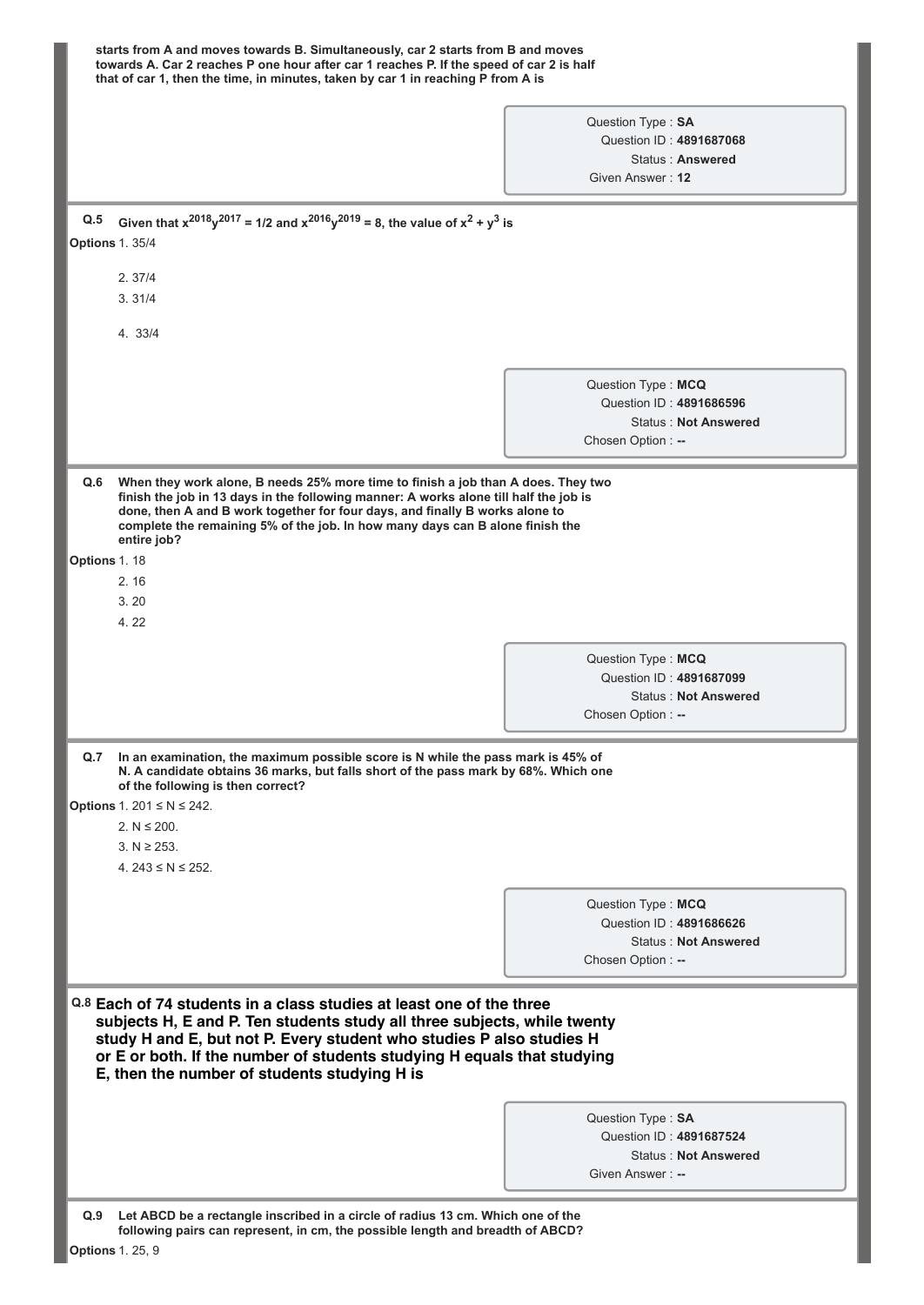| 2.25,10                                                                                                                                                                                                                                                                                                                                                                                                                                       |                    |                             |  |
|-----------------------------------------------------------------------------------------------------------------------------------------------------------------------------------------------------------------------------------------------------------------------------------------------------------------------------------------------------------------------------------------------------------------------------------------------|--------------------|-----------------------------|--|
| 3.24,12                                                                                                                                                                                                                                                                                                                                                                                                                                       |                    |                             |  |
| 4.24,10                                                                                                                                                                                                                                                                                                                                                                                                                                       |                    |                             |  |
|                                                                                                                                                                                                                                                                                                                                                                                                                                               | Question Type: MCQ |                             |  |
|                                                                                                                                                                                                                                                                                                                                                                                                                                               |                    | Question ID: 4891686957     |  |
|                                                                                                                                                                                                                                                                                                                                                                                                                                               | Chosen Option: 4   | Status: Answered            |  |
|                                                                                                                                                                                                                                                                                                                                                                                                                                               |                    |                             |  |
| Q.1 John borrowed Rs. 2,10,000 from a bank at an interest rate of 10% per annum,<br>compounded annually. The loan was repaid in two equal instalments, the first after one<br>$\mathbf 0$<br>year and the second after another year. The first instalment was interest of one year plus<br>part of the principal amount, while the second was the rest of the principal amount plus<br>due interest thereon. Then each instalment, in Rs., is |                    |                             |  |
|                                                                                                                                                                                                                                                                                                                                                                                                                                               | Question Type: SA  |                             |  |
|                                                                                                                                                                                                                                                                                                                                                                                                                                               |                    | Question ID: 4891687079     |  |
|                                                                                                                                                                                                                                                                                                                                                                                                                                               | Given Answer: --   | <b>Status: Not Answered</b> |  |
|                                                                                                                                                                                                                                                                                                                                                                                                                                               |                    |                             |  |
| If x is a positive quantity such that $2^x = 3^{\log 5}$ , then x is equal to<br>Q.11                                                                                                                                                                                                                                                                                                                                                         |                    |                             |  |
| Options 1. $log_5 9$                                                                                                                                                                                                                                                                                                                                                                                                                          |                    |                             |  |
| 2. $log_58$                                                                                                                                                                                                                                                                                                                                                                                                                                   |                    |                             |  |
|                                                                                                                                                                                                                                                                                                                                                                                                                                               |                    |                             |  |
| 3. $1 + log_3 \frac{5}{3}$<br>4. $1 + log_5 \frac{3}{5}$                                                                                                                                                                                                                                                                                                                                                                                      |                    |                             |  |
|                                                                                                                                                                                                                                                                                                                                                                                                                                               |                    |                             |  |
|                                                                                                                                                                                                                                                                                                                                                                                                                                               |                    |                             |  |
|                                                                                                                                                                                                                                                                                                                                                                                                                                               |                    |                             |  |
|                                                                                                                                                                                                                                                                                                                                                                                                                                               | Question Type: MCQ | Question ID: 4891686657     |  |
|                                                                                                                                                                                                                                                                                                                                                                                                                                               |                    | Status: Answered            |  |
|                                                                                                                                                                                                                                                                                                                                                                                                                                               | Chosen Option: 1   |                             |  |
| Q.1 If $f(x + 2) = f(x) + f(x + 1)$ for all positive integers x, and $f(11) = 91$ , $f(15) = 617$ , then $f(10)$<br>2 equals                                                                                                                                                                                                                                                                                                                  |                    |                             |  |
|                                                                                                                                                                                                                                                                                                                                                                                                                                               | Question Type: SA  |                             |  |
|                                                                                                                                                                                                                                                                                                                                                                                                                                               |                    | Question ID: 4891687158     |  |
|                                                                                                                                                                                                                                                                                                                                                                                                                                               | Given Answer: --   | <b>Status: Not Answered</b> |  |
|                                                                                                                                                                                                                                                                                                                                                                                                                                               |                    |                             |  |
| Q.1 While multiplying three real numbers, Ashok took one of the numbers as 73 instead of<br>3 37. As a result, the product went up by 720. Then the minimum possible value of the sum<br>of squares of the other two numbers is                                                                                                                                                                                                               |                    |                             |  |
|                                                                                                                                                                                                                                                                                                                                                                                                                                               | Question Type: SA  |                             |  |
|                                                                                                                                                                                                                                                                                                                                                                                                                                               |                    | Question ID: 4891687504     |  |
|                                                                                                                                                                                                                                                                                                                                                                                                                                               |                    | Status: Answered            |  |
|                                                                                                                                                                                                                                                                                                                                                                                                                                               | Given Answer: 41   |                             |  |
| Q.1 The number of integers x such that $0.25 \le 2^x \le 200$ , and $2^x + 2$ is perfectly<br>divisible by either 3 or 4, is                                                                                                                                                                                                                                                                                                                  |                    |                             |  |
|                                                                                                                                                                                                                                                                                                                                                                                                                                               | Question Type: SA  |                             |  |
|                                                                                                                                                                                                                                                                                                                                                                                                                                               |                    | Question ID: 4891687169     |  |
|                                                                                                                                                                                                                                                                                                                                                                                                                                               |                    | <b>Status: Not Answered</b> |  |
|                                                                                                                                                                                                                                                                                                                                                                                                                                               | Given Answer: --   |                             |  |
| Q.15 In a parallelogram ABCD of area 72 sq cm, the sides CD and AD have lengths 9 cm                                                                                                                                                                                                                                                                                                                                                          |                    |                             |  |

**and 16 cm, respectively. Let P be a point on CD such that AP is perpendicular to CD.**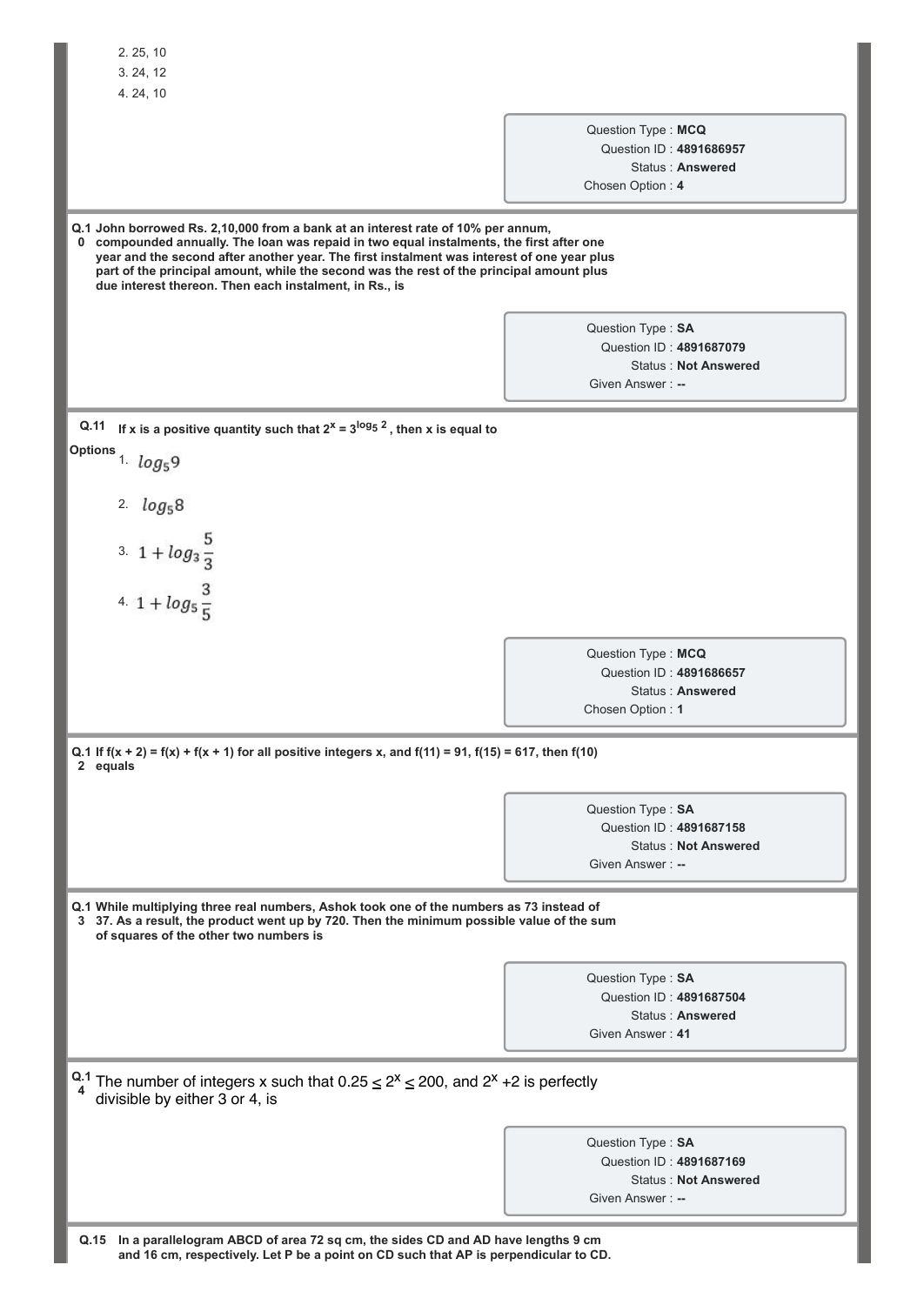|                 | Then the area, in sq cm, of triangle APD is                                                                                                                                                                                                                                                                                                                                                      |                                         |                                                        |
|-----------------|--------------------------------------------------------------------------------------------------------------------------------------------------------------------------------------------------------------------------------------------------------------------------------------------------------------------------------------------------------------------------------------------------|-----------------------------------------|--------------------------------------------------------|
| Options 1. 24 3 |                                                                                                                                                                                                                                                                                                                                                                                                  |                                         |                                                        |
|                 | $2.18\sqrt{3}$                                                                                                                                                                                                                                                                                                                                                                                   |                                         |                                                        |
|                 | $3.12\sqrt{3}$                                                                                                                                                                                                                                                                                                                                                                                   |                                         |                                                        |
|                 | 4. $32\sqrt{3}$                                                                                                                                                                                                                                                                                                                                                                                  |                                         |                                                        |
|                 |                                                                                                                                                                                                                                                                                                                                                                                                  | Question Type: MCQ                      |                                                        |
|                 |                                                                                                                                                                                                                                                                                                                                                                                                  |                                         | Question ID: 4891686942                                |
|                 |                                                                                                                                                                                                                                                                                                                                                                                                  |                                         | <b>Status: Not Answered</b>                            |
|                 |                                                                                                                                                                                                                                                                                                                                                                                                  | Chosen Option: --                       |                                                        |
|                 | Q.16 Given an equilateral triangle T1 with side 24 cm, a second triangle T2 is formed by<br>joining the midpoints of the sides of T1. Then a third triangle T3 is formed by joining<br>the midpoints of the sides of T2. If this process of forming triangles is continued, the<br>sum of the areas, in sq cm, of infinitely many such triangles T1, T2, T3, will be<br>Options 1. $248\sqrt{3}$ |                                         |                                                        |
|                 | 2. $188\sqrt{3}$                                                                                                                                                                                                                                                                                                                                                                                 |                                         |                                                        |
|                 | $3.164\sqrt{3}$                                                                                                                                                                                                                                                                                                                                                                                  |                                         |                                                        |
|                 | 4. $192\sqrt{3}$                                                                                                                                                                                                                                                                                                                                                                                 |                                         |                                                        |
|                 |                                                                                                                                                                                                                                                                                                                                                                                                  |                                         |                                                        |
|                 |                                                                                                                                                                                                                                                                                                                                                                                                  | Question Type: MCQ<br>Chosen Option: -- | Question ID: 4891686677<br><b>Status: Not Answered</b> |
|                 |                                                                                                                                                                                                                                                                                                                                                                                                  |                                         |                                                        |
| Q.17            | If $u^2 + (u-2v-1)^2 = -4v(u + v)$ , then what is the value of $u + 3v$ ?                                                                                                                                                                                                                                                                                                                        |                                         |                                                        |
| Options 1.0     | 2.1/2                                                                                                                                                                                                                                                                                                                                                                                            |                                         |                                                        |
|                 | $3. -1/4$                                                                                                                                                                                                                                                                                                                                                                                        |                                         |                                                        |
|                 | 4.1/4                                                                                                                                                                                                                                                                                                                                                                                            |                                         |                                                        |
|                 |                                                                                                                                                                                                                                                                                                                                                                                                  |                                         |                                                        |
|                 |                                                                                                                                                                                                                                                                                                                                                                                                  | Question Type: MCQ                      |                                                        |
|                 |                                                                                                                                                                                                                                                                                                                                                                                                  | Question ID: 4891687462                 | <b>Status: Not Answered</b>                            |
|                 |                                                                                                                                                                                                                                                                                                                                                                                                  | Chosen Option: --                       |                                                        |
|                 |                                                                                                                                                                                                                                                                                                                                                                                                  |                                         |                                                        |
| Q.18            | Two types of tea, A and B, are mixed and then sold at Rs. 40 per kg. The profit is 10%<br>if A and B are mixed in the ratio 3 : 2, and 5% if this ratio is 2 : 3. The cost prices, per<br>kg, of A and B are in the ratio<br><b>Options 1. 18:25</b>                                                                                                                                             |                                         |                                                        |
|                 | 2.17:25                                                                                                                                                                                                                                                                                                                                                                                          |                                         |                                                        |
|                 | 3.19:24                                                                                                                                                                                                                                                                                                                                                                                          |                                         |                                                        |
|                 | 4.21:25                                                                                                                                                                                                                                                                                                                                                                                          |                                         |                                                        |
|                 |                                                                                                                                                                                                                                                                                                                                                                                                  | Question Type: MCQ                      | Question ID: 4891687071                                |
|                 |                                                                                                                                                                                                                                                                                                                                                                                                  | Chosen Option: --                       | <b>Status: Not Answered</b>                            |
|                 |                                                                                                                                                                                                                                                                                                                                                                                                  |                                         |                                                        |
| Q.19            | In a circle, two parallel chords on the same side of a diameter have lengths 4 cm and<br>6 cm. If the distance between these chords is 1 cm, then the radius of the circle, in<br>cm, is                                                                                                                                                                                                         |                                         |                                                        |
| <b>Options</b>  | $1 \sqrt{12}$                                                                                                                                                                                                                                                                                                                                                                                    |                                         |                                                        |
|                 | $2 \sqrt{11}$                                                                                                                                                                                                                                                                                                                                                                                    |                                         |                                                        |
|                 | $3\sqrt{13}$                                                                                                                                                                                                                                                                                                                                                                                     |                                         |                                                        |
|                 | 4. $\sqrt{14}$                                                                                                                                                                                                                                                                                                                                                                                   |                                         |                                                        |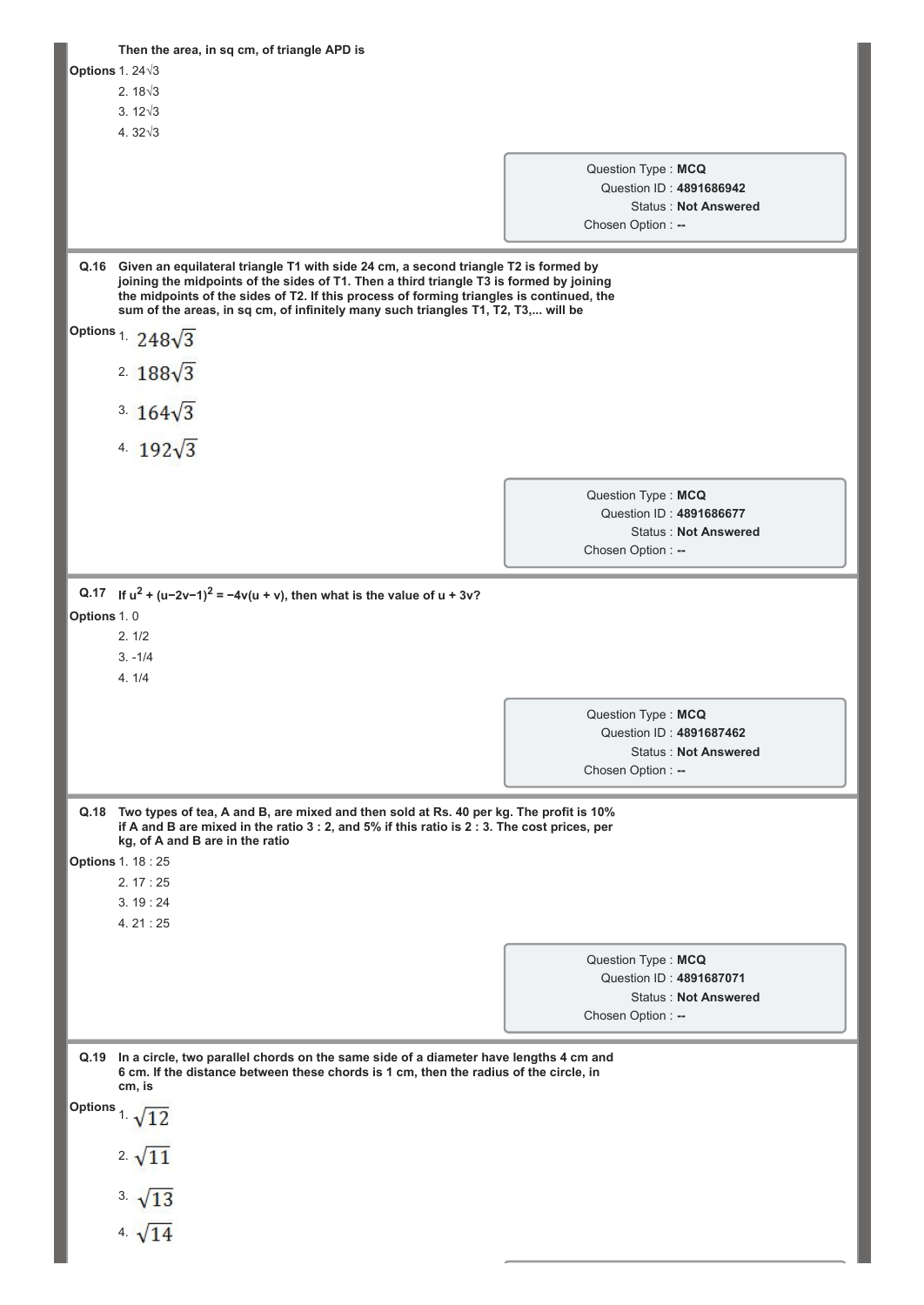| Question Type: MCQ      |                             |
|-------------------------|-----------------------------|
| Question ID: 4891686701 |                             |
|                         | <b>Status: Not Answered</b> |
| Chosen Option: --       |                             |

**Q.2 A right circular cone, of height 12 ft, stands on its base which has diameter 8 ft. The tip 0 of the cone is cut off with a plane which is parallel to the base and 9 ft from the base. With π = 22/7, the volume, in cubic ft, of the remaining part of the cone is** 

> Question Type : **SA** Question ID : **4891686719** Status : **Not Answered** Given Answer :

# **Q.2 Let f(x) = min{2x<sup>2</sup> ,52−5x}, where x is any positive real number. Then the 1 maximum possible value of f(x) is**

Question Type : **SA** Question ID : **4891687471** Status : **Not Answered** Given Answer :

**Q.22 If log<sup>2</sup> (5 + log<sup>3</sup> a) = 3 and log<sup>5</sup> (4a + 12 + log<sup>2</sup> b) = 3, then a + b is equal to**

**Options** 1. 40

2. 32

3. 59

4. 67

Question Type : **MCQ** Question ID : **4891686662** Status : **Not Answered** Chosen Option : --

| Q.23               | The distance from A to B is 60 km. Partha and Narayan start from A at the same time<br>and move towards B. Partha takes four hours more than Narayan to reach B.<br>Moreover, Partha reaches the mid-point of A and B two hours before Narayan<br>reaches B. The speed of Partha, in km per hour, is |
|--------------------|------------------------------------------------------------------------------------------------------------------------------------------------------------------------------------------------------------------------------------------------------------------------------------------------------|
| <b>Options</b> 1.6 |                                                                                                                                                                                                                                                                                                      |

2. 4 3. 3

- 4. 5
- 

Question Type : **MCQ** Question ID : **4891687430** Status : **Not Answered** Chosen Option : --

**Q.2 How many numbers with two or more digits can be formed with the digits 4 1,2,3,4,5,6,7,8,9, so that in every such number, each digit is used at most once and the digits appear in the ascending order?**

> Question Type : **SA** Question ID : **4891686921** Status : **Not Answered** Given Answer : --

**Q.25 Points E, F, G, H lie on the sides AB, BC, CD, and DA, respectively, of a square ABCD. If EFGH is also a square whose area is 62.5% of that of ABCD and CG is longer than EB, then the ratio of length of EB to that of CG is**

**Options** 1. 2 : 5

2. 1 : 3

3. 3 : 8

4. 4 : 9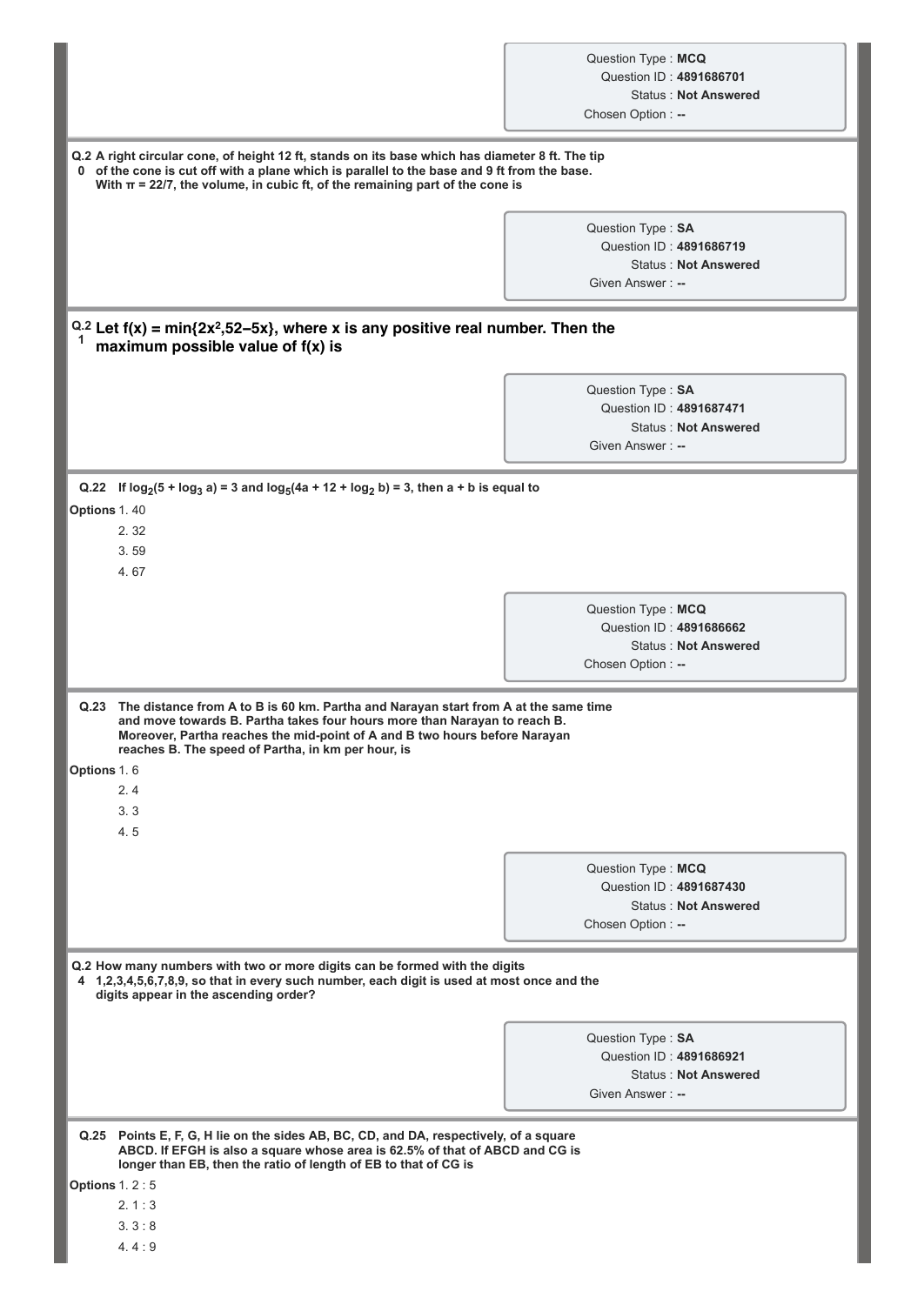| Question Type: MCQ      |                             |
|-------------------------|-----------------------------|
| Question ID: 4891686619 |                             |
|                         | <b>Status: Not Answered</b> |
| Chosan Ontion :         |                             |

|                                                                                                                                                                                                                                                                                                                                                                           | Chosen Option: --                                                                                 |  |  |  |  |
|---------------------------------------------------------------------------------------------------------------------------------------------------------------------------------------------------------------------------------------------------------------------------------------------------------------------------------------------------------------------------|---------------------------------------------------------------------------------------------------|--|--|--|--|
| Q.2 A CAT aspirant appears for a certain number of tests. His average score<br>6<br>increases by 1 if the first 10 tests are not considered, and decreases by 1 if<br>the last 10 tests are not considered. If his average scores for the first 10 and<br>the last 10 tests are 20 and 30, respectively, then the total number of tests<br>taken by him is                |                                                                                                   |  |  |  |  |
|                                                                                                                                                                                                                                                                                                                                                                           | Question Type: SA<br>Question ID: 4891687175<br><b>Status: Not Answered</b><br>Given Answer: --   |  |  |  |  |
| Q.27 Humans and robots can both perform a job but at different efficiencies. Fifteen<br>humans and five robots working together take thirty days to finish the job, whereas<br>five humans and fifteen robots working together take sixty days to finish it. How<br>many days will fifteen humans working together (without any robot) take to finish it?<br>Options 1.32 |                                                                                                   |  |  |  |  |
| 2.40<br>3.45<br>4.36                                                                                                                                                                                                                                                                                                                                                      |                                                                                                   |  |  |  |  |
|                                                                                                                                                                                                                                                                                                                                                                           | Question Type: MCQ<br>Question ID: 4891687083<br><b>Status: Not Answered</b><br>Chosen Option: -- |  |  |  |  |
| Q.2 Train T leaves station X for station Y at 3 pm. Train S, traveling at three quarters of the<br>8 speed of T, leaves Y for X at 4 pm. The two trains pass each other at a station Z, where<br>the distance between X and Z is three-fifths of that between X and Y. How many hours<br>does train T take for its journey from X to Y?                                   |                                                                                                   |  |  |  |  |
|                                                                                                                                                                                                                                                                                                                                                                           | Question Type: SA<br>Question ID: 4891686881<br><b>Status: Not Answered</b><br>Given Answer: --   |  |  |  |  |
| Q.29 If among 200 students, 105 like pizza and 134 like burger, then the number of<br>students who like only burger can possibly be<br>Options 1.26<br>2.23<br>3.93<br>4.96                                                                                                                                                                                               |                                                                                                   |  |  |  |  |
|                                                                                                                                                                                                                                                                                                                                                                           | Question Type: MCQ<br>Question ID: 4891686690<br><b>Status: Not Answered</b><br>Chosen Option: -- |  |  |  |  |
| Q.30<br>Raju and Lalitha originally had marbles in the ratio 4:9. Then Lalitha gave some of<br>her marbles to Raju. As a result, the ratio of the number of marbles with Raju to that<br>with Lalitha became 5:6. What fraction of her original number of marbles was given<br>by Lalitha to Raju?<br><b>Options</b><br>6<br>1.<br>19<br>2.<br>1<br>3.<br>$\overline{5}$  |                                                                                                   |  |  |  |  |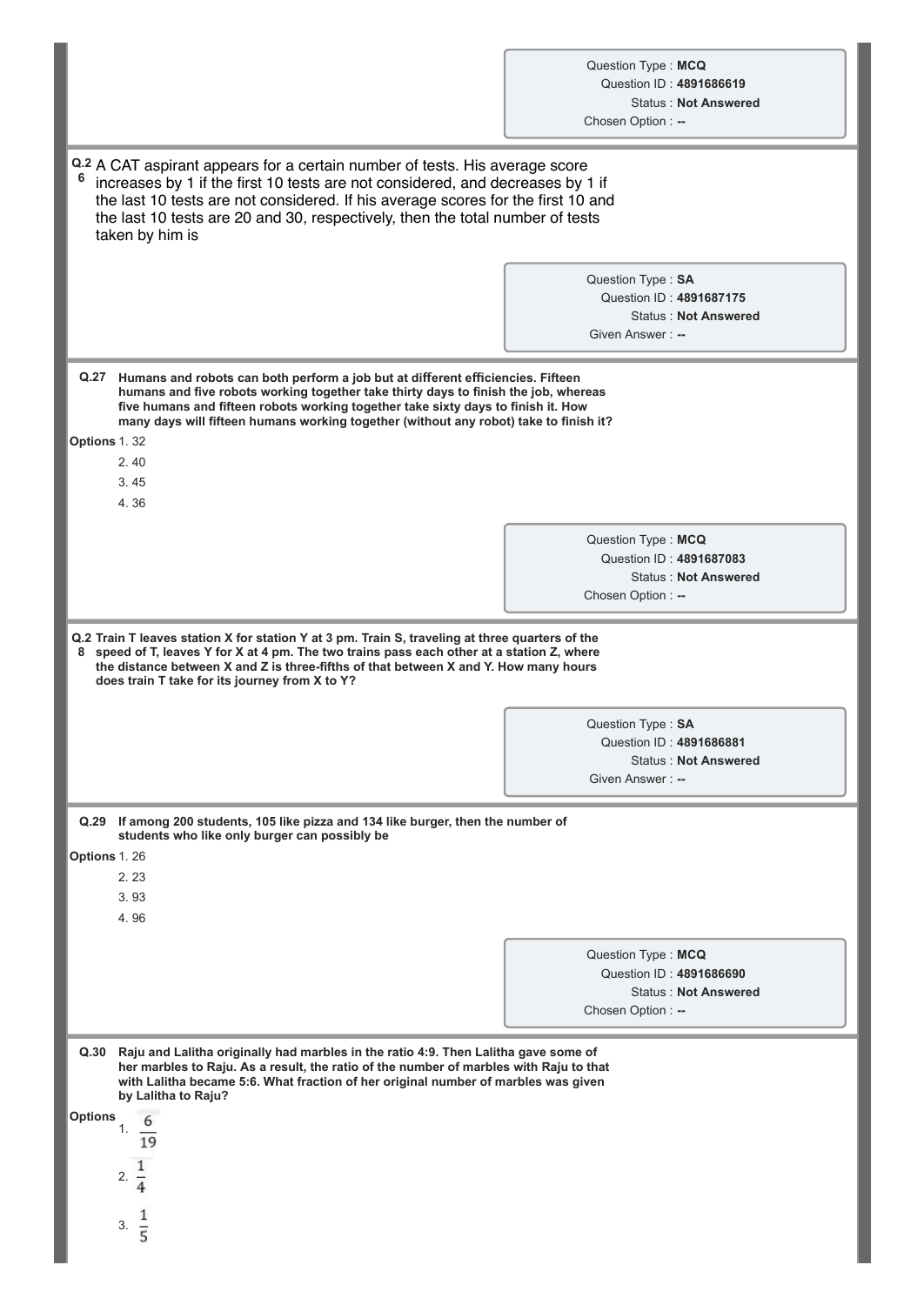|                                                                                                                                                                                                                                                                                                                                                                                                                                                            | 4. $\frac{7}{33}$                                                                                                                                                                                                                                                                                                                                                                                                                                                                                  |                                                                    |                                                        |  |
|------------------------------------------------------------------------------------------------------------------------------------------------------------------------------------------------------------------------------------------------------------------------------------------------------------------------------------------------------------------------------------------------------------------------------------------------------------|----------------------------------------------------------------------------------------------------------------------------------------------------------------------------------------------------------------------------------------------------------------------------------------------------------------------------------------------------------------------------------------------------------------------------------------------------------------------------------------------------|--------------------------------------------------------------------|--------------------------------------------------------|--|
|                                                                                                                                                                                                                                                                                                                                                                                                                                                            |                                                                                                                                                                                                                                                                                                                                                                                                                                                                                                    |                                                                    |                                                        |  |
|                                                                                                                                                                                                                                                                                                                                                                                                                                                            |                                                                                                                                                                                                                                                                                                                                                                                                                                                                                                    | Question Type: MCQ<br>Question ID: 4891687098<br>Chosen Option: -- | <b>Status: Not Answered</b>                            |  |
| Q.31                                                                                                                                                                                                                                                                                                                                                                                                                                                       | If $log_{12}81 = p$ , then $3\left(\frac{4-p}{4+p}\right)$ is equal to                                                                                                                                                                                                                                                                                                                                                                                                                             |                                                                    |                                                        |  |
| Options 1. log <sub>2</sub> 8                                                                                                                                                                                                                                                                                                                                                                                                                              |                                                                                                                                                                                                                                                                                                                                                                                                                                                                                                    |                                                                    |                                                        |  |
|                                                                                                                                                                                                                                                                                                                                                                                                                                                            | 2. $log_68$                                                                                                                                                                                                                                                                                                                                                                                                                                                                                        |                                                                    |                                                        |  |
|                                                                                                                                                                                                                                                                                                                                                                                                                                                            | 3. $log416$                                                                                                                                                                                                                                                                                                                                                                                                                                                                                        |                                                                    |                                                        |  |
|                                                                                                                                                                                                                                                                                                                                                                                                                                                            | 4. $log616$                                                                                                                                                                                                                                                                                                                                                                                                                                                                                        |                                                                    |                                                        |  |
|                                                                                                                                                                                                                                                                                                                                                                                                                                                            |                                                                                                                                                                                                                                                                                                                                                                                                                                                                                                    | Question Type: MCQ<br>Question ID: 4891686659<br>Chosen Option: -- | <b>Status: Not Answered</b>                            |  |
|                                                                                                                                                                                                                                                                                                                                                                                                                                                            | Q.32 A wholesaler bought walnuts and peanuts, the price of walnut per kg being thrice<br>that of peanut per kg. He then sold 8 kg of peanuts at a profit of 10% and 16 kg of<br>walnuts at a profit of 20% to a shopkeeper. However, the shopkeeper lost 5 kg of<br>walnuts and 3 kg of peanuts in transit. He then mixed the remaining nuts and sold<br>the mixture at Rs. 166 per kg, thus making an overall profit of 25%. At what price, in<br>Rs. per kg, did the wholesaler buy the walnuts? |                                                                    |                                                        |  |
| Options 1.86                                                                                                                                                                                                                                                                                                                                                                                                                                               |                                                                                                                                                                                                                                                                                                                                                                                                                                                                                                    |                                                                    |                                                        |  |
|                                                                                                                                                                                                                                                                                                                                                                                                                                                            | 2.98<br>3.84                                                                                                                                                                                                                                                                                                                                                                                                                                                                                       |                                                                    |                                                        |  |
|                                                                                                                                                                                                                                                                                                                                                                                                                                                            | 4.96                                                                                                                                                                                                                                                                                                                                                                                                                                                                                               |                                                                    |                                                        |  |
|                                                                                                                                                                                                                                                                                                                                                                                                                                                            |                                                                                                                                                                                                                                                                                                                                                                                                                                                                                                    | Question Type: MCQ<br>Chosen Option: --                            | Question ID: 4891686646<br><b>Status: Not Answered</b> |  |
|                                                                                                                                                                                                                                                                                                                                                                                                                                                            | Q.33 In an apartment complex, the number of people aged 51 years and above is 30 and<br>there are at most 39 people whose ages are below 51 years. The average age of all<br>the people in the apartment complex is 38 years. What is the largest possible<br>average age, in years, of the people whose ages are below 51 years?                                                                                                                                                                  |                                                                    |                                                        |  |
| Options 1.25                                                                                                                                                                                                                                                                                                                                                                                                                                               |                                                                                                                                                                                                                                                                                                                                                                                                                                                                                                    |                                                                    |                                                        |  |
|                                                                                                                                                                                                                                                                                                                                                                                                                                                            | 2.28                                                                                                                                                                                                                                                                                                                                                                                                                                                                                               |                                                                    |                                                        |  |
|                                                                                                                                                                                                                                                                                                                                                                                                                                                            | 3.27<br>4.26                                                                                                                                                                                                                                                                                                                                                                                                                                                                                       |                                                                    |                                                        |  |
|                                                                                                                                                                                                                                                                                                                                                                                                                                                            |                                                                                                                                                                                                                                                                                                                                                                                                                                                                                                    |                                                                    |                                                        |  |
|                                                                                                                                                                                                                                                                                                                                                                                                                                                            |                                                                                                                                                                                                                                                                                                                                                                                                                                                                                                    | Question Type: MCQ                                                 | Question ID: 4891686623                                |  |
|                                                                                                                                                                                                                                                                                                                                                                                                                                                            |                                                                                                                                                                                                                                                                                                                                                                                                                                                                                                    | Chosen Option: --                                                  | <b>Status: Not Answered</b>                            |  |
| Q.34<br>In a circle with center O and radius 1 cm, an arc AB makes an angle 60 degrees at O.<br>Let R be the region bounded by the radii OA, OB and the arc AB. If C and D are two<br>points on OA and OB, respectively, such that OC = OD and the area of triangle OCD<br>is half that of R, then the length of OC, in cm, is<br><b>Options</b><br>1. $\left(\frac{\pi}{3\sqrt{3}}\right)^{\frac{1}{2}}$<br>2. $\left(\frac{\pi}{4}\right)^{\frac{1}{2}}$ |                                                                                                                                                                                                                                                                                                                                                                                                                                                                                                    |                                                                    |                                                        |  |
|                                                                                                                                                                                                                                                                                                                                                                                                                                                            |                                                                                                                                                                                                                                                                                                                                                                                                                                                                                                    |                                                                    |                                                        |  |